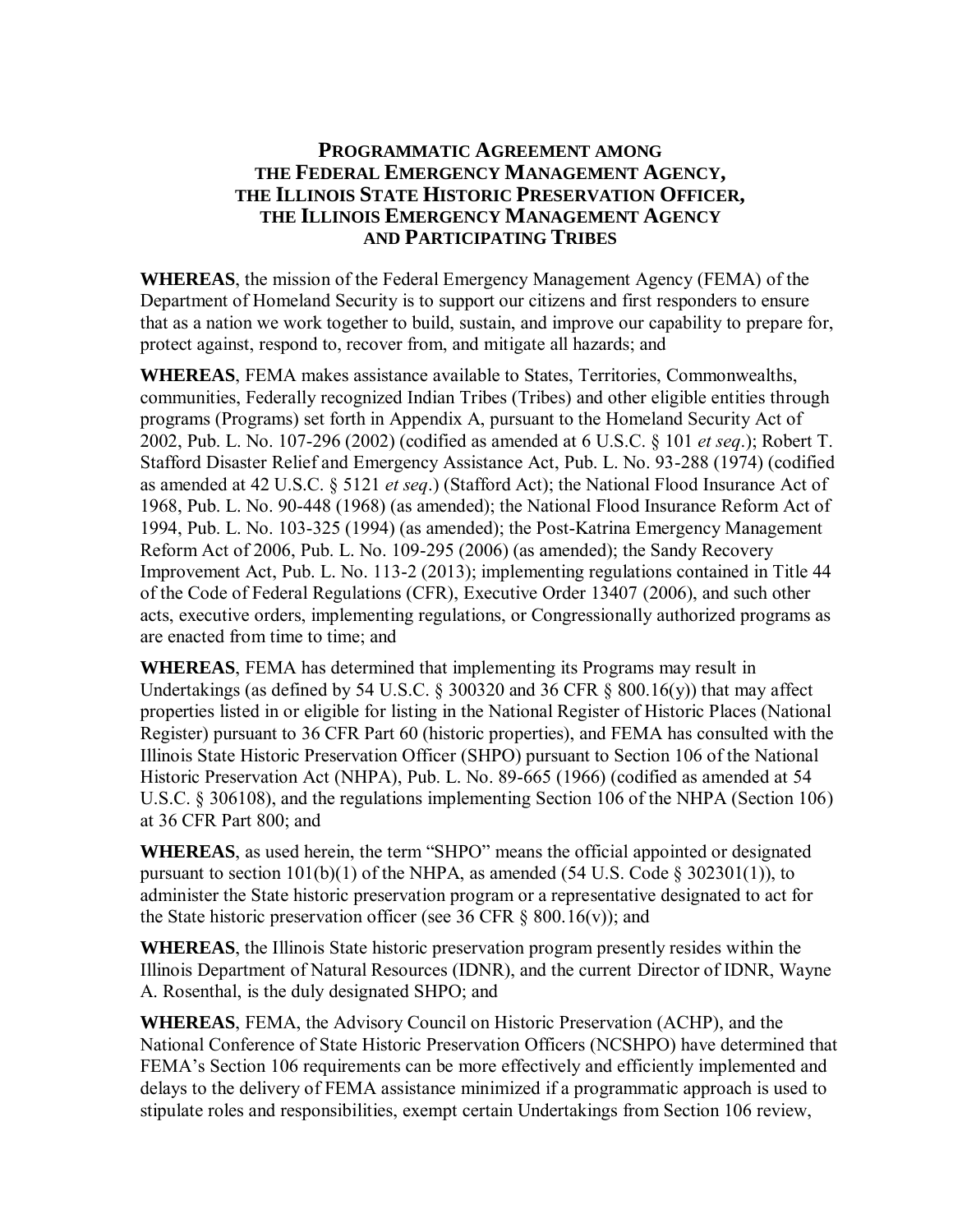establish protocols for consultation, facilitate identification and evaluation of historic properties, and streamline the assessment and resolution of adverse effects; and

**WHEREAS**, FEMA has developed a Prototype Programmatic Agreement (FEMA Prototype Agreement) pursuant to 36 CFR § 800.14(b)(4) in consultation with the ACHP and NCSHPO to serve as a basis for negotiation of a State/Tribal specific Programmatic Agreement (Agreement) with the SHPO, State/Tribal Emergency Management Agency, and/or participating Tribe(s); and

**WHEREAS**, this Agreement conforms to the FEMA Prototype Agreement as designated by the ACHP on December 17, 2013, and therefore does not require the participation or signature of the ACHP; and

**WHEREAS,** in order to implement its Programs, FEMA will provide assistance to State of Illinois and/or Tribes ( $Recipient(s)$ ) that may provide monies and other assistance to eligible subrecipients, and as such, the Illinois Emergency Management Agency and Tribal Emergency Management Agencies that are typically responsible for administering funds provided under these Programs, have participated in this consultation, and FEMA has invited the Illinois Emergency Management Agency and Tribal Emergency Management Agencies to execute this Agreement as Signatories; and

**WHEREAS,** FEMA also may directly perform its own Undertakings pursuant to this Agreement; and

**WHEREAS**, in anticipation or in the immediate aftermath of an event, impacted communities and the State of Illinois and/or affected Tribes may conduct critical preparedness, response and recovery activities to safeguard public health and safety and/or to restore vital community services and functions before, during, and or following an event. Some of these activities may become Undertakings requiring Section 106 review subject to the terms of this Agreement, and FEMA shall coordinate the appropriate review as warranted; and

**WHEREAS**, FEMA has determined that its Programs may result in Undertakings with the potential to affect historic properties having religious and cultural significance to Tribes, including sites that may contain human remains and/or associated cultural items; and

**WHEREAS**, FEMA recognizes that the following Tribes may recognize sites as having religious and cultural significance in Illinois:

- Citizen Potawatomi Nation
- Cherokee Nation
- Delaware Nation
- Eastern Shawnee Tribe of Oklahoma
- Forest County Potawatomi Community of Wisconsin
- Hannahville Indian Community
- Ho–Chunk Nation
- Iowa Tribe of Kansas & Nebraska
- Iowa Tribe of Oklahoma
- Kaw Nation
- Kickapoo Tribe of Indians of the Kickapoo Reservation in Kansas
- Kickapoo Tribe of Oklahoma
- Miami Tribe of Oklahoma
- Osage Nation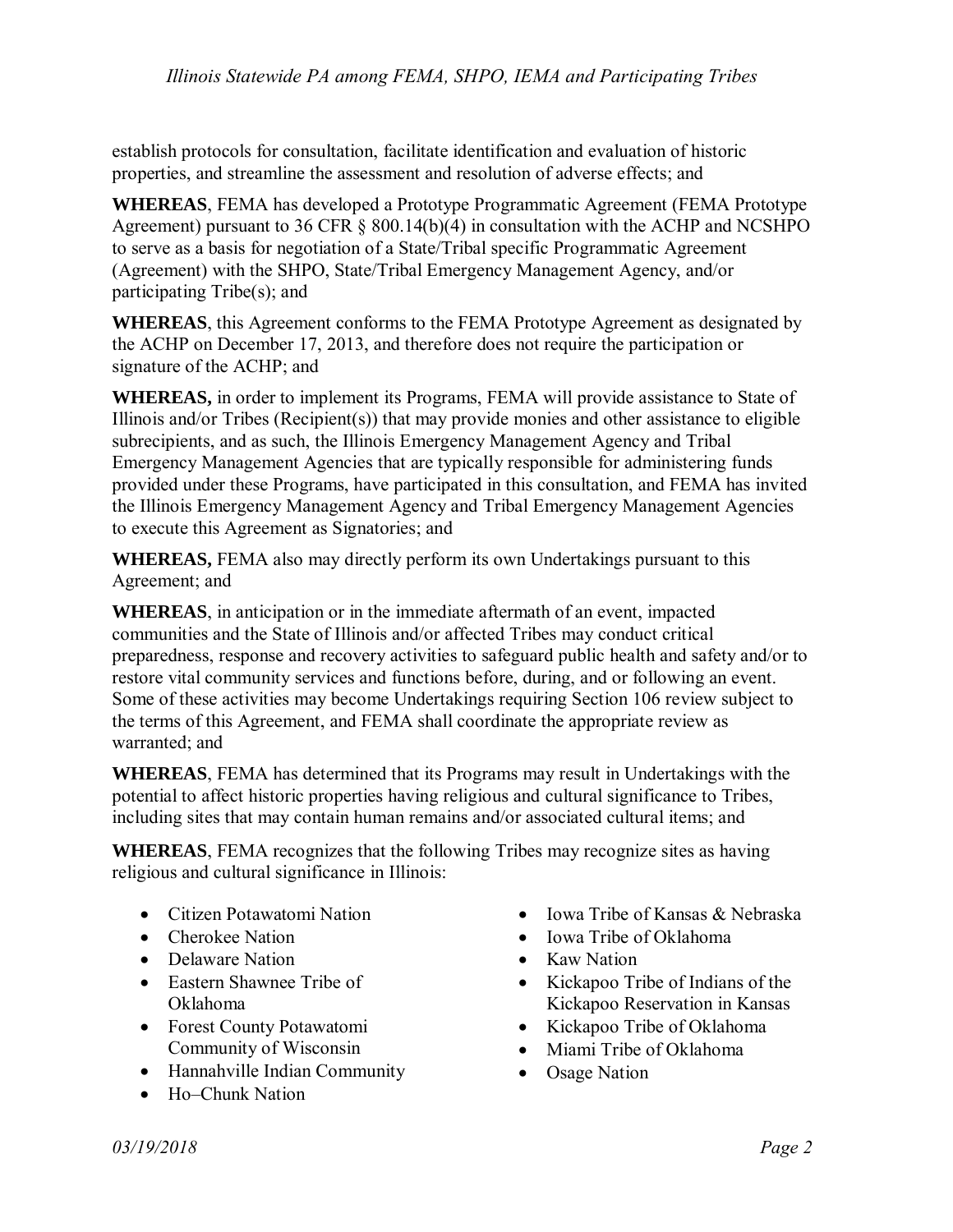- Peoria Tribe of Indians of Oklahoma
- Ponca Tribe of Indians of Oklahoma
- Ponca Tribe of Nebraska
- Prairie Band of Potawatomi Nation
- Sac and Fox Nation
- Sac and Fox Nation of Missouri in Kansas and Nebraska
- Sac and Fox Tribe of the Mississippi in Iowa
- Winnebago Tribe of Nebraska

and in meeting its Federal trust responsibility, FEMA has engaged in government-togovernment consultation with the Tribes, and pursuant to 36 CFR  $\S$  800.2 (c)(2)(ii)(E) has invited the Tribes to enter into an agreement that specifies how FEMA will carry out Section 106 responsibilities, including the confidentiality of information; and

**WHEREAS**, notwithstanding the aforementioned invitation to enter into an agreement, FEMA has invited the Iowa Tribe of Kansas and Nebraska and the Osage Nation to enter into this Agreement as a signatory party to fulfill the requirements of Section 106; and

**WHEREAS**, FEMA may invite additional Tribes that have sites of religious and cultural significance to enter into the terms of this Agreement as invited signatories or concurring parties in accordance with 36 CFR  $\S$  800.14(f), and nothing in this Agreement prevents a Tribe from entering into a separate Programmatic Agreement or other agreement with FEMA for administration of FEMA Programs; and

**WHEREAS**, the terms of this Agreement shall not apply to Undertakings on or affecting Tribal lands without prior execution of the Agreement by the affected Tribe(s); and

**WHEREAS**, for the review of specific Undertakings under this Agreement, FEMA may invite other agencies, organizations, and individuals to participate as consulting parties; and

**NOW, THEREFORE**, FEMA, the Recipient(s), SHPO, and participating Tribe(s) (Signatories) agree that FEMA Programs in the State of Illinois and/or on Tribal lands within the State of Illinois shall be administered in accordance with the following Stipulations to satisfy FEMA's Section 106 and Section 110 responsibilities for all resulting Undertakings and effectively integrate historic preservation compliance considerations into the delivery of FEMA assistance. FEMA will not authorize implementation of an individual Undertaking until Section 106 review is completed pursuant to this Agreement.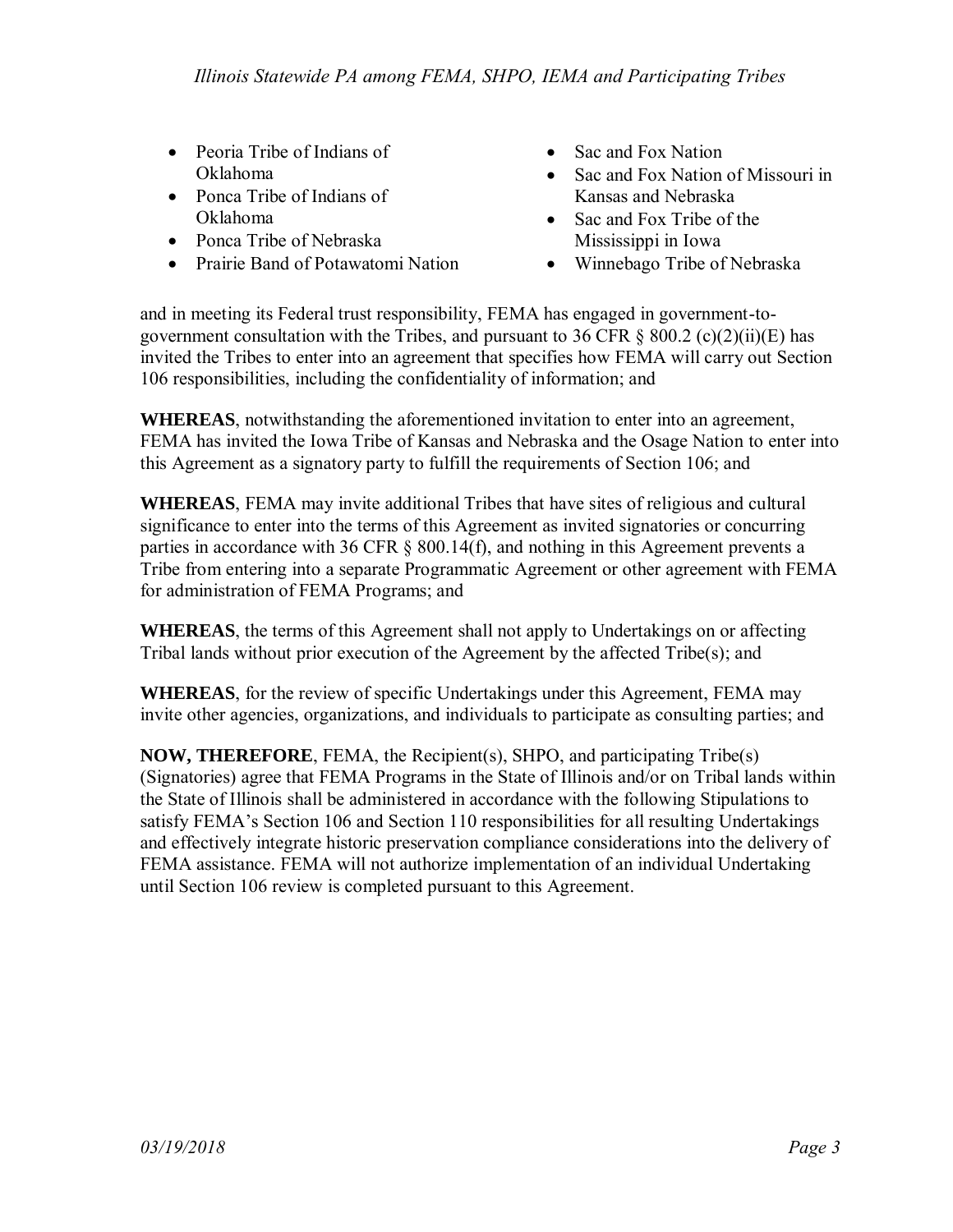## **STIPULATIONS**

To the extent of its legal authority, and in coordination with other Signatories and Invited Signatories, FEMA shall ensure that the following measures are implemented:

### **I. GENERAL**

- A. Applicability
	- 1. The execution of this Programmatic Agreement supersedes the terms of any previously executed FEMA Agreements governing Section 106 compliance in the State of Illinois.
	- 2. For FEMA Undertakings that also are within the jurisdiction of the Federal Communications Commission (FCC) and within the scope of its Section 106 Programmatic Agreements for communication facilities, FEMA defers Section 106 review in accordance with the ACHP Program Comment as amended on September 24, 2015 (http://www.ach.gov/docs/pc-wireless-communication.pdf), and as it may be amended from time to time. The approval of funding for the FEMA Undertaking shall be conditioned upon the compliance of the subrecipient with FCC's applicable Section 106 review, including any required consultation with Tribes. FEMA shall notify the SHPO/THPO when it applies the ACHP Program Comment to an Undertaking. FEMA remains responsible for any FEMA Undertakings it determines are outside the jurisdiction of FCC.
	- 3. In the event of a Stafford Act major disaster or emergency declaration (Declaration), State, Tribal, Territorial, and local governments may lack the capability to perform or to contract for emergency work, and instead request that the work be accomplished by a Federal agency. Through a mission assignment (MA), FEMA may direct appropriate Federal agencies to perform the work. This Agreement shall apply to such Federal assistance undertaken by or funded by FEMA pursuant to Titles IV and V of the Stafford Act and 44 CFR Part 206.
	- 4. FEMA may utilize this Agreement to fulfill its Section 106 responsibilities and those of other Federal agencies that designate FEMA as the lead Federal agency pursuant to 36 CFR  $\S$  800.2(a)(2) with appropriate notification to the other Signatories and the ACHP regarding Undertakings that fall within the scope of this Agreement. When FEMA is not designated as the lead Federal agency, all Federal agencies, including FEMA, remain individually responsible for their compliance with Section 106. This provision does not prevent FEMA from recognizing another Federal agency as lead Federal agency for specific Undertakings as appropriate.
	- 5. If another Federal program or Federal agency has concluded Section 106 consultation review and approved an Undertaking within the past 5 years, FEMA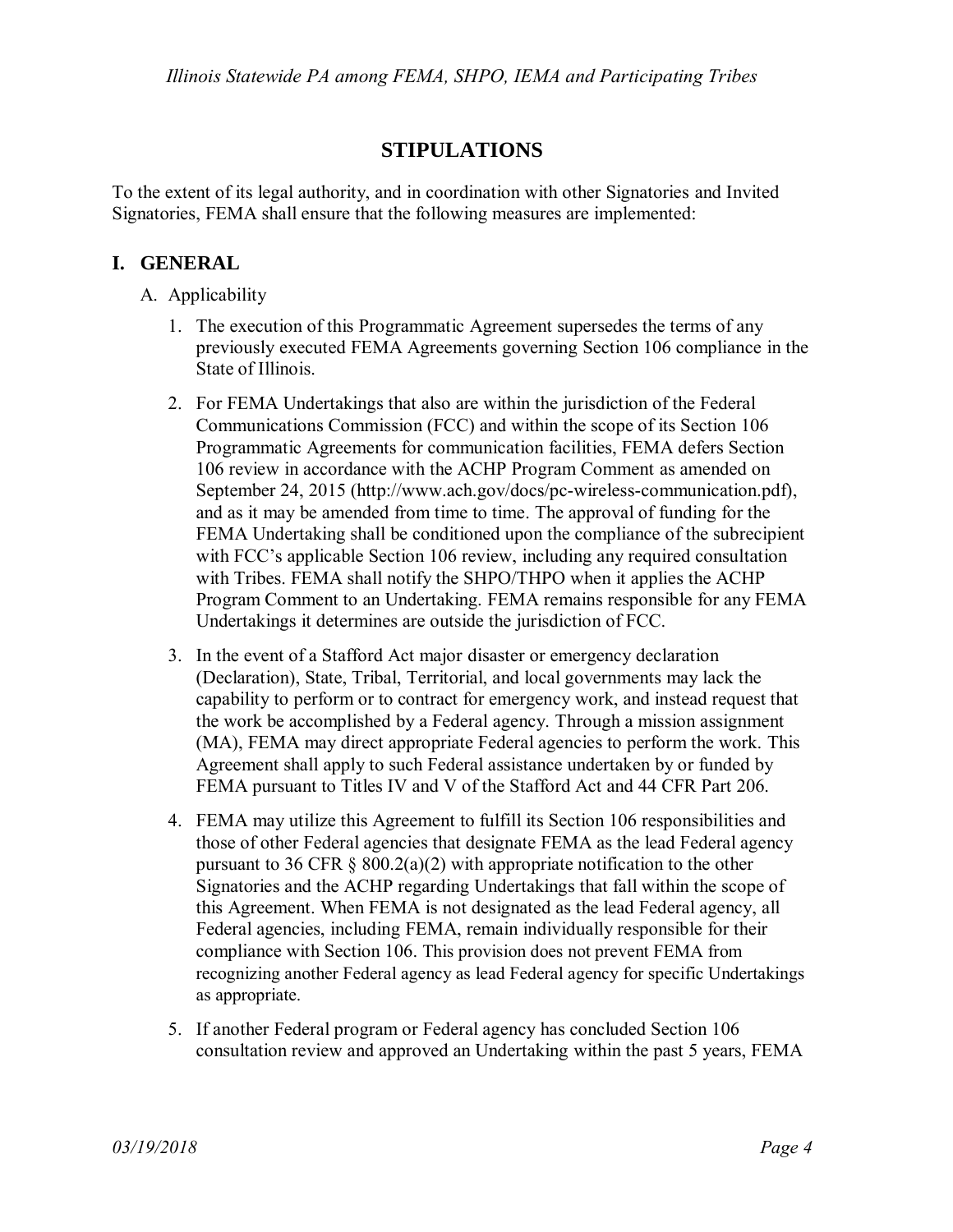has no further requirement for Section 106 review regarding that Undertaking provided that FEMA:

- a. confirms that the scope and effect [as defined by 36 CFR  $\S$  800.16(i)] of its Undertaking are the same as that of the Undertaking reviewed by the previous agency, and;
- b. determines that the previous agency complied with Section 106 appropriately.
- c. adopts the findings and determinations of the previous agency;

FEMA shall document these findings in its project file in order to confirm that the requirements of Section 106 have been satisfied. Should FEMA, in consultation with SHPO and participating Tribe(s), determine that the previous Section 106 review was insufficient or involved interagency disagreements about eligibility, effect, and/or treatment measures, FEMA shall conduct additional Section 106 consultation in accordance with the terms of this Agreement.

- 6. With the written concurrence of the Signatories, other Federal agencies providing financial assistance for the type of activities covered under the terms of this Agreement as outlined in Appendix A may satisfy their Section 106 responsibilities for the same type of activities by accepting and complying in writing with the terms of this Agreement.
	- a. Other Federal Agencies may include States, Tribes, Territories, and units of general local government who have assumed environmental responsibilities of the U.S. Department of Housing and Urban Development and, acting as the Responsible Entity pursuant to 24 CFR Part 58, are responsible for environmental review, decision-making and action.
	- b. In such situations, the other Federal Agency shall notify the Signatories in writing of its intent to use this Agreement to achieve compliance with its Section 106 requirements, and consult with the Signatories and Invited Signatories regarding its Section 106 compliance responsibilities. Resumes of staff who meet the Secretary of the Interior's (Secretary's) Professional Qualification Standards (Professional Qualifications) and will review Second Tier projects in accordance with Appendix B of this Agreement shall be provided to FEMA and the SHPO/THPO.
- 7. FEMA has determined that the following types of activities have limited or no potential to affect historic properties and FEMA has no further Section 106 responsibilities with regards to them, pursuant to 36 CFR  $\&$  800.3(a)(1):
	- a. Pursuant to 44 CFR  $\S 206.110(m)$ , assistance to individuals and households provided under 44 CFR Part 206, Subpart D and Section 408 of the Stafford Act, including funding for owner occupied home repair, content replacement,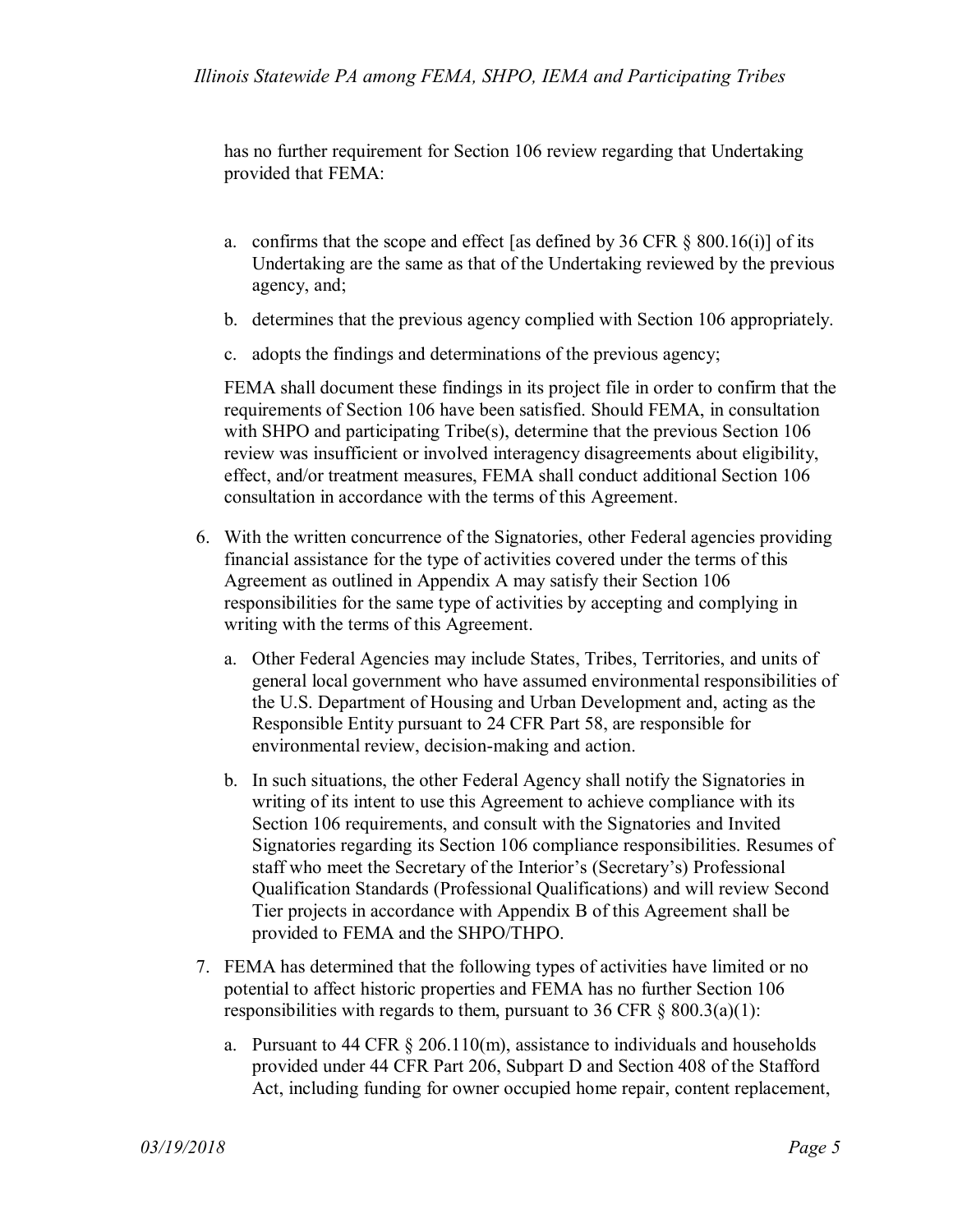personal property, transportation, and healthcare expenses, is exempt from the provisions of Section 106.

- b. Administrative actions such as personnel actions, travel, procurement of services, supplies (including vehicles and equipment) for the support of dayto-day and emergency operational activities, and the temporary storage of goods provided storage occurs within existing facilities or on previously disturbed soils.
- c. Granting of variances and other administrative actions to enforce Federal, State, or local codes, standards or regulations.
- d. Monitoring, data gathering, and reporting in support of emergency and disaster planning, response and recovery, and hazard activities.
- e. Research and development of hazard warning systems, hazard mitigation plans, codes and standards, and education/public awareness programs.
- f. Assistance provided for planning, studies, design, and engineering costs that involve no commitment of resources other than staffing and associated funding.
- g. Assistance provided for training, management and administration, exercises, and mobile/portable equipment purchases; with the exception of potential ground-disturbing activities and modification of existing structures.
- h. Community Disaster Loans for funding to perform administrative governmental functions for any eligible jurisdiction in a designated disaster area that has suffered a substantial loss of tax and other revenue.
- i. Funding the administrative action of acquisition or lease of existing facilities where planned uses conform to past use or past local land use requirements.
- j. Funding the administrative action of acquiring properties in acquisition projects, including the real estate transaction*.*
- k. Labor, equipment, and materials used to provide security in the Declaration area, including lease, rental, purchase or repair of equipment or vehicles and payment for staff and contract labor.
- l. Application of pesticides to reduce adverse public health effects, including aerial and truck-mounted spraying.
- m. Unemployment assistance.
- n. Distribution of food coupons.
- o. Legal services.
- p. Crisis counseling.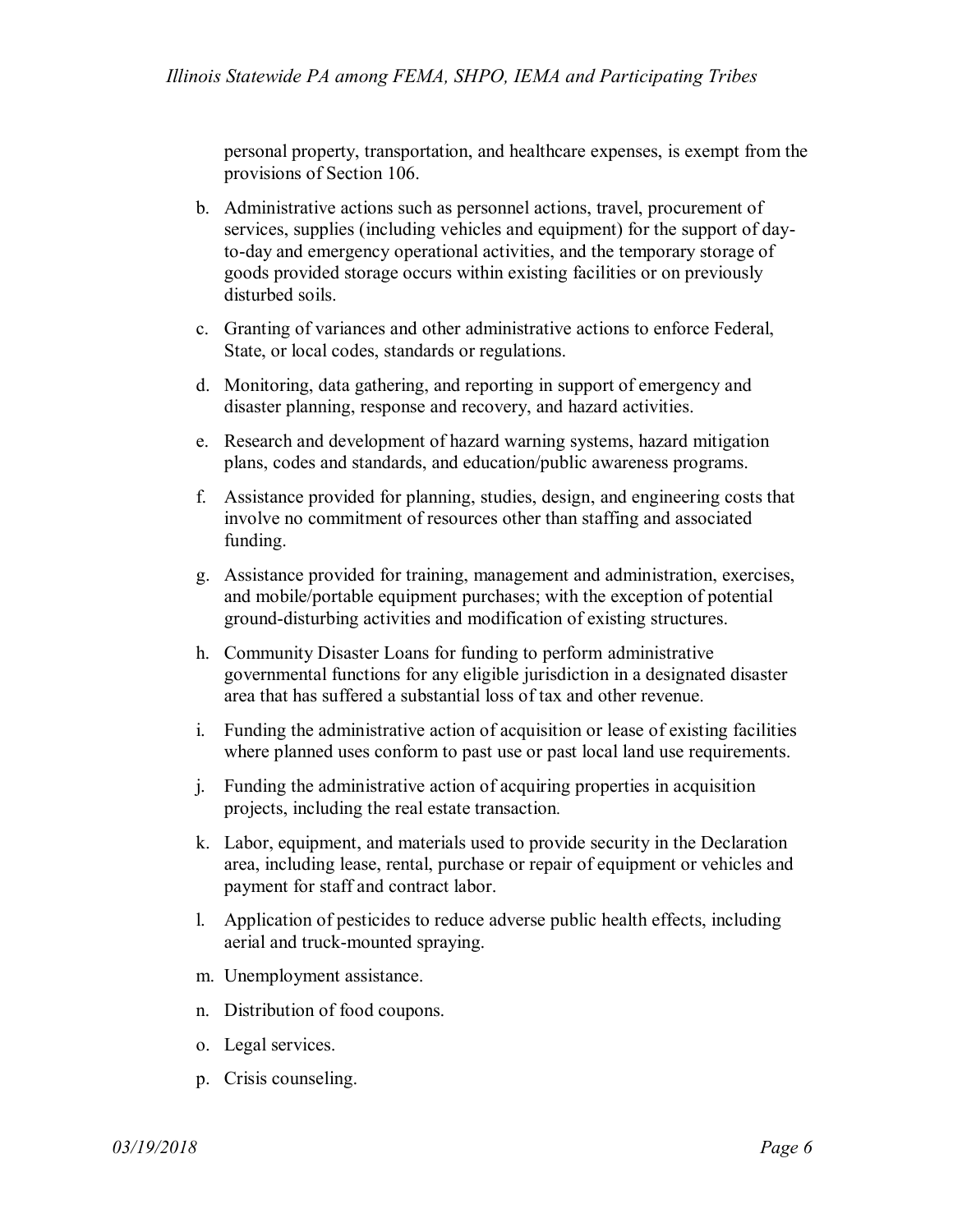- 8. Any FEMA Programs authorized by the United States Congress in the future may be included in this Agreement in accordance with Stipulation IV.A, Amendments. Any change in the FEMA name, Programs, or organizational structure shall not affect this Agreement.
- B. Roles and Responsibilities of the Signatories
	- 1. FEMA:
		- a. FEMA shall use Federal, Tribal, State, subrecipient, or contractor staff whose qualifications meet the Secretary's Professional Qualifications set forth in the Federal Register at 48 Fed. Reg. 44716-01 (September 29, 1983), as amended (Qualified), in completing identification and evaluation of historic properties, making determinations of effects, identifying the area of potential effects, and applying Tier II Programmatic Allowances as outlined in Appendix B. FEMA shall review any National Register eligibility determination and make its own findings of effect resulting from the performance of these activities prior to submitting such determinations to the SHPO and participating Tribe(s).
			- i. FEMA acknowledges that Tribes possess special expertise in assessing the National Register eligibility of properties with religious and cultural significance to them. Tribal leaders, and as appropriate, their representatives, shall decide who meets qualifications/standards as defined by their Tribes for review of Undertakings affecting properties that may have religious and cultural significance to them.
		- b. FEMA alone shall conduct all Section 106 consultation with Tribes. In accordance with 36 CFR  $\S$  800.2(c)(4), FEMA may authorize the Recipient(s), or a subrecipient through the Recipient(s), to initiate the Section 106 process with the SHPO and other consulting parties, assist in identifying other consulting parties with a demonstrated interest in the Undertaking, and prepare any necessary analyses and documentation, but FEMA shall remain responsible for determinations of National Register eligibility and findings of effect recommended by the authorized party. FEMA shall follow the process set forth in Stipulation I.B.1(a), FEMA Roles and Responsibilities, and notify the SHPO in writing when a Recipient or subrecipient has been authorized to initiate consultation on FEMA's behalf.
		- c. Prior to authorizing the release of funds for individual Undertakings requiring grant conditions pursuant to this Agreement, FEMA shall inform the Recipient(s) of all stipulations and conditions and ensure that they are understood so they can be adequately conveyed to the subrecipient. FEMA shall work in partnership with the Recipient(s) to provide subrecipients with guidance on in-kind repair pursuant to *The Secretary of the Interior's Standards for the Treatment of Historic Properties 2017* (*Standards*), 36 CFR Part 68, or the most updated version, and techniques to avoid or minimize adverse effects to historic properties.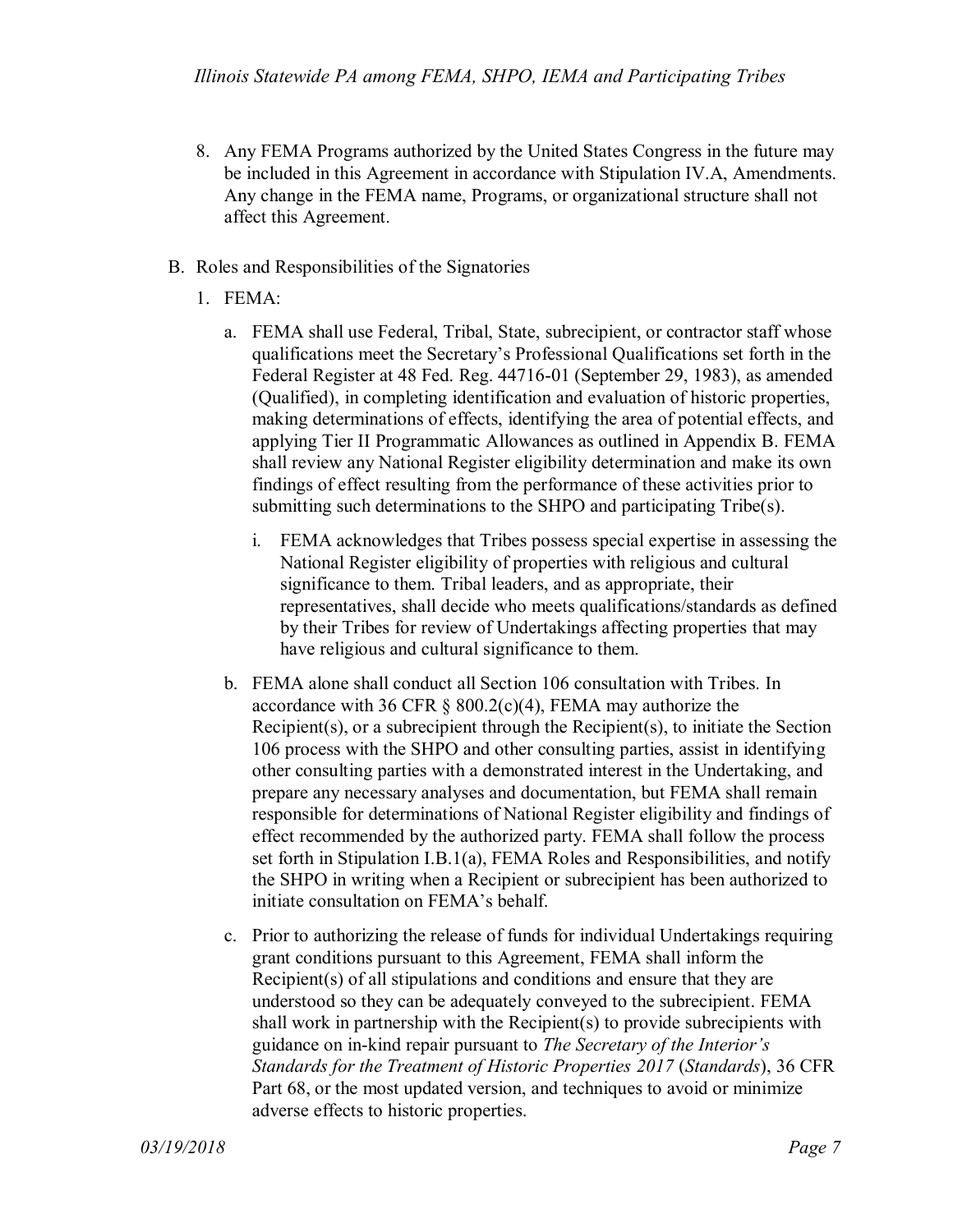- d. FEMA shall provide the Signatories, Invited Signatories, and the ACHP with an annual report for the previous calendar year by March 31 of each year that this Agreement is in effect. This annual report will summarize the actions taken to implement the terms of this Agreement, statistics on Undertakings reviewed, and recommend any actions or revisions to be considered, including updates to the appendices.
- e. Upon the request of any Signatory or Invited Signatory to this Agreement, FEMA will schedule a meeting or telephone conference subsequent to the issuance of the annual report to review the report and/or discuss issues in greater detail.
- f. FEMA shall notify the SHPO and affected Tribes, as soon as practicable, following a Declaration to provide specific points of contact and other pertinent information about the Declaration.
- g. FEMA may convene an initial scoping meeting with the Signatories, Invited Signatories, and other interested parties as soon as practicable after each Declaration to address Declaration-specific issues and procedures.
- h. FEMA shall ensure that all documentation resulting from Undertakings reviewed pursuant to this Agreement is consistent with applicable SHPO and Tribal guidelines and the confidentiality provisions of 54 U.S.C. § 307103 and 36 CFR § 800.11(c).
- 2. State Historic Preservation Officer (SHPO):
	- a. SHPO shall review FEMA's determination of the Area of Potential Effects (APE), National Register eligibility determinations, and effect findings and respond within timeframes required by this Agreement.
	- b. Upon request, the SHPO shall provide FEMA and/or its designee(s) with available information about historic properties (such as access to online systems or site files, GIS data, survey information, geographic areas of concern). Such data sharing may be memorialized in an agreement. Only Qualified FEMA staff and/or designee(s) shall be afforded access to protected historic property information.
	- c. The SHPO shall identify consultants who meet the Secretary's Professional Qualifications or other staff to assist FEMA staff with their Section 106 responsibilities, and identify, in coordination with FEMA, those activities within the Section 106 review process that SHPO may perform for specific Undertakings as agreed in writing with FEMA.
	- d. As requested, SHPO staff shall be reasonably available as a resource and for consultation through site visits**,** written requests, telephone conversations, or electronic media. In those instances where consultation with SHPO has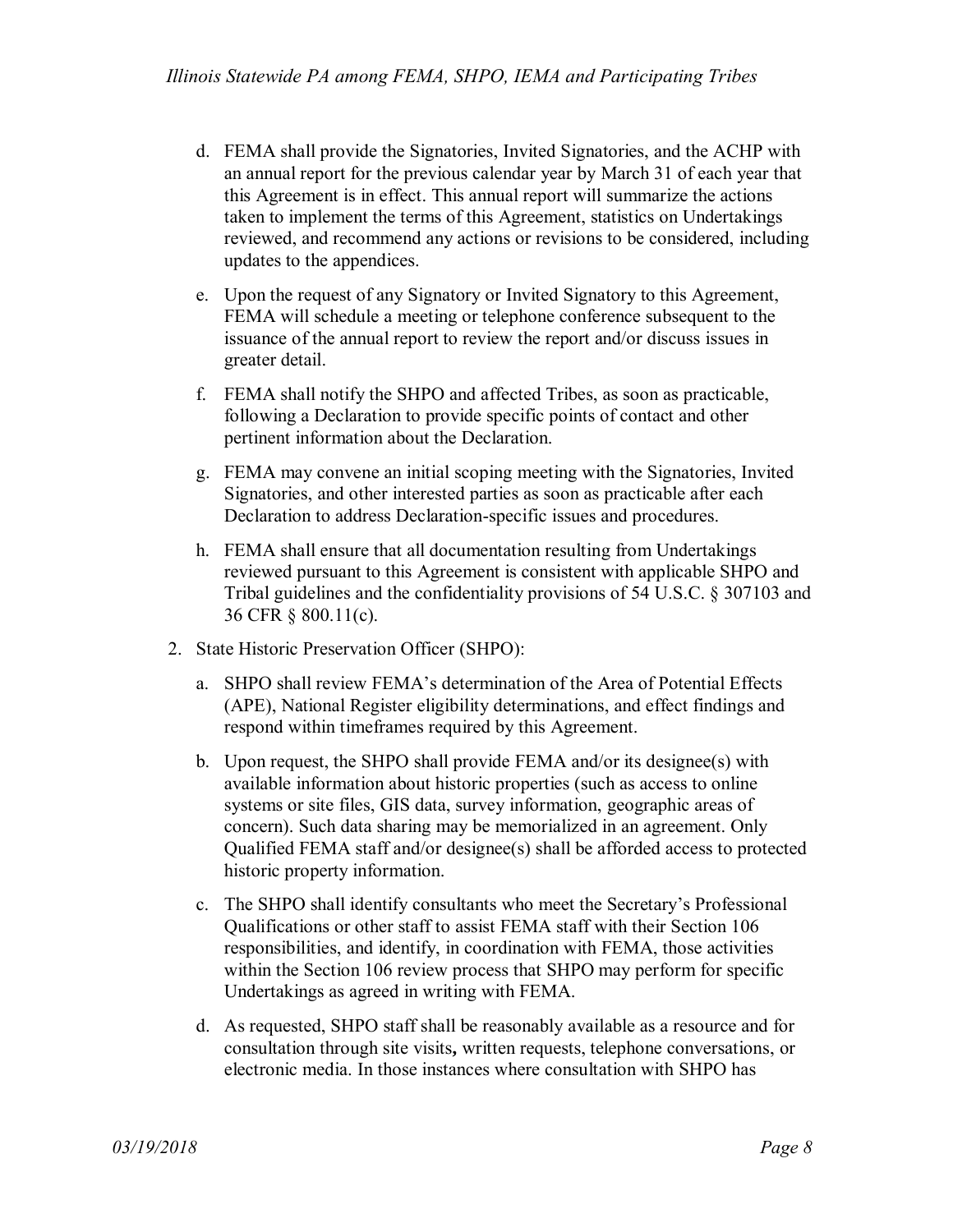occurred, FEMA shall provide a written summary via e-mail or regular mail to SHPO, including any decisions that were reached.

- e. The SHPO may delegate some or all of its responsibilities under this Agreement to one or more Liaisons to serve as a dedicated point of contact for consultation with FEMA. The SHPO shall confer with FEMA about the selection of any Liaisons, the scope of responsibilities delegated and related implementing procedures. SHPO shall formally document these decisions for FEMA. Liaisons are not required to be members of the SHPO staff.
- f. The SHPO shall participate in an initial scoping meeting for a Declaration.
- g. The SHPO may assist local jurisdictions and/or the Recipient(s) in the State of Illinois with advance planning efforts to consider historic properties in the context of homeland security considerations, including disaster preparedness, response, recovery, and mitigation programs for which FEMA funding may be requested.
- h. The SHPO shall coordinate with FEMA, to identify consulting parties, including any communities, organizations, or individuals that may have an interest in a specific Undertaking and its effects on historic properties.
- i. The SHPO shall participate in annual reviews convened by FEMA to review the effectiveness of this Agreement in accordance with Stipulation I.B.1(e).
- 3. Recipient(s):
	- a. The Recipient(s) shall ensure that their subrecipients understand and acknowledge conditions and potential requirements that may be placed upon Undertakings as a result of Section 106 consultation and the provisions of this Agreement.
	- b. The Recipient(s) shall participate in an initial scoping meeting for a Declaration.
	- c. The Recipient(s) shall ensure that their subrecipients understand that failure to comply with any project-specific conditions that have been placed on their grants could jeopardize FEMA funding.
	- d. The Recipient(s) shall notify FEMA as soon as possible of any proposed change to the approved scope of work. The Recipient(s) shall direct their subrecipient not to implement the changes to the proposed scope of work until any additional review required by this Agreement is complete.
	- e. The Recipient(s) shall ensure that its subrecipients are made aware that in the event of an inadvertent discovery involving an Undertaking that has affected a previously unidentified historic property or human remains, or affected a known historic property in an unanticipated manner, the subrecipient will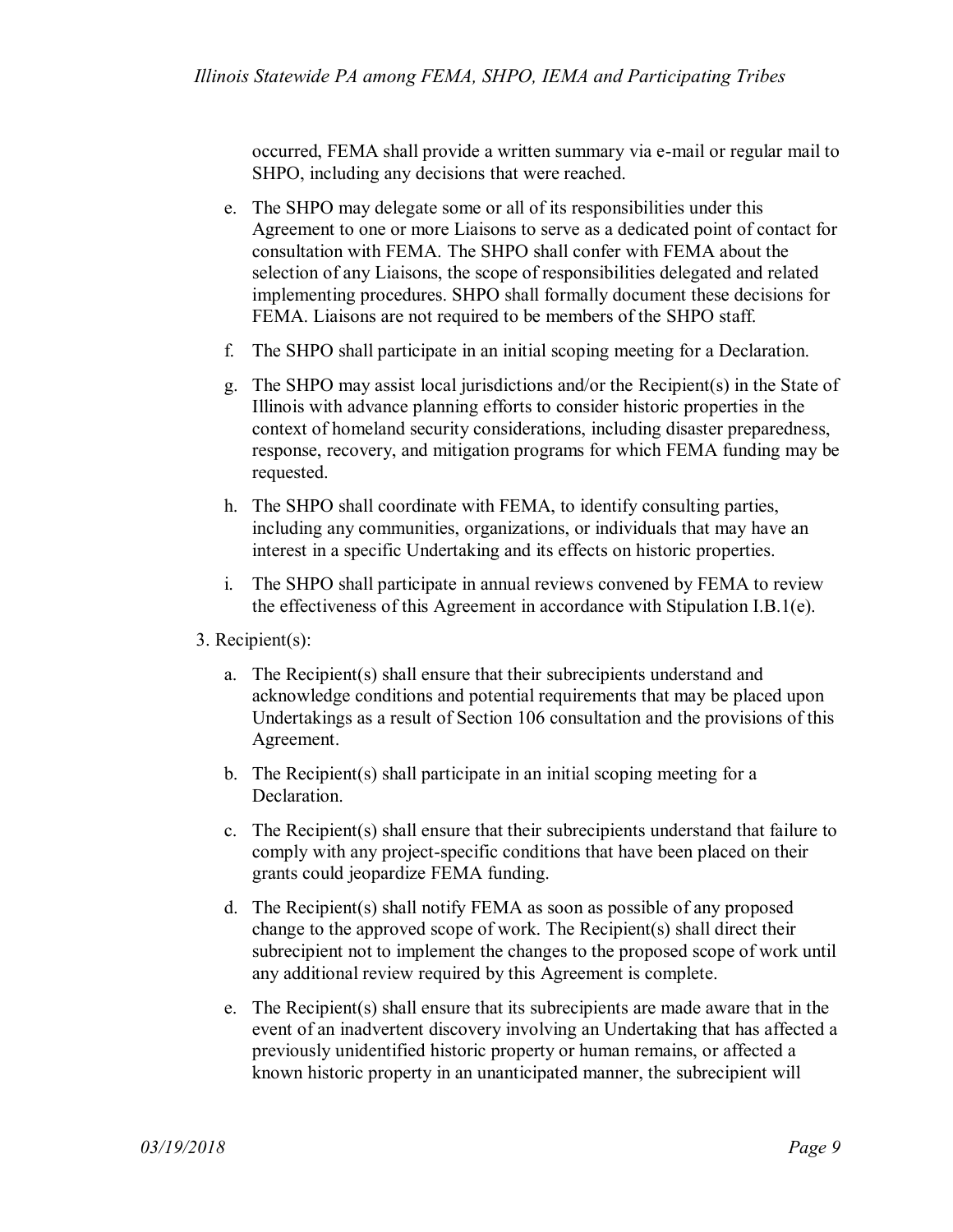comply with Stipulation III.B, Inadvertent Discoveries, Previously Unidentified Properties, or Unexpected Effects.

- f. The Recipient(s) shall ensure that in its subgrant agreements, any scope of work involving ground disturbance, and resultant contracts to execute said work, provide for the protection of and notification protocols for inadvertent discoveries or unexpected effects to historic properties and human remains.
- g. If a Signatory Tribe assumes the role of Recipient for projects on Tribal lands, the Tribe shall assume the same responsibilities as outlined in Stipulation I.B.3 of this Agreement, Roles and Responsibilities of the Signatories.
- C. Tribal Consultation
	- 1. For FEMA Undertakings on Tribal lands or potentially affecting properties of religious and cultural significance to Tribes, and where no tribe-specific consultation agreements or protocols are in place, FEMA shall consult with affected Tribe(s) or in accordance with 36 CFR Part 800. In determining who the affected Tribe(s) may be, FEMA will first establish that it is a type of Undertaking with potential to affect historic properties with religious and cultural significance and may consult with the SHPO and Tribe(s), and may access the National Park Service (NPS) Native American Consultation Database or other tools to identify geographic tribal interests.
	- 2. To the extent permitted by Section 304 of the NHPA, Section 9(a) of the Archeological Resources Protection Act (ARPA) (54 U.S.C. §470aa – 470mm), and any other applicable laws, FEMA shall ensure it withholds information protected by such laws from public disclosure.
	- 3. FEMA shall invite affected Tribe(s) to participate in the initial scoping meeting within their geographic area of interest for each Declaration.
- D. Public Participation
	- 1. FEMA recognizes that the views of the public are essential to informed decision making throughout the Section 106 consultation process. FEMA shall notify the public of proposed Undertakings in a manner that reflects the nature, complexity, significance of historic properties likely affected by the Undertaking, the likely public interest given FEMA's specific involvement, and any confidentiality concerns of Tribe(s), private individuals, and businesses.
	- 2. FEMA may consult with the Recipient(s), subrecipient, SHPO, and participating Tribe(s), and other consulting parties to determine if there are individuals or organizations with a demonstrated interest in historic properties that should be included as a consulting party for the Undertaking in accordance with 36 CFR §  $800.2(c)(5)$ . If such parties are identified or identify themselves to FEMA, FEMA shall provide them with information regarding the Undertaking and its effects on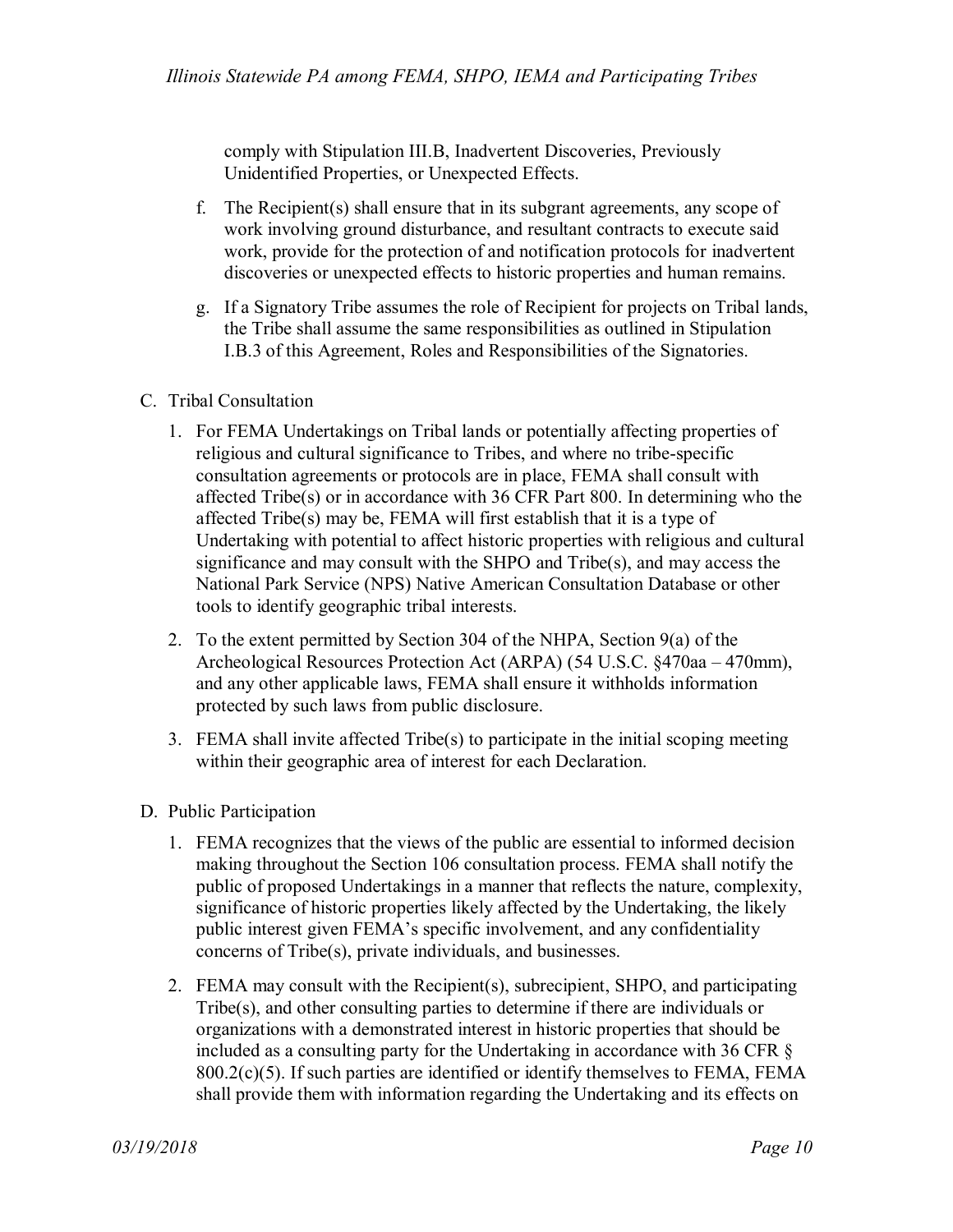historic properties, consistent with the confidentiality provisions of 36 CFR  $\S$ 800.11(c).

- 3. In accordance with the outreach strategy developed for an Undertaking in consultation with the SHPO and participating Tribe(s) for involving the public, FEMA shall identify the appropriate stages for seeking public input during the Section 106 consultation process. FEMA shall consider all views provided by the public regarding an Undertaking.
- 4. FEMA may also provide public notices and the opportunity for public comment or participation in an Undertaking through the public participation process of the National Environmental Policy Act (NEPA) and its implementing regulations set out at 40 CFR Parts 1500-1508, and/or Executive Orders 11988 and 11990 relating to floodplains and wetlands as set out in 44 CFR Part 9, and, if applicable, Executive Order 12898, Environmental Justice, provided such notices specifically reference Section 106 as a basis for public involvement.
- 5. Should a member of the public object in writing to implementation of the Agreement's terms, FEMA will notify the Signatories and Invited Signatories in writing and take the objection into consideration. FEMA shall consult with the objecting party and, if that party so requests, the other Signatories and Invited Signatories, for not more than thirty (30) days. In reaching its decision regarding the objection, FEMA shall take into consideration all comments from these parties. Within fifteen (15) days after closure of this consultation period, FEMA shall provide the other parties with its final decision in writing.
- E. Timeframes and Communications
	- 1. All time designations shall be in calendar days unless otherwise stipulated. If any Signatory does not object to FEMA's finding or determination related to an Undertaking within an agreed upon timeframe, FEMA may proceed to the next step in the consultation process as described in Stipulation II, Project Review.
	- 2. Due to the varied nature of Undertakings, the individual response times to FEMA's requests for comment/concurrence will vary. These response times are contingent upon FEMA ensuring that its findings and determinations are made by Qualified staff and supported by documentation as required by 36 CFR § 800.11(d) and 36 CFR § 800.11(e), and consistent with FEMA guidance.
		- a. For Emergency Undertakings as outlined in Stipulation II.B, Expedited Review of Emergency Undertakings, the SHPO and participating Tribe(s) shall respond to any FEMA request for comments within three (3) days after receipt, unless FEMA determines the nature of the emergency action warrants a shorter time period.
		- b. For Undertakings associated with the Individual Assistance (IA) and Public Assistance (PA) programs, the response time for each request for concurrence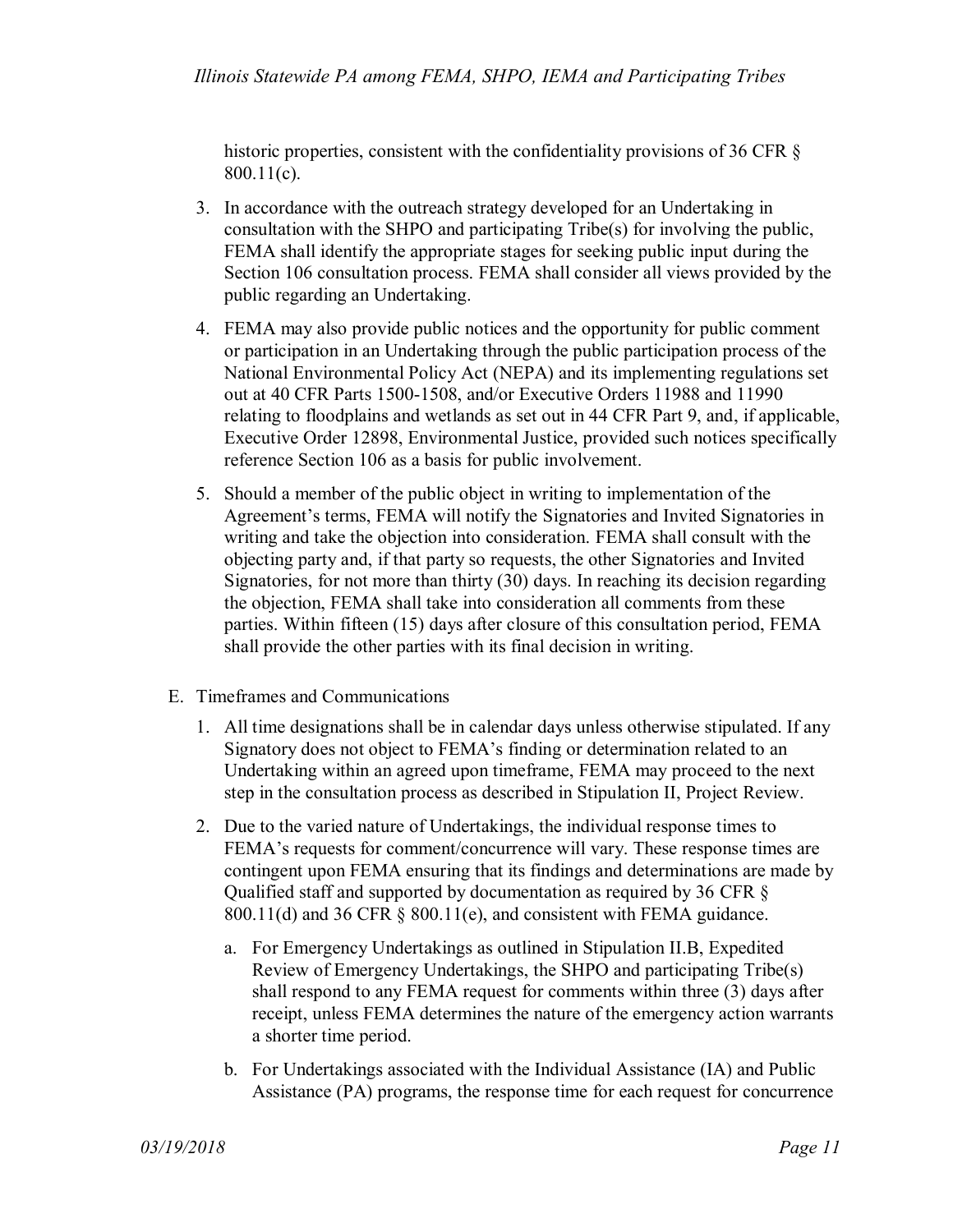while the Joint Field Office (JFO) is open shall be a maximum of ten (10) days, or in accordance with temporary timelines established by FEMA on a Declaration by Declaration basis. FEMA will call the THPOs and consulting Tribe(s) to inform them the notice and documentation has been sent and this is an expedited review.

- c. For the Hazard Mitigation Grant Program (HMGP), all non-disaster programs, IA, and PA undertakings to be reviewed after the JFO is closed, the response time for each request for concurrence shall be a maximum of thirty (30) days.
- 3. The consulting parties may send and accept official notices, comments, requests for further information and documentation, and other communications required by this Agreement by e-mail.

## **II. PROJECT REVIEW**

- A. Programmatic Allowances
	- 1. If FEMA determines that the entire scope of an Undertaking conforms to one or more allowances in Appendix B of this Agreement, with determinations for Tier II Allowances being made by SOI-qualified staff, FEMA shall complete the Section 106 review process by documenting this determination in the project file, without SHPO review or notification.
	- 2. If the Undertaking involves a National Historic Landmark (NHL), FEMA shall notify the SHPO, participating Tribe(s), and the NPS NHL Program Manager of the NPS Midwest Regional Office that the Undertaking conforms to one or more allowances. FEMA shall provide information about the proposed scope of work for the Undertaking and the allowance(s) enabling FEMA's determination.
	- 3. If FEMA determines any portion of an Undertaking's scope of work does not conform to one or more allowances listed in Appendix B, FEMA shall conduct expedited or standard Section 106 review, as appropriate, for the entire Undertaking in accordance with Stipulation II.B, Expedited Review for Emergency Undertakings, or Stipulation II.C, Standard Project Review.
	- 4. Allowances may be revised and new allowances may be added to this Agreement in accordance with Stipulation IV.A.3, Amendments.
- B. Expedited Review for Emergency Undertakings
	- 1. Determine Expedited Review
		- a. As part of the Declaration process, FEMA shall define the time interval during which the disaster causing incident occurs (the incident period, as defined in 44 CFR § 206.32(f)). FEMA may approve direct Federal assistance and/or funding for emergency work (as defined in 44 CFR  $\S$  206.201(b)) that occurs during the incident period, including work already completed, in response to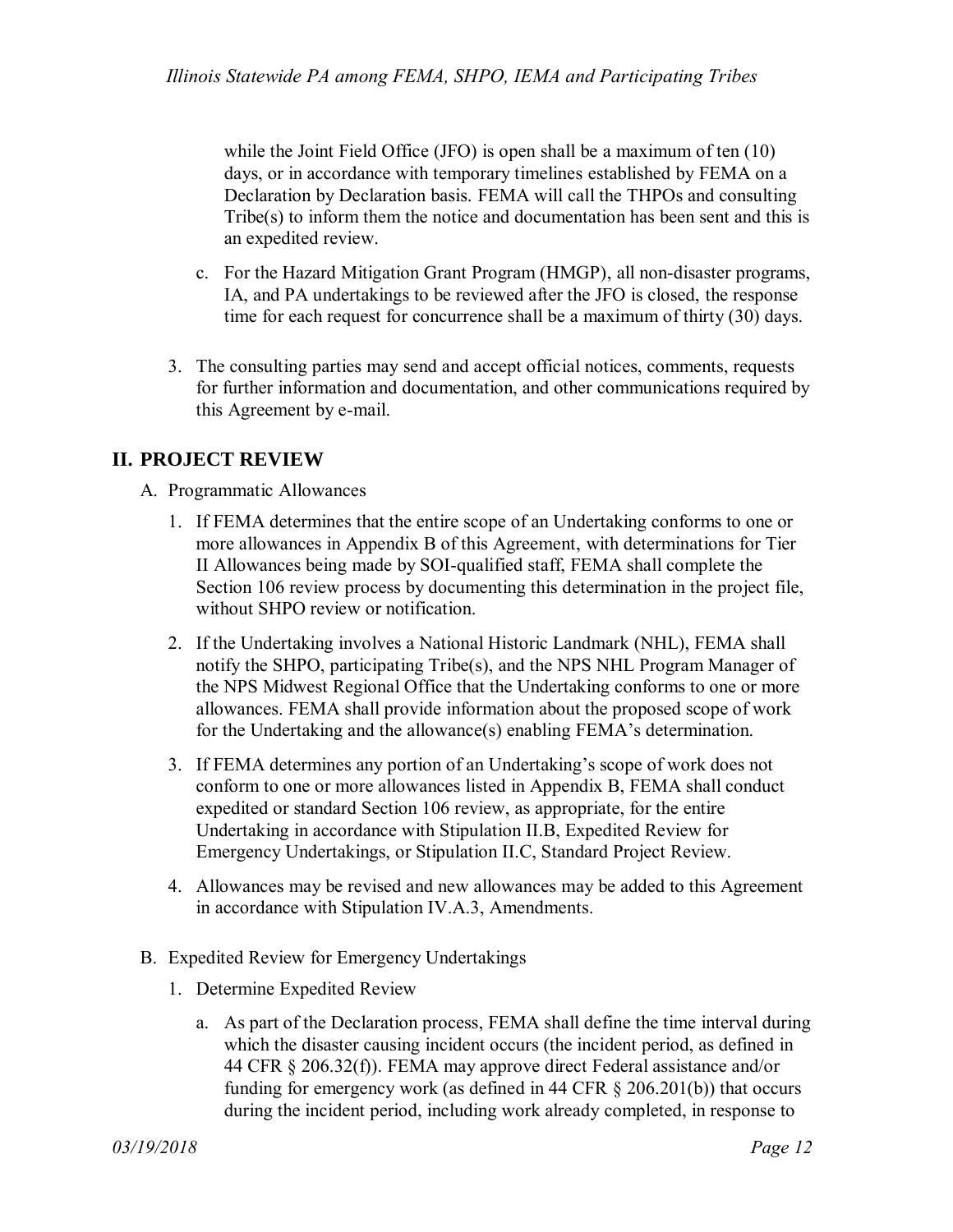an immediate threat to human health and safety or property. Pursuant to 36 CFR § 800.12(d), FEMA may conduct expedited review of emergency Undertakings for thirty (30) days from the beginning of the incident period.

- b. Should FEMA determine that it is necessary to extend the expedited review period for emergency Undertakings beyond the initial thirty (30) days, FEMA shall, in 30-day increments, as needed, notify in writing the ACHP, Recipient, SHPO and participating Tribe(s).
- 2. Conduct Expedited Reviews
	- a. If the emergency Undertaking is an immediate rescue and salvage operation conducted in response to an event to preserve life and property, FEMA has no Section 106 consultation responsibilities in accordance with 36 CFR  $§ 800.12(d);$  or
	- b. If the emergency Undertaking meets one or more of the Allowances in Appendix B of this Agreement, FEMA shall complete the Section 106 review process pursuant to Stipulation II.A.1, Programmatic Allowances.
	- c. If FEMA determines that the emergency Undertaking would adversely affect a historic property during this expedited review period:
		- i. To the extent practicable, FEMA will propose treatment measures that would address adverse effects during implementation, and request the comments of the SHPO and participating Tribe(s) within three (3) days of receipt of this information unless FEMA determines the nature of the emergency warrants a shorter time period. FEMA will call the THPOs and consulting Tribe(s) to inform them the notice and documentation has been sent and this is an expedited review.
		- ii. FEMA may provide this information through written requests, telephone conversations, meetings, or electronic media. In all cases, FEMA shall clarify that an "expedited review" is being requested for the Undertaking.
		- iii. FEMA shall take into account any timely comments provided by SHPO and/or participating Tribe(s) in making a decision on how to proceed.
		- iv. Should the SHPO and/or participating Tribe(s) not comment within three (3) calendar days, FEMA shall complete Section 106 consultation for the Undertaking based on the available information.
		- v. FEMA shall notify the SHPO and participating Tribe(s) of the final decision, indicating how any comments received were considered in reaching that decision.
- C. Standard Project Review: For Undertakings not exempt from further Section 106 review, including ground disturbing activities, and construction related to 44 CFR §§ 206.117(b)(1)(ii) (temporary housing), 206.117(b)(3) (replacement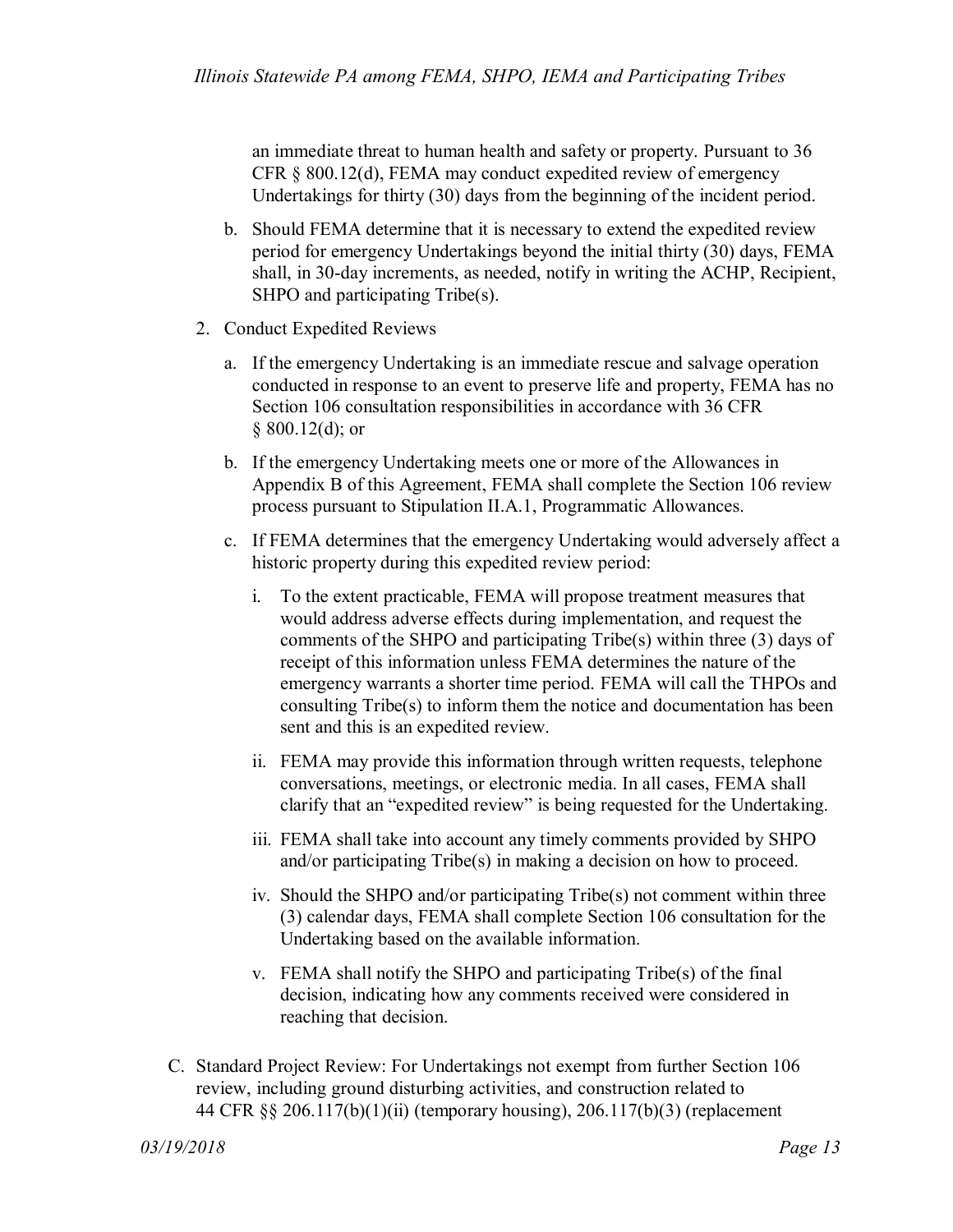housing), 206.117(b)(4) (permanent housing construction), 206.117(c)(1)(vi) (repair or replacement of privately owned access routes), and repair of multi-family housing units, FEMA shall ensure that the following standard project review steps are implemented. In the interest of streamlining, FEMA may combine some or all of these steps during consultation in accordance with 36 CFR  $\S$  800.3(g).

- 1. *Consulting Parties:* FEMA shall consider all written requests of individuals and organizations to participate as consulting parties, and consult with the SHPO and participating Tribe(s) to identify any other parties that meet the criteria to be consulting parties and invite them to participate in the Section 106 process. FEMA may invite others to participate as consulting parties as the Section 106 consultation proceeds. FEMA shall invite any individual or organization that will assume a specific role or responsibility outlined in a Memorandum of Agreement (MOA) or Programmatic Agreement to participate as an invited signatory to the agreement.
- 2. *Area of Potential Effects:*
	- a. For standing structures not adjacent to or located within the boundaries of a National Register listed or eligible district, Qualified staff may define the APE as the individual structure when the proposed Undertaking is limited to its repair or rehabilitation (as defined in 36 CFR § 68.3(b)).
	- b. For all other Undertakings, Qualified staff shall determine the APE in consultation with the SHPO and participating Tribe(s). FEMA may consider information provided by other parties, such as local governments and the public, when establishing the APE.
- 3. *Identification and Evaluation:* Qualified staff shall determine, in consultation with the SHPO and participating Tribe(s) if the APE contains historic properties, including properties of religious and cultural significance. This may include the review of documentation provided by the Recipient or subrecipient in coordination with the SHPO.
	- a. *Level of Effort:* FEMA shall make a reasonable and good faith effort to identify historic properties in accordance with 36 CFR § 800.4(b)(1). FEMA may consult with the SHPO to determine the level of effort and methodology necessary to identify and evaluate a variety of historic property types. For properties of religious and cultural significance to affected Tribe(s), FEMA shall consult with the affected Tribe(s) to determine geographical areas containing them that may be affected by an Undertaking and determine the necessary level of effort to identify and evaluate or avoid any such historic properties.
	- b. *National Historic Landmarks:* When FEMA identifies an Undertaking with the potential to affect an NHL, FEMA shall contact the NPS NHL Program Manager of the appropriate NPS Regional Office in addition to the SHPO, participating Tribe(s), and other consulting parties. The purpose of this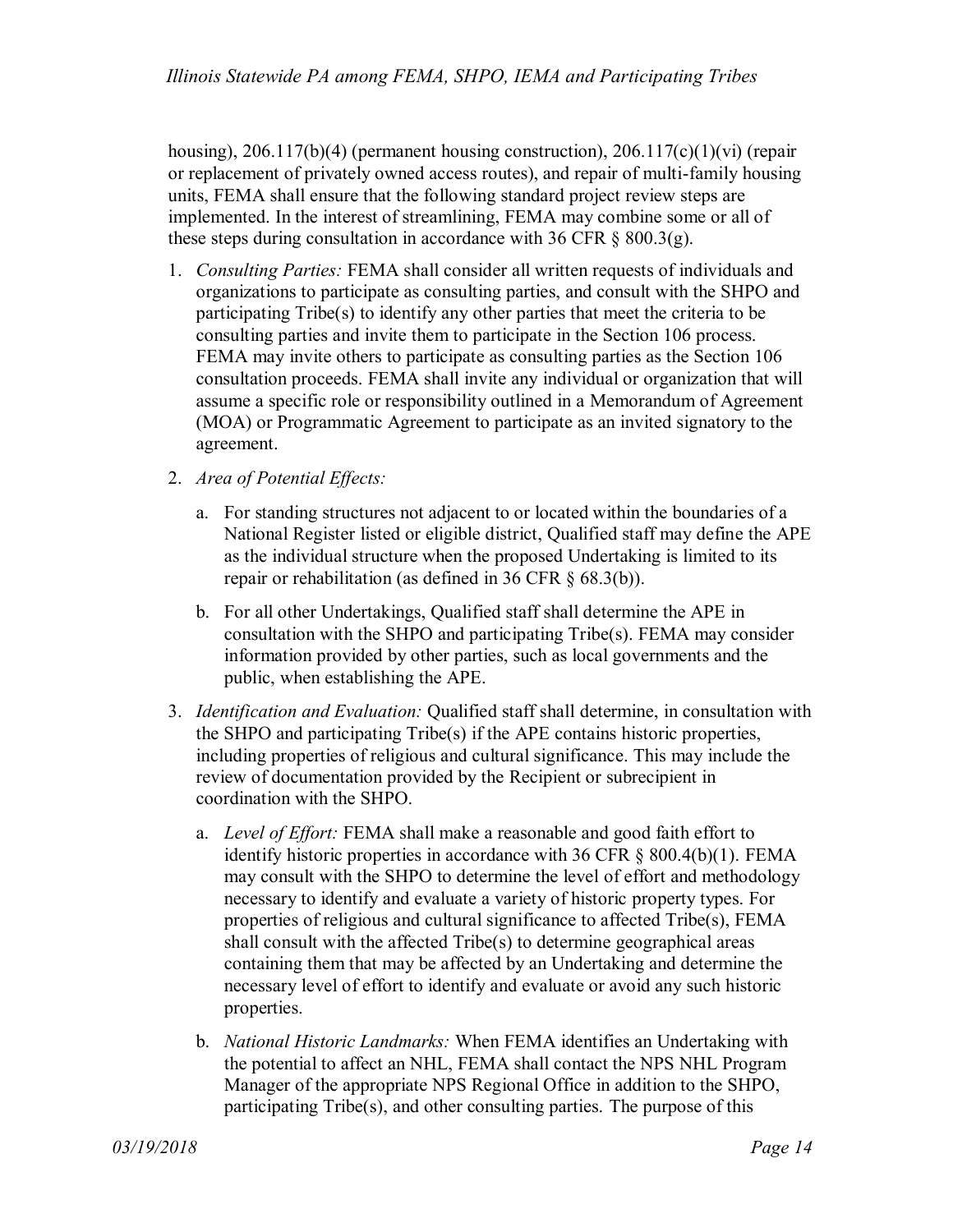notification is to ensure early coordination for the Undertaking which FEMA later may determine adversely affects the NHL as outlined in Stipulation II.C.6.

- c. *Determinations of Eligibility:* FEMA shall review or determine National Register eligibility based on identification and evaluation efforts, and consult with SHPO, participating Tribe(s), and other consulting parties regarding these determinations. Should the SHPO, participating Tribe(s), or another consulting party disagree with the determination of eligibility, FEMA shall either:
	- i. Elect to consult further with the objecting party until the objection is resolved;
	- ii. Treat the property as eligible for the National Register; or
	- iii. Obtain a determination of eligibility from the Keeper of the National Register in accordance with 36 CFR § 63.2(d)-(e) and 36 CFR § 800.4(c)(2).
- 4. *Findings of No Historic Properties Affected:*
	- a. FEMA shall make a finding of "no historic properties affected" under the following circumstances:
		- i. If no historic properties are present in the APE;
		- ii. The Undertaking is designed to avoid effects to historic properties, including National Register listed or eligible properties of religious or cultural significance to participating Tribe(s); or
		- iii. The Undertaking does not affect the character defining features of a historic property.
	- b. FEMA shall notify the SHPO, participating Tribe(s), and any other consulting parties of this finding and provide supporting documentation in accordance with 36 CFR § 800.11(d). Unless the SHPO or participating Tribe(s) objects to the finding within the applicable timeframe outlined in Stipulation I.E, Timeframes and Communications, the Section 106 review of the Undertaking will have concluded. For reviews with 10-day response times per paragraph I.E.2(b) conducted while the JFO is open, FEMA will call the THPOs and consulting Tribe(s) to inform them the notice and documentation has been sent and this is an expedited review.
	- c. If the SHPO or participating Tribe(s) objects to a finding of "no historic properties affected," FEMA shall consult with the objecting party to resolve the disagreement.
		- i. If the objection is resolved, FEMA either may proceed with the Undertaking in accordance with the resolution or reconsider effects on the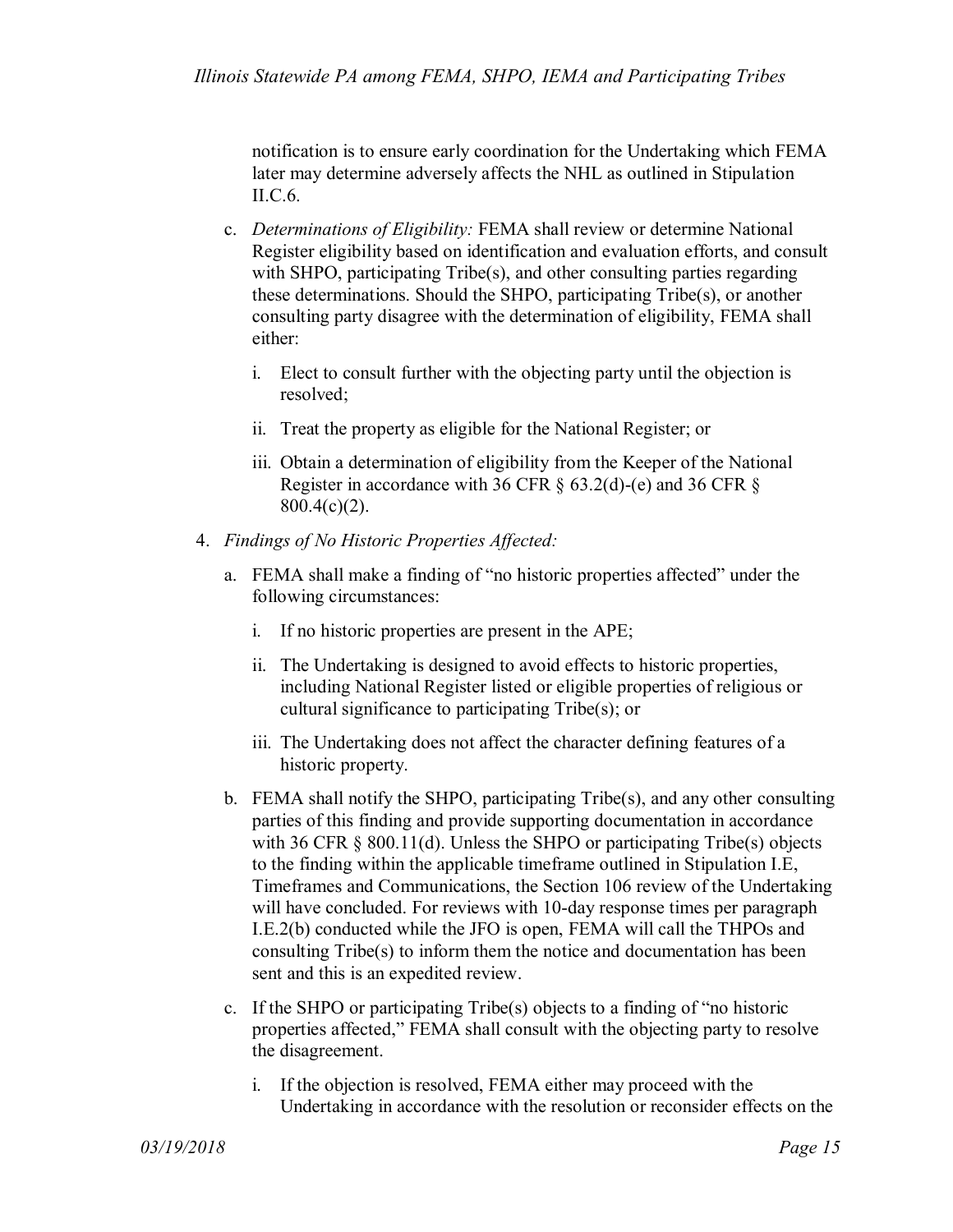historic property by applying the criteria of adverse effect pursuant to Stipulation II.C.5, Application of the Criteria of Adverse Effect, below.

- ii. If FEMA is unable to resolve the disagreement, it will forward the finding and supporting documentation to the ACHP and request that the ACHP review FEMA's finding in accordance with 36 CFR  $\S$  800.4(d)(1)(iv)(A) through 36 CFR  $\S$  800.4(d)(1)(iv)(C). FEMA shall consider the ACHP's recommendation in making its final determination. If FEMA's final determination is to reaffirm its "no historic properties affected" finding, the Section 106 review of the Undertaking will have concluded. Otherwise, FEMA will proceed to Stipulation II.C.5., below.
- 5. *Application of the Criteria of Adverse Effect:* If FEMA finds an Undertaking may affect historic properties in the APE, including those of religious or cultural significance to affected Tribe(s), FEMA shall apply the criteria of adverse effect to historic properties within the APE(s), taking into account the views of the consulting parties and the public concerning effects in accordance with 36 CFR § 800.5(a).
	- a. If FEMA determines that an Undertaking does not meet the adverse effect criteria, FEMA shall propose a finding of "no adverse effect" in accordance with 36 CFR § 800.5(b).
		- i. FEMA shall notify the SHPO or participating Tribe(s), and all other consulting parties of its finding and provide supporting documentation pursuant to 36 CFR §800.11(e).
		- ii. Unless a consulting party objects within the applicable timeframe outlined in Stipulation I.E, Timeframes and Communications, FEMA will proceed with its "no adverse effect" determination and conclude the Section 106 review.
		- iii. If a consulting party objects to a finding of "no adverse effect," FEMA will consult with the objecting party to resolve the disagreement.
			- 1) If the objection is resolved, FEMA shall proceed with the Undertaking in accordance with the resolution, or;
			- 2) If the objection cannot be resolved, FEMA shall request that the ACHP review the findings in accordance with 36 CFR  $\S$  800.5(c)(3)(i)-(ii) and submit the required supporting documentation. FEMA shall consider the ACHP's comments in making its final determination.
	- b. If FEMA finds the Undertaking may adversely affect historic properties, FEMA shall request through the Recipient that the subrecipient revise the scope of work to substantially conform to the *Standards* for standing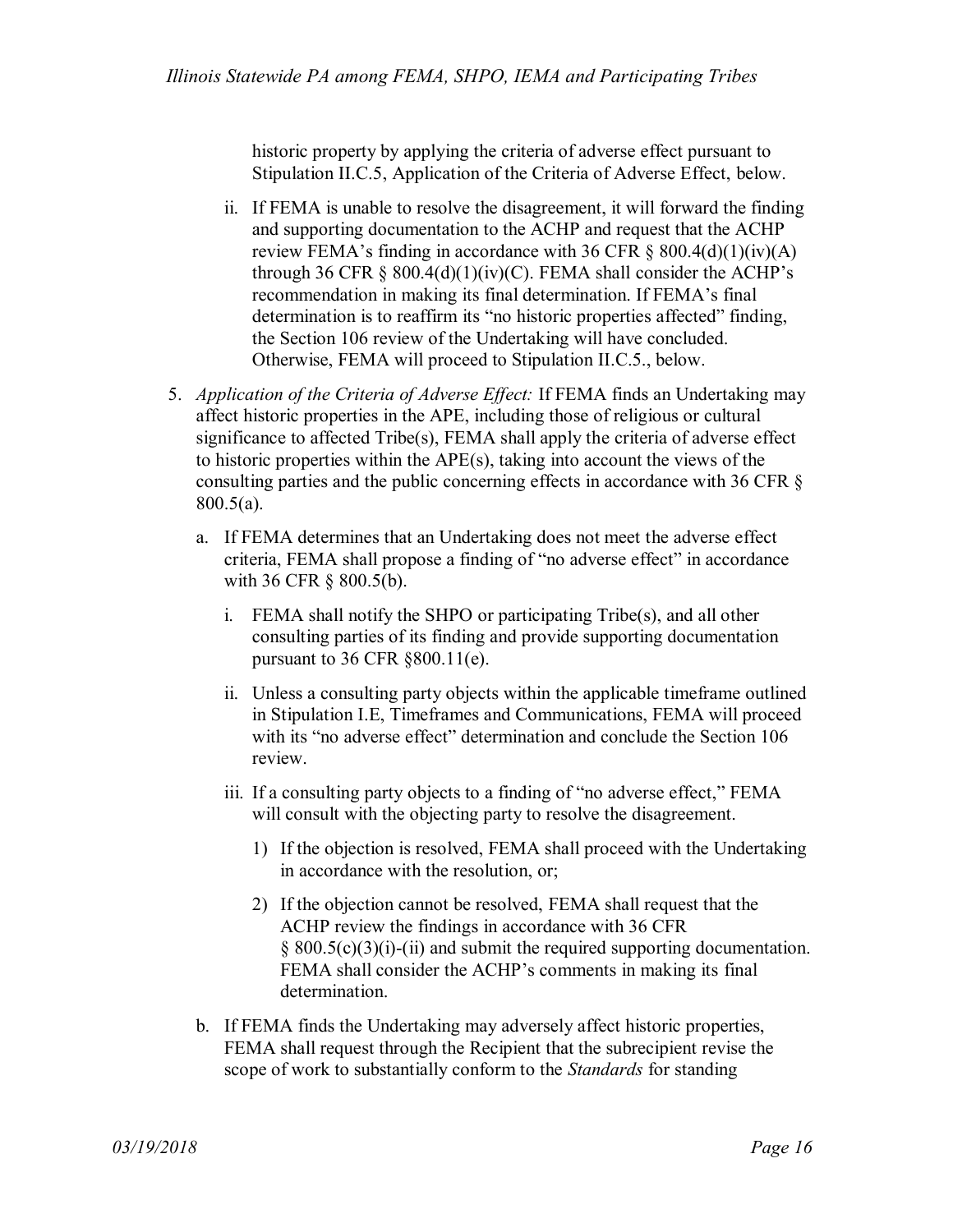structures, or avoid or minimize adverse effects for National Register listed or eligible archaeological properties.

- i. If the subrecipient modifies the scope of work to avoid the adverse effect(s), FEMA shall notify the SHPO, participating Tribe(s), and all other consulting parties, and provide supporting documentation. Unless a consulting party makes a timely objection in accordance with the applicable timeframe outlined in Stipulation I.E, Timeframes and Communications, FEMA shall proceed with its "no adverse effect" determination, including any conditions, and conclude the Section 106 review.
- ii. If an Undertaking is not modified to avoid adverse effects, FEMA shall initiate consultation to resolve the adverse effect(s) in accordance with Stipulation II.C.6, Resolution of Adverse Effects.
- 6. *Resolution of Adverse Effects:* If FEMA determines that an Undertaking may adversely affect a historic property, it shall resolve the effects of the Undertaking in consultation with the SHPO, Recipient, subrecipient, participating Tribe(s), the ACHP, if participating, and other consulting parties, by one of the following methods depending upon the severity of the adverse effect(s) as well as determination of the historic property's significance on a local, state or national level. When FEMA determines an Undertaking will adversely affect an NHL, FEMA shall notify and invite the Secretary and ACHP to participate in consultation in accordance with 36 CFR § 800.10. When the ACHP participates in consultation related to an NHL, the ACHP shall report the outcome of the consultation to the Secretary and the FEMA Administrator.
	- a. *Abbreviated Consultation Process:* After taking into consideration the significance of the historic properties affected, the severity of the adverse effect(s), and avoidance or minimization of the adverse effect(s), FEMA may propose in writing to the consulting parties to resolve the adverse effects of the Undertaking through the application of one or more Treatment Measures outlined in Appendix C as negotiated with the SHPO, participating Tribe(s), and other consulting parties. The use of these Treatment Measures shall not require the execution of an (MOA or Programmatic Agreement.
		- i. In consultation with the SHPO, participating Tribe(s), and other consulting parties, FEMA shall propose in writing the implementation of a specific Treatment Measure, or combination of Treatment Measures, with the intent of expediting the resolution of adverse effects, and provide documentation as required by 36 CFR § 800.11(e) and subject to the confidentiality provisions of 36 CFR § 800.11(c). Unless a consulting party or the ACHP objects within fifteen (15) days of receipt of FEMA's proposal, FEMA shall proceed with the implementation of the Treatment Measure(s) and will conclude the Section 106 review. For reviews with 10-day response times per Stipulation I.E.2(b) conducted while the JFO is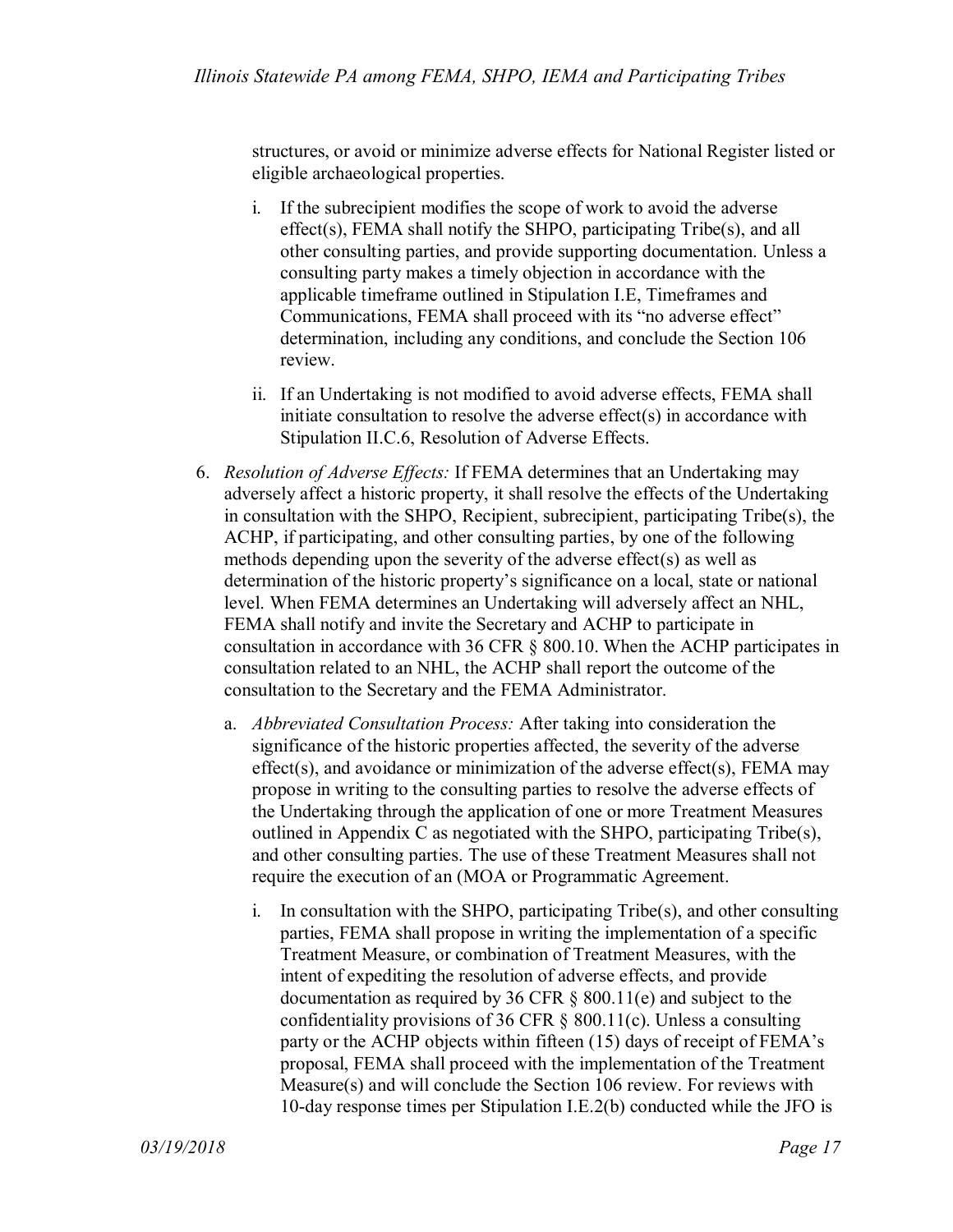open, FEMA will call the THPOs and consulting Tribe(s) to inform them that the notice and documentation has been sent and in accordance with an expedited resolution of adverse effects.

- ii. If any of the consulting parties or the ACHP objects within the fifteen (15) day review and comment period to the resolution of adverse effects through the application of the Abbreviated Consultation Process, FEMA shall resolve the adverse effect(s) using procedures outlined below in Stipulation II.C.6(b), MOA or Stipulation II.C.6.(c), Programmatic Agreement.
- iii. Because funding and implementation details of Treatment Measures for specific Undertakings may vary by program, FEMA shall provide written notice to the consulting parties within sixty (60) days of the completion of the Treatment Measure(s). This written notice will serve as confirmation that the Treatment Measure(s) for a specific Undertaking have been implemented. FEMA also shall include information pertaining to the completion of Treatment Measures in the annual report pursuant to Stipulation I.B.1(d), FEMA Roles and Responsibilities.
- b. *Memorandum of Agreement*: FEMA shall provide the ACHP with an adverse effect notice in accordance with 36 CFR  $\S$  800.6(a)(1) if it has not already provided such under the Abbreviated Consultation Process of this Agreement, if a consulting party or the ACHP objects in accordance with Stipulation II.C.6(a)(ii), or if FEMA, in consultation with the SHPO, participating Tribe(s), and other consulting parties, has determined that an MOA would be more appropriate to resolve the adverse effect(s). In consultation with the SHPO, participating Tribe(s), and other consulting parties, including the ACHP (if participating), FEMA shall develop an MOA in accordance with 36 CFR  $\S$  800.6(c) to agree upon treatment measures to avoid, minimize, and/or mitigate the adverse effect(s) on historic properties. The MOA may also include treatment measures that serve an equal or greater public benefit in promoting the preservation of historic properties in lieu of more traditional treatment measures.
- c. *Programmatic Agreement*: Should the execution of an MOA be inappropriate given the similar nature of effects on historic properties, the inability to determine effects prior to approval of an Undertaking, or where other circumstances warrant, FEMA, shall consult with the SHPO, participating Tribe(s), the ACHP, if participating, and any other consulting parties to develop a Programmatic Agreement in accordance with 36 CFR § 800.14(b) and identify programmatic conditions or treatment measures to govern the resolution of potential or anticipated adverse effects from certain complex project situations for an Undertaking or for multiple but similar Undertakings proposed by a single subrecipient.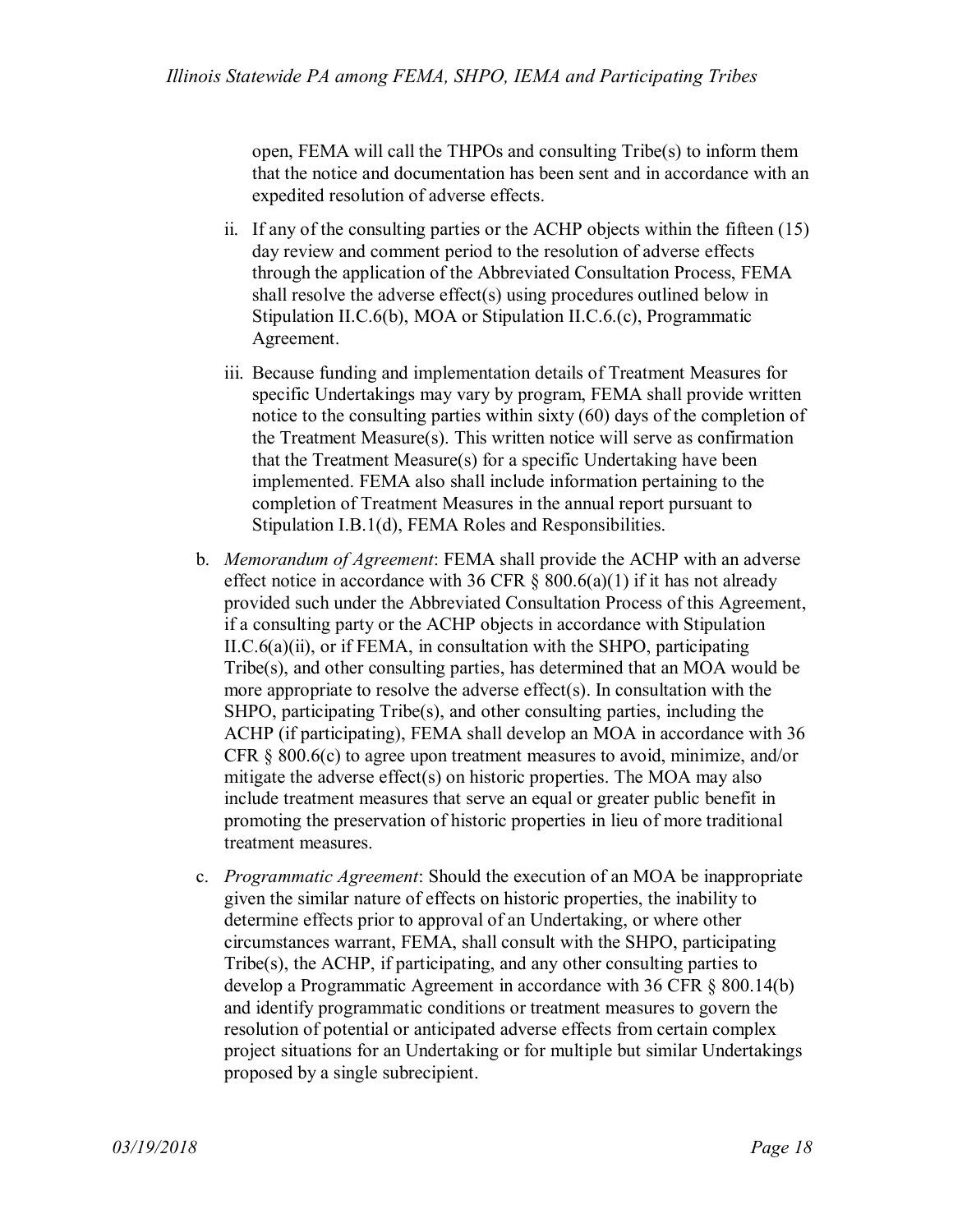7. *Objections:* Should any signatory or consulting party object within the timeframes established by this Agreement to any plans, specifications, or actions taken pursuant to resolving an adverse effect, FEMA shall consult further with the objecting party to seek resolution. If FEMA determines the objection cannot be resolved, FEMA shall address the objection in accordance with Stipulation IV.B, Dispute Resolution.

## **III. OTHER CONSIDERATIONS**

- A. Changes to an Approved Scope of Work: The Recipient shall notify FEMA and shall require a subrecipient to notify it immediately when a subrecipient proposes changes to an approved scope of work for an Undertaking.
	- 1. If FEMA determines the change meets a Programmatic Allowance or has no effect on the property, FEMA shall approve the change.
	- 2. If the change can be modified to meet a Programmatic Allowance, or conform to any applicable SOI Standards, FEMA shall conclude its Section 106 review responsibilities.
	- 3. If FEMA determines that the change does not meet an Allowance, FEMA shall initiate consultation pursuant to Stipulation II.C, Standard Project Review.
- B. Unexpected Discoveries, Previously Unidentified Properties, or Unexpected Effects:
	- 1. Upon notification by a subrecipient of an unexpected discovery, or if it appears that an Undertaking has affected a previously unidentified property or affected a known historic property in an unanticipated manner, in accordance with Stipulation I.B.3(e), Recipient Roles and Responsibilities, the Recipient shall immediately notify FEMA and require the subrecipient to:
		- a. Stop construction activities in the vicinity of the discovery.
		- b. Take all reasonable measures to avoid or minimize harm to the property until FEMA has completed consultation with the SHPO, participating Tribe(s), and any other consulting parties. Upon notification by the Recipient of a discovery, FEMA shall immediately notify the SHPO, participating Tribe(s), and other consulting parties that may have an interest in the discovery, previously unidentified property or unexpected effects, and consult to evaluate the discovery for National Register eligibility and/or the effects of the Undertaking on historic properties.
		- c. If human remains are discovered, notify the local law enforcement office and coroner/medical examiner in accordance with applicable State statute(s), and protect the remains from any harm. Discoveries of human remains on Federal or Tribal lands shall be subject to the Native American Graves Protection and Repatriation Act (NAGPRA) (25 U.S.C. §3001-3013, 18 U.S.C. § 1170) and ARPA, as applicable.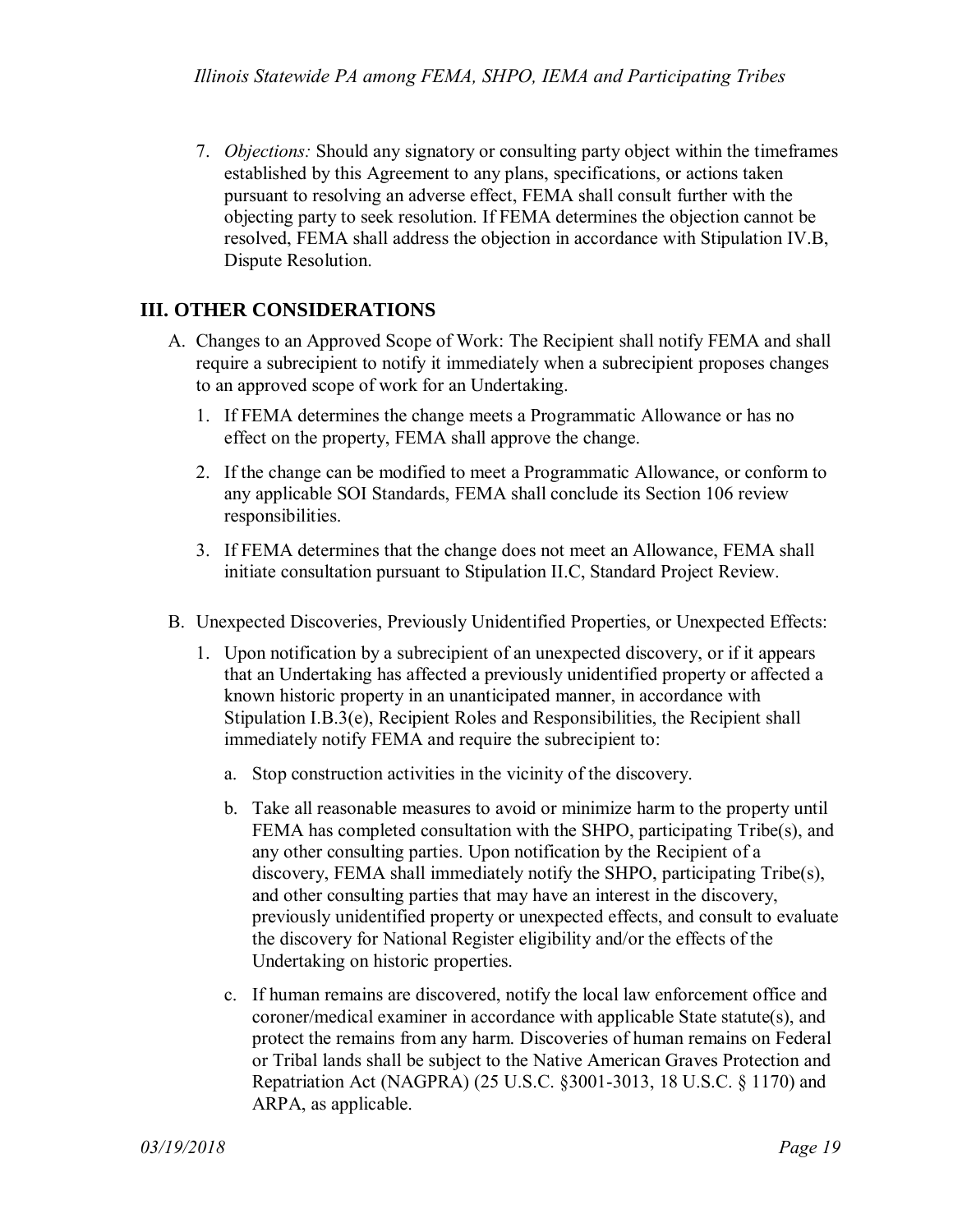- d. Assist FEMA in completing the following actions, as required:
	- i. FEMA shall consult with the SHPO, participating Tribe(s), and other consulting parties in accordance with the consultation process outlined in Stipulation II, Project Review, to develop a mutually agreeable action plan with timeframes to identify the discovery or previously unidentified property, take into account the effects of the Undertaking, resolve adverse effects if necessary, and ensure compliance with applicable Federal, State, and local statutes.
	- ii. FEMA shall coordinate with the Recipient and the subrecipient regarding any needed modification to the scope of work for the Undertaking necessary to implement recommendations of the consultation and facilitate proceeding with the Undertaking.
	- iii. In cases where discovered human remains are determined to be Native American, FEMA shall consult with the appropriate Tribal representatives and SHPO. In addition, FEMA shall follow the guidelines outlined in the ACHP's *Policy Statement Regarding the Treatment of Burial Sites, Human Remains, and Funerary Objects* (2007) and 20 ILCS 3440 / Human Skeletal Remains Protection Act [\(http://www.ilga.gov/legislation/ilcs/ilcs3.asp?ActID=376&ChapterID=5\)](http://www.ilga.gov/legislation/ilcs/ilcs3.asp?ActID=376&ChapterID=5).

### C. Curation

- 1. In cases where archaeological survey and testing are conducted on private land, any recovered collections remain the property of the land owner. In such instances, FEMA and the Recipient, in coordination with the SHPO, and affected Tribe(s), shall encourage land owners to donate the collection(s) to an appropriate public or Tribal entity. In cases where the property owner wishes to transfer ownership of the collection(s) to a public or Tribal entity, and in the case of artifacts recovered from public lands, FEMA and the Recipient shall ensure that recovered artifacts and related documentation are curated in a suitable repository as agreed to by FEMA, SHPO, and affected Tribe(s), and following applicable State or Tribal guidelines.
- 2. When an Undertaking will adversely affect a National Register listed or eligible archaeological site, FEMA may treat the adverse effect by providing for the recovery of significant information through archaeological data recovery. FEMA shall consult with the SHPO, participating Tribe(s), and other consulting parties to prepare a research design (data recovery plan), including a specific plan for curation. This plan will incorporate any relevant curation provisions contained in the SHPO's *Guidelines for Conducting Archaeological Studies,* ACHP's "*Recommended Approach for Consultation on Recovery of Significant Information from Archaeological Sites*" published in the Federal Register (64 Federal Register 27085-27087 (May 18, 1999))*,* or other provisions agreed to by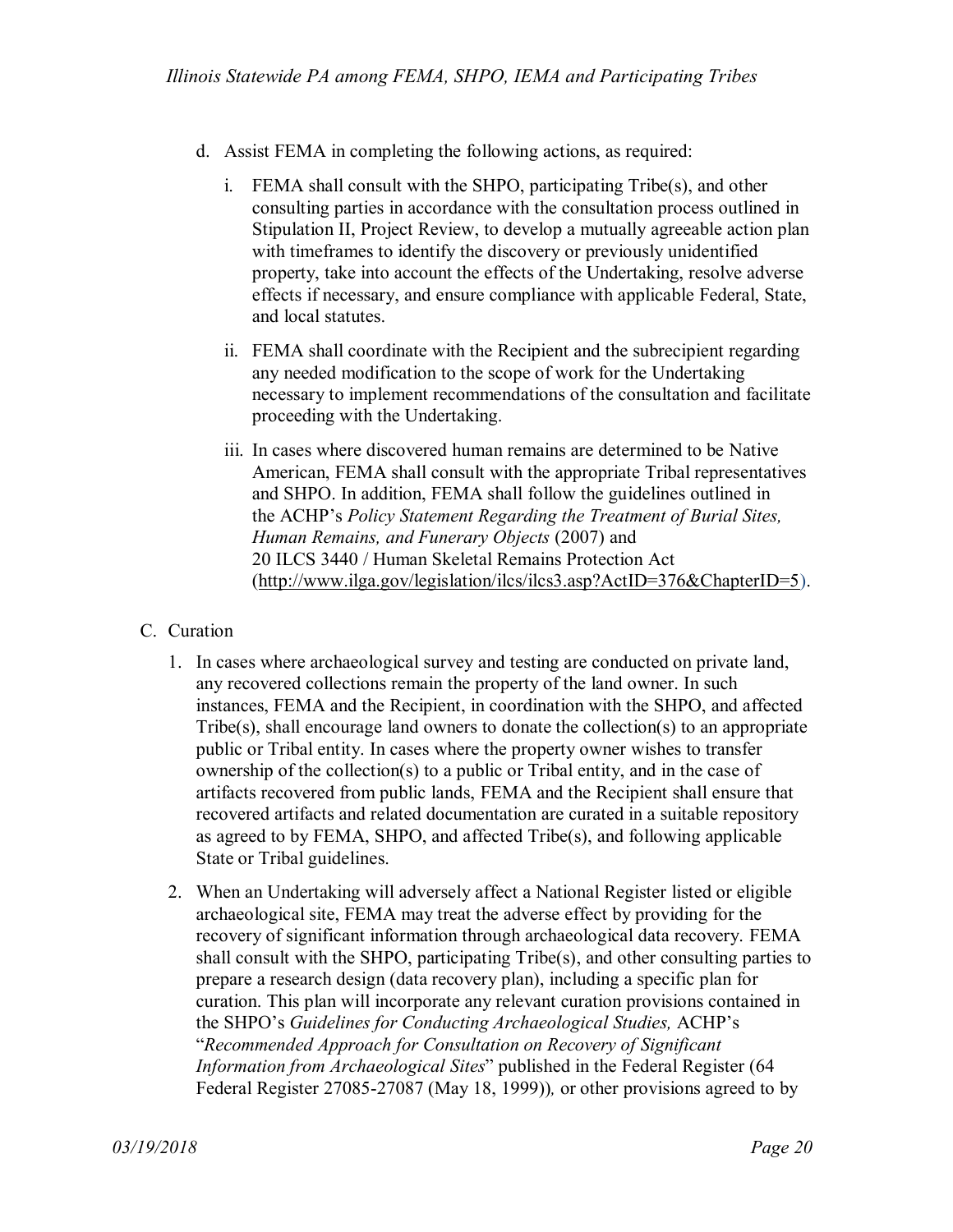the consulting parties. No excavation should be initiated before FEMA acceptance and approval of the curation plan.

- a. As stipulated in the curation plan, artifacts, as well as field and laboratory records sufficient to document the collection, shall be curated at a facility, preferably in-state, that meets the standards of, and in accordance with the provisions of 36 CFR Part 79, "Curation of Federally Owned and Administered Archaeological Collections," and applicable State or Tribal requirements.
- D. Review of Undertakings Initiated Before Initiation or Completion of Section 106 Review
	- 1. In accordance with Section 110(k) of the NHPA, FEMA shall not grant assistance to a subrecipient who, with intent to avoid the requirements of this Agreement or Section 106 of the NHPA, has intentionally significantly and adversely affected a historic property to which the assistance would relate, or having legal power to prevent it, allowed an adverse effect to occur. However, if after consultation with the SHPO, appropriate Tribes(s), Recipient, and ACHP, FEMA determines that extraordinary circumstances justify granting assistance despite the adverse effect created or permitted by the subrecipient, FEMA shall complete consultation for the Undertaking pursuant to the terms of this Agreement.
	- 2. FEMA shall specifically advise the Recipient and shall require that the Recipient advise its subrecipients in writing that they may jeopardize Federal funding if work is performed without all required local, State, and Federal licenses, permits, and/or approvals, including the completion of the Section 106 process. FEMA also shall document this requirement in its Record of Environmental Consideration, as applicable, as well as all project approval documents specifying the project scope and limits, and containing all conditions and caveats.
	- 3. In circumstances where FEMA determines a subrecipient has initiated an Undertaking without willful intent to avoid the requirements of this Agreement or Section 106 of NHPA, FEMA shall proceed as follows:
		- a. Determine if the Undertaking is of a type for which FEMA has no further Section 106 responsibilities, namely:
			- i. An Undertaking listed in Stipulation I.A.7; or
			- ii. An immediate rescue and salvage operation in accordance with 36 CFR § 800.12(d); or
			- iii. A Programmatic Allowance as described under Stipulation II.A.
		- b. In any such cases listed in Stipulation III.D.3.a., above, FEMA shall document this determination in the project files, and consider the Undertaking Section 106 compliant.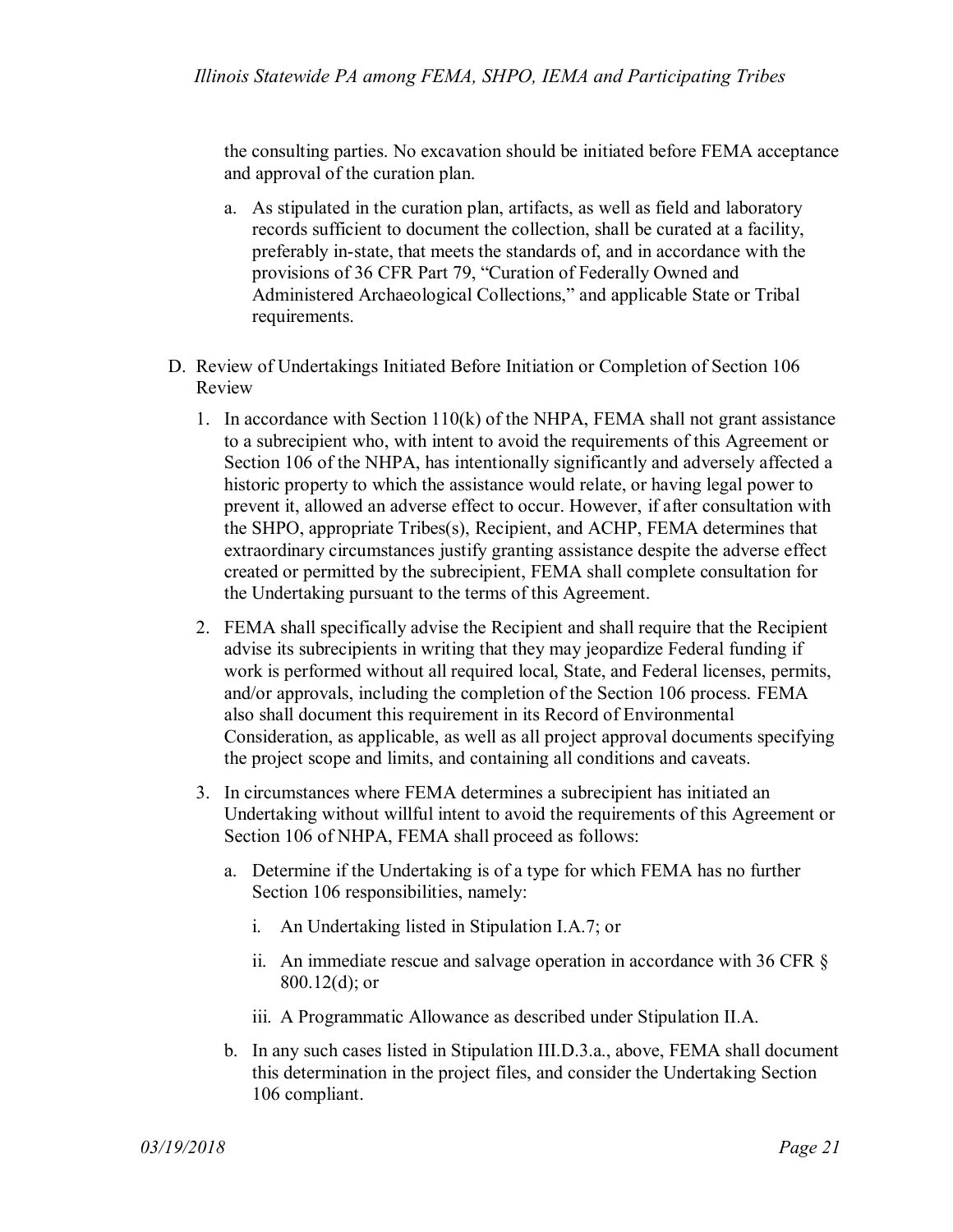- c. If FEMA determines the Undertaking would have required Section 106 review, FEMA shall coordinate with the SHPO and appropriate Tribe(s) to determine if consultation is feasible.
	- i. If after coordination with the SHPO and appropriate Tribes, FEMA determines that consultation is feasible, FEMA shall review the Undertaking in accordance with Stipulation II.C, Standard Project Review.
	- ii. If after coordination with the SHPO and appropriate Tribe(s), FEMA determines that review is infeasible, FEMA shall document the outcome to the Section 106 review process and inform the FPO of the outcome. The applicable FEMA program shall take the outcome into account before making a decision whether to fund the Undertaking. FEMA shall provide written notification of its funding decision to the SHPO, appropriate Tribe(s), Recipient, and the ACHP.
- 4. FEMA shall ensure that all Undertakings considered for after the fact review in accordance with this stipulation are included in the annual report.

## **IV.IMPLEMENTATION OF AGREEMENT**

- A. Amendments
	- 1. If any Signatory determines that an amendment to the terms of this Agreement must be made, the Signatories shall consult for no more than thirty (30) days to seek amendment of the Agreement.
	- 2. An amendment to this Agreement, exclusive of the appendices, shall be effective only when it has been signed by all the Signatories. An amendment shall be effective for Undertakings occurring on or affecting historic properties on Tribal lands only when the Tribe has signed the Agreement and its amendment.
	- 3. Appendix A (FEMA Programs), Appendix B (Programmatic Allowances), Appendix C (Treatment Measures), Appendix D (Workflow Diagrams), and any other appendices may be amended at the request of FEMA or another Signatory in the following manner:
		- a. FEMA, on its own behalf or on behalf of another Signatory, shall notify the other Signatories of the intent to modify the current Appendix or Appendices and shall provide a draft of the updated Appendix or Appendices to all signatory parties.
		- b. If no other Signatory objects in writing within thirty (30) days of receipt of FEMA's proposed modification, FEMA shall date and sign the amended Appendix and provide a copy of the amended Appendix to the other Signatories. Such an amendment shall go into effect on the date FEMA transmits the amendment to the other Signatories.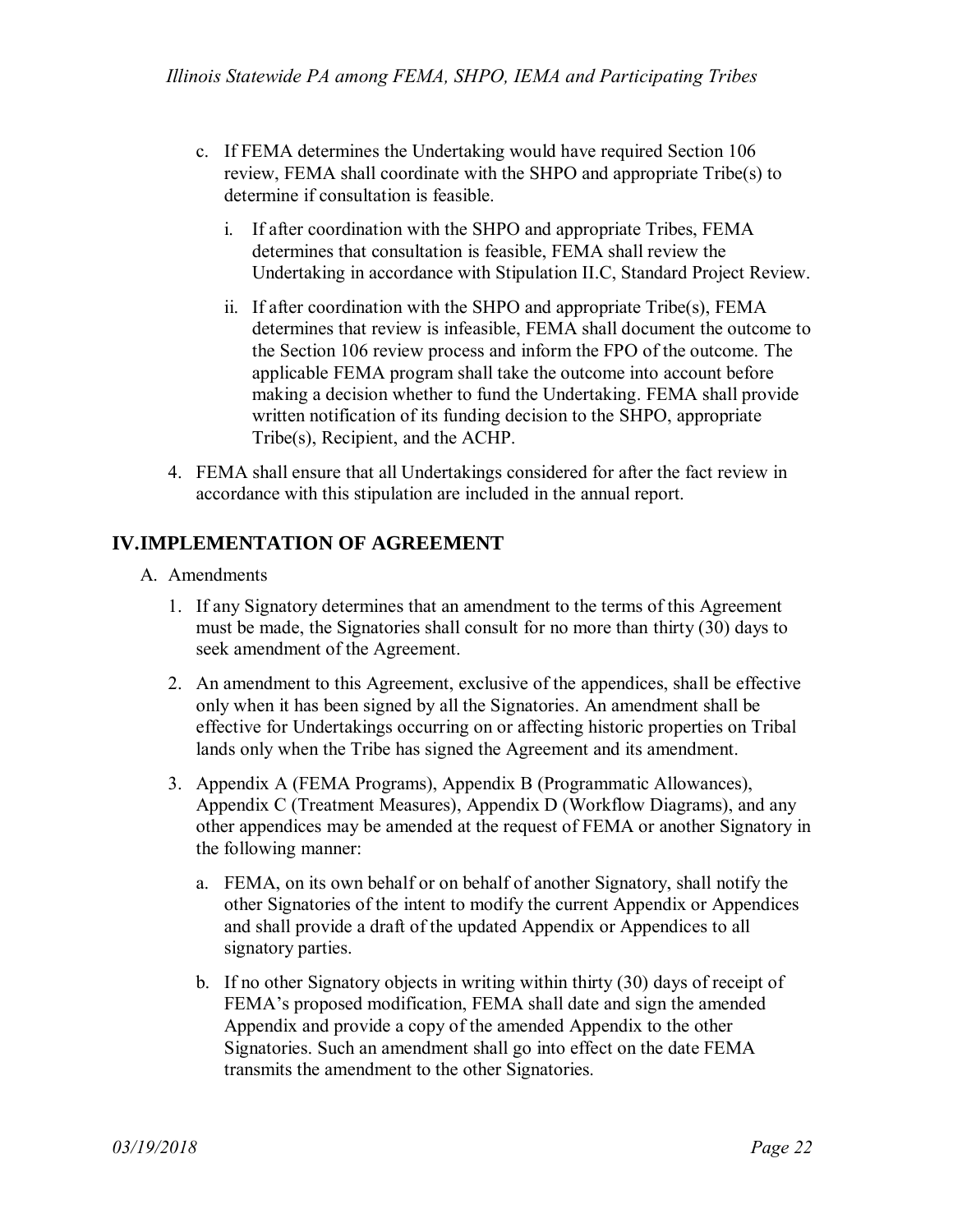- B. Dispute Resolution
	- 1. Should any Signatory object in writing to the terms of this Agreement, FEMA shall consult with the objecting party for not more than thirty (30) days to resolve the objection.
	- 2. If the objection is resolved within thirty (30) days, FEMA shall proceed in accordance with the resolution.
	- 3. If FEMA determines within thirty (30) days that the objection cannot be resolved, FEMA shall forward to ACHP all documentation relevant to the objection, including FEMA's proposed resolution. Within thirty (30) days of receipt, ACHP will:
		- a. Concur in FEMA's proposed resolution; or
		- b. Provide FEMA with recommendations, which FEMA shall take into account in reaching a final decision regarding the objection; or
		- c. Notify FEMA that the objection will be referred for comment in accordance with 36 CFR  $\S$  800.7(a)(4), and proceed to do so.
	- 4. FEMA shall take into account any ACHP recommendations or comments, and any comments from the other Signatories, in reaching a final decision regarding the objection. FEMA shall provide in writing to the ACHP and Signatories a summary of its final decision before authorizing any disputed action to proceed. The Signatories shall continue to implement all other terms of this Agreement that are not subject to objection.
	- 5. Should ACHP not respond within thirty (30) days, FEMA may assume ACHP has no comment and proceed with its proposed resolution to the objection after providing the ACHP and Signatories a written summary of its final decision.
- C. Severability and Termination
	- 1. In the event any provision of this Agreement is deemed by a Federal court to be contrary to, or in violation of, any applicable existing law or regulation of the United States of America, only the conflicting provision(s) shall be deemed null and void, and the remaining provisions of the Agreement shall remain in effect.
	- 2. A participating Tribe may notify the other Signatories that it is fully withdrawing from participation in the Agreement. Following such a withdrawal, FEMA shall review undertakings that may affect historic properties of religious and cultural significance to the Tribe, and Undertakings that occur on the Tribal lands of the relevant Tribe, in accordance with 36 CFR §§ 800.3 through 800.7, 36 CFR § 800.8(c), or an applicable alternative under 36 CFR § 800.14. Withdrawal from this Agreement by a Tribe does not terminate the Agreement. At any time that this Agreement remains in effect, a Tribe that has withdrawn from the Agreement may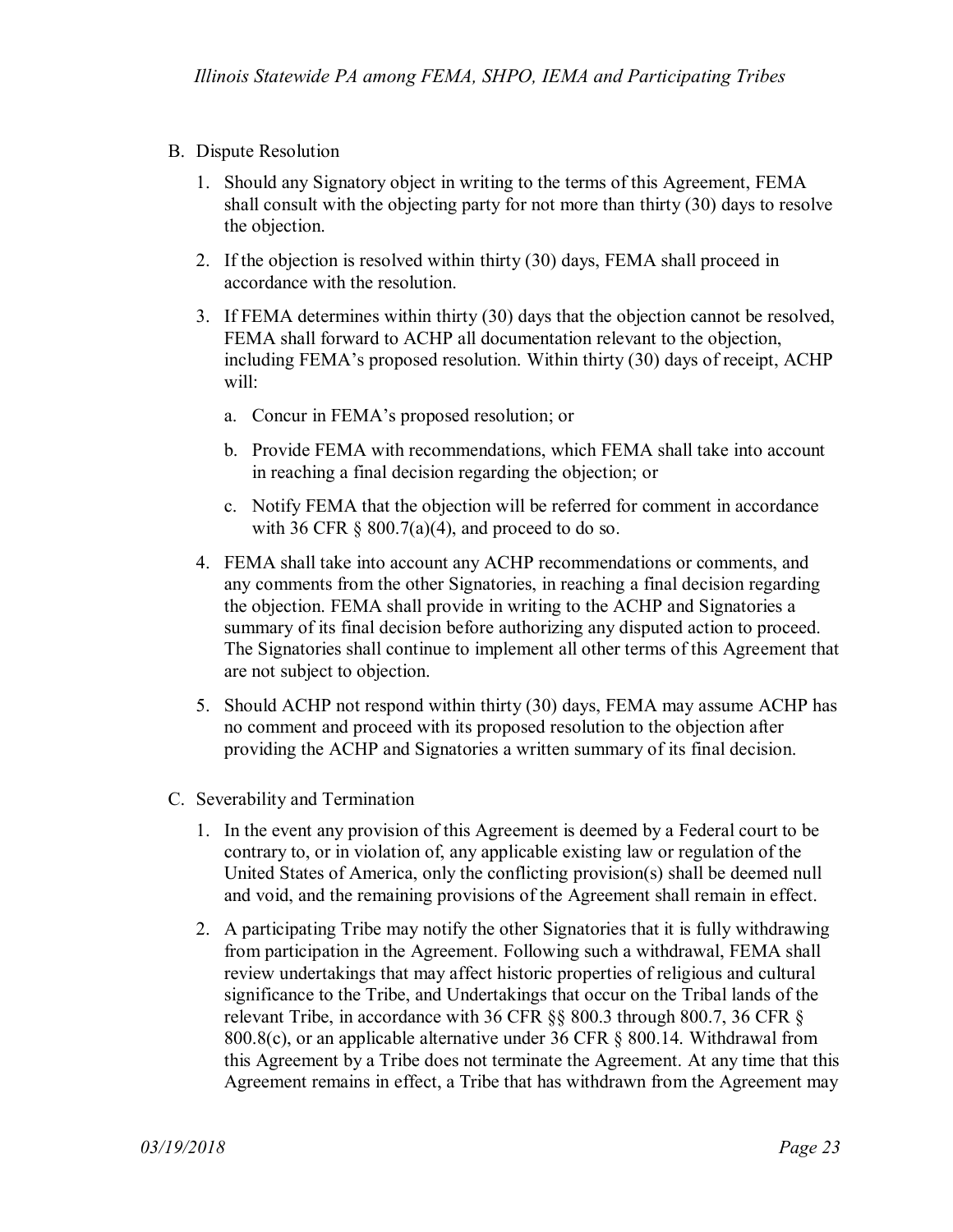notify FEMA, the Recipient, and SHPO in writing that it has rescinded its notice withdrawing from participation in the Agreement.

- 3. The ACHP and Signatories other than participating Tribes may terminate this Agreement by providing thirty (30) days written notice to the other Signatories, provided that the Signatories consult during this period to seek amendments or other actions that would prevent termination. If this Agreement is terminated, FEMA shall comply with Section 106 through other applicable means pursuant to 36 CFR Part 800. Upon such determination, FEMA shall provide all other Signatories and the ACHP with written notice of the termination of this Agreement.
- 4. This Agreement may be terminated by the implementation of a subsequent Agreement, pursuant to 36 CFR § 800.14(b), that explicitly terminates or supersedes this Agreement, or by FEMA's implementation of Alternate Procedures, pursuant to 36 CFR § 800.14(a).
- D. Duration and Extension
	- 1. This Agreement shall remain in effect from the date of execution for a period not to exceed five (5) years unless otherwise extended pursuant to Stipulation IV.D.2 below, or terminated pursuant to Stipulation IV.C.2 or IV.C.4, Severability and Termination. The Agreement shall remain in effect for Declarations made prior to expiration of the Agreement in order to minimize delays in delivery of FEMA assistance.
	- 2. The Signatories may collectively agree to extend this Agreement to cover additional calendar years, or portions thereof, through an amendment per Stipulation IV.A., provided that the original Agreement has not expired.
- E. Execution and Implementation
	- 1. This Agreement may be executed in counterparts, with a separate page for each Signatory, and shall become effective on the date of the final signature of FEMA, the SHPO, and participating Tribes.
	- 2. The Agreement shall go into effect regarding Undertakings occurring, or affecting historic properties, on Tribal lands only when the relevant Tribe has signed the Agreement.
	- 3. FEMA shall ensure that each Signatory is provided with a complete copy of the Agreement, including an original set of signatures.
	- 4. Execution and implementation of this Agreement evidence that FEMA has afforded ACHP a reasonable opportunity to comment on FEMA's administration of all referenced Programs, and that FEMA has satisfied its Section 106 responsibilities for all individual Undertakings of its referenced Programs.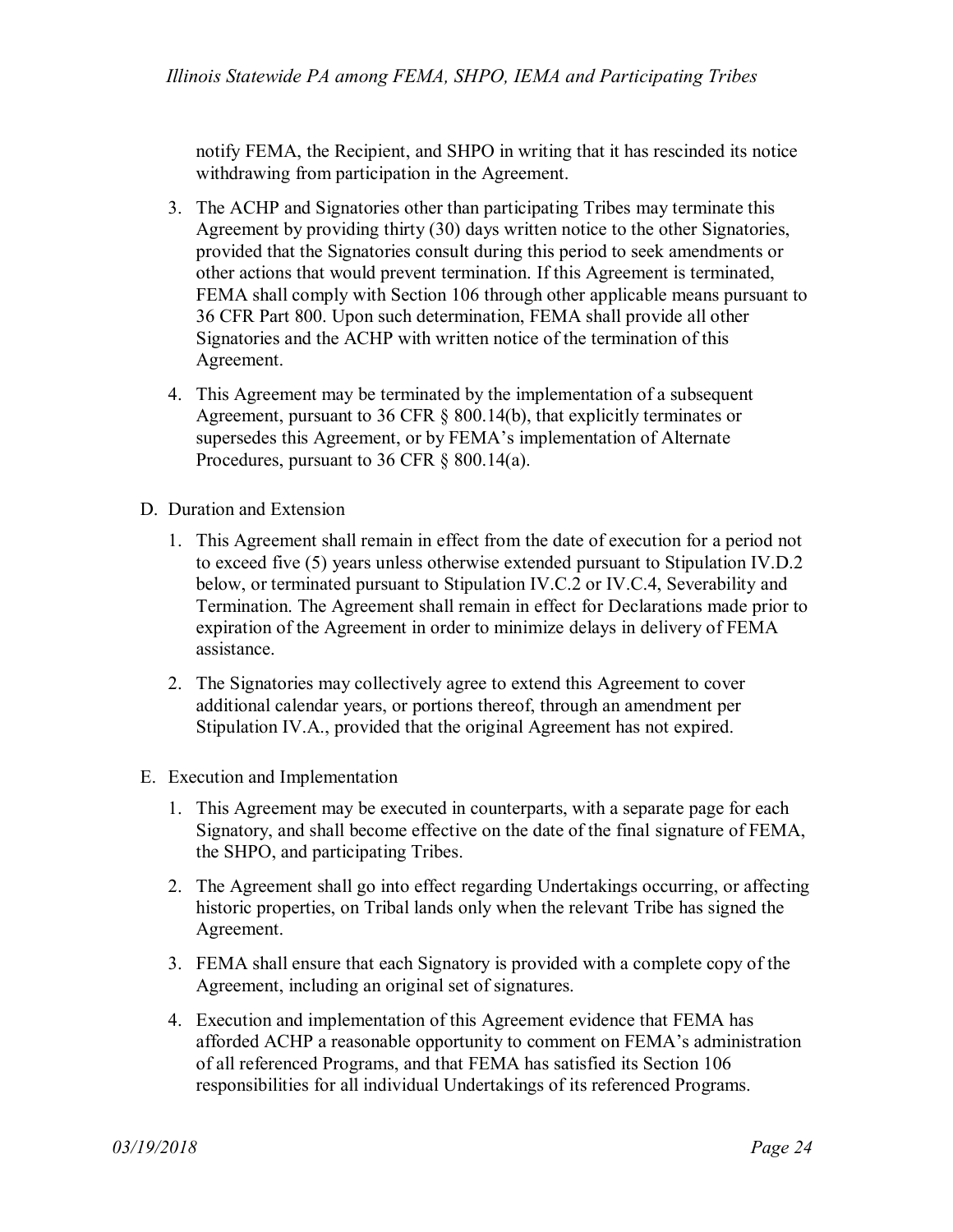FEDERAL EMERGENCY MANAGEMENT AGENCY **SIGNATORY** 

Paniklls. Odiolio

Janet M. Odeshoo Deputy Regional Administrator

Che 16, 2018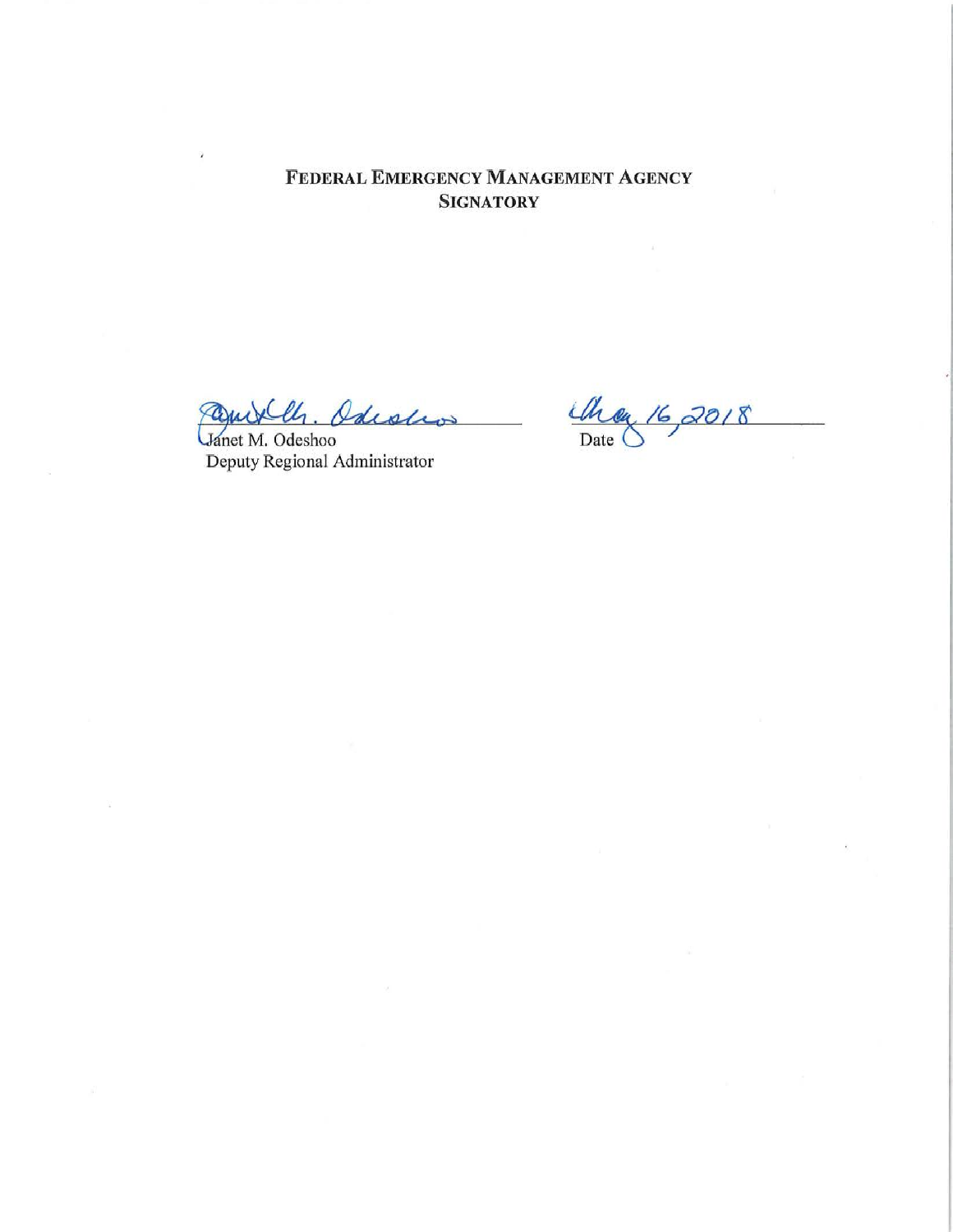**ILLINOIS EMERGENCY MANAGEMENT AGENCY SIGNATORY** 

hut Ũ

William P. Robertson Acting Director

Date

 $5/30/18$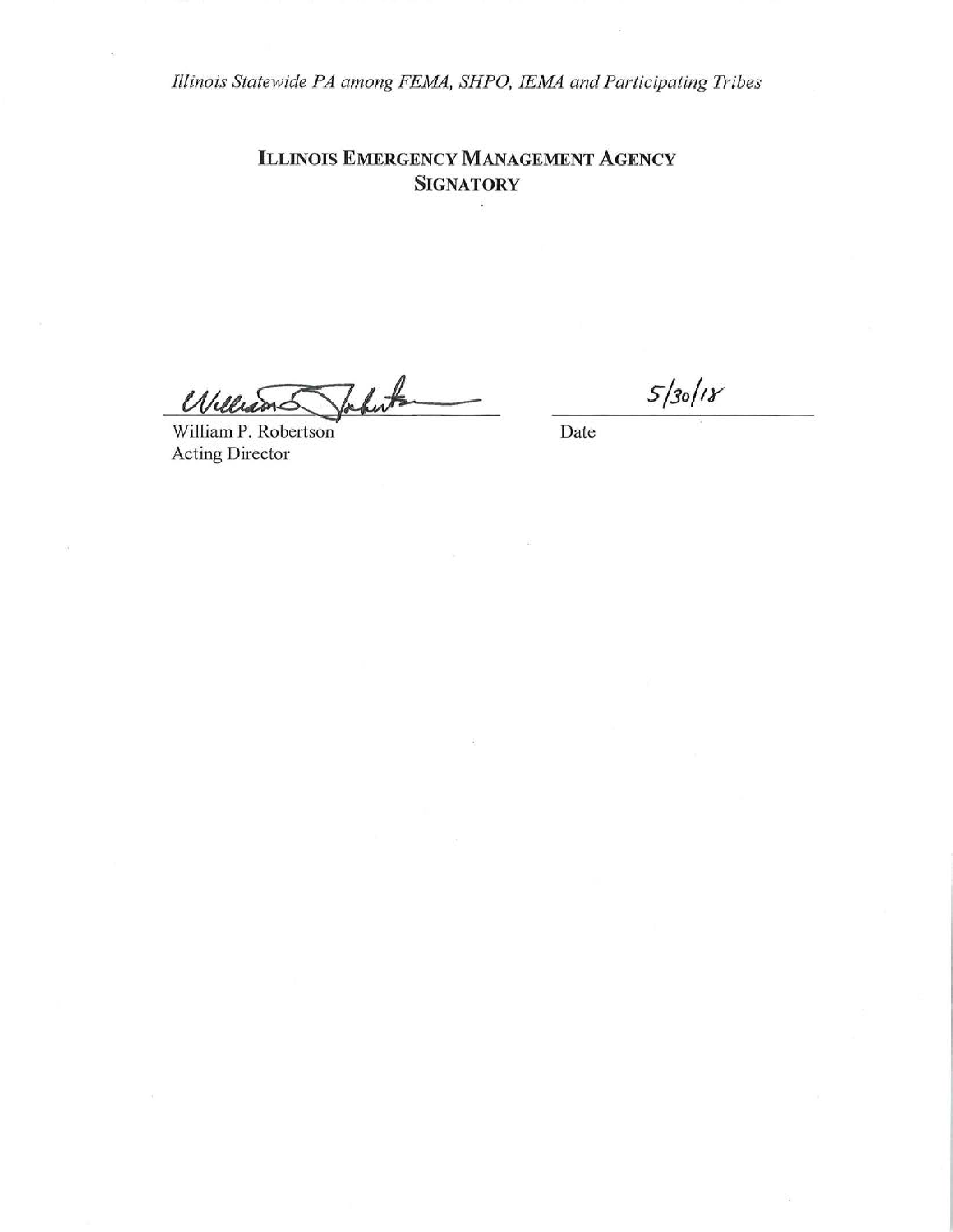**ILLINOIS STATE HISTORIC PRESERVATION OFFICER SIGNATORY** 

 $\frac{1}{8}$ 

Date

Wayne A. Rosenthal Director, Illinois Department of Natural Resources, and Illinois State Historic Preservation Officer

**APPROVED FOR EXECUTION** Dola: 5 June 2018 Legal Counsel: D. Bremsey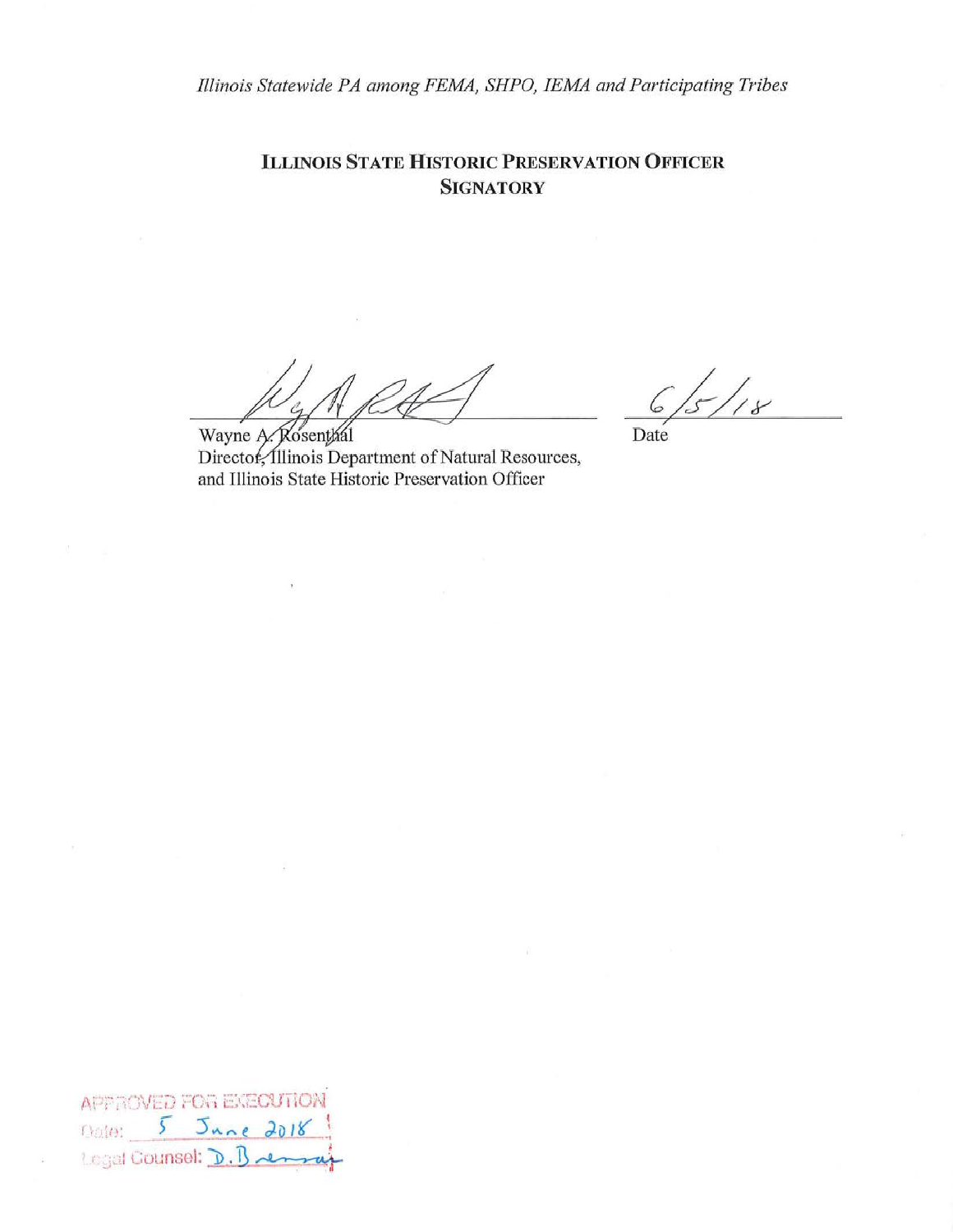**IOWA TRIBE OF KANSAS AND NEBRASKA INVITED SIGNATORY** 

unidatu

Lance Foster Tribal Historic Preservation Officer

 $18$ Date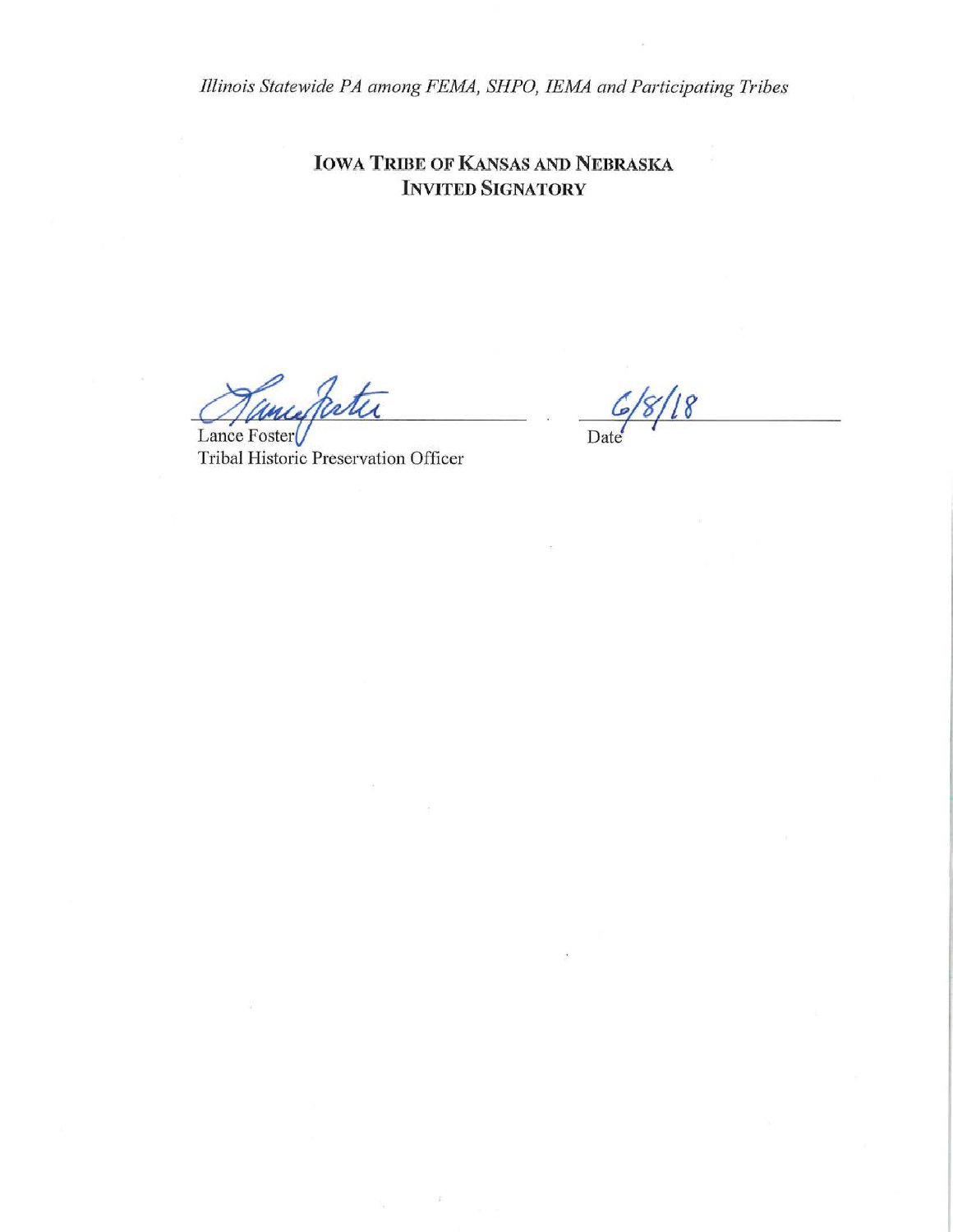**LANDMARKS ILLINOIS CONCURRING PARTY** 

Bonnie McDonald

**Bonnie McDonald Executive Director** 

 $\frac{6}{12018}$ 

 $\mathbb{R}$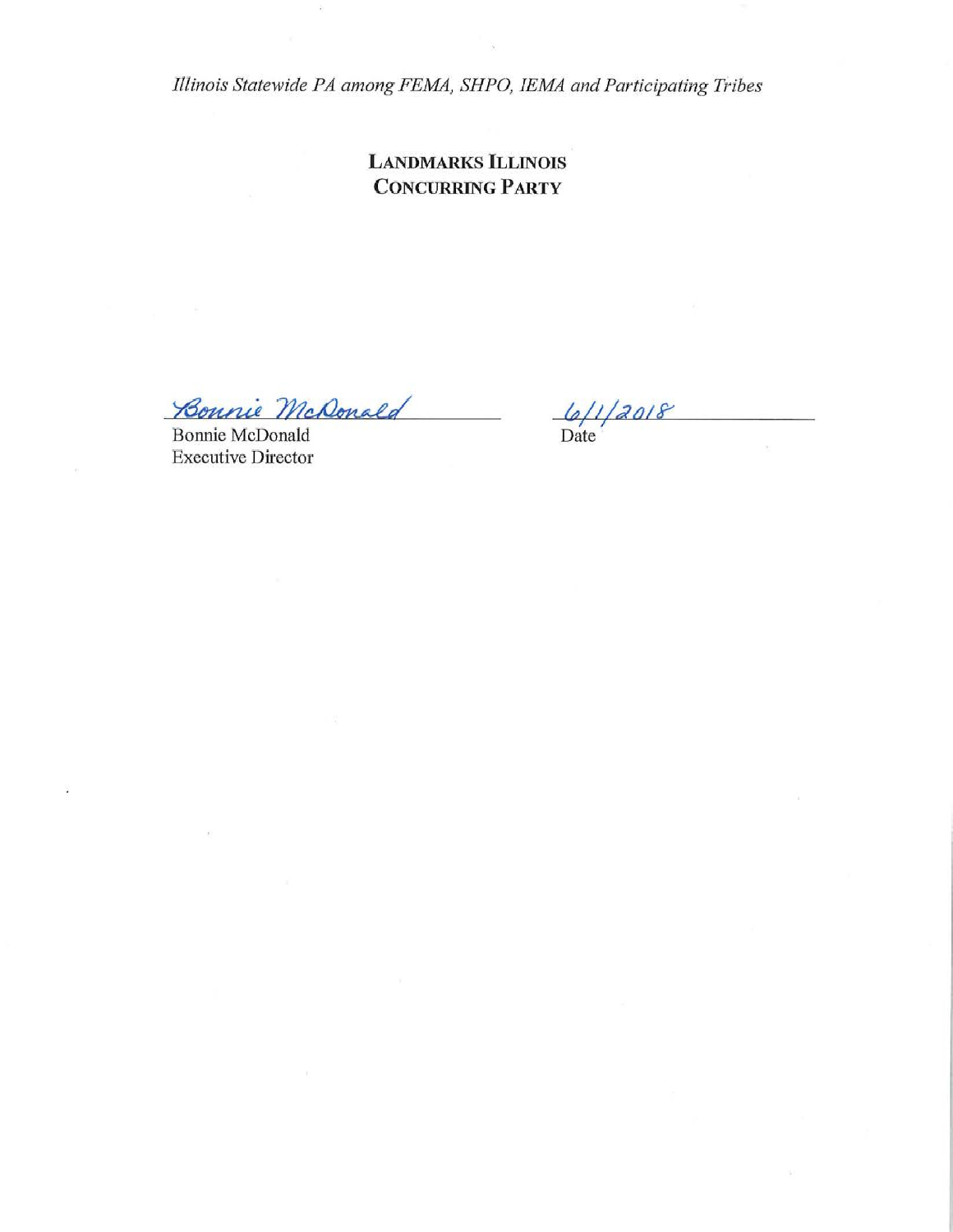# **Appendix A**

# **FEMA Program Summaries**

*As noted in the second clause of the Agreement, additional funding programs may be authorized by Congress from time to time. For that reason all funding programs administered by FEMA may not be included in this list.* 

*On Tuesday, January 29, 2013, President Obama signed the Sandy Recovery Improvement Act of 2013, that included a provision amending the Stafford Act to provide Federally recognized Tribal governments the option to choose whether to make a request directly to the President for a Federal emergency or major disaster declaration, or to seek assistance, as they do presently, under a declaration for a State. Federally recognized Tribal governments, therefore, may function as Recipients under specific disaster declarations.* 

*This Appendix may be amended in accordance with Stipulation IV.A, Amendments, and will be updated, if necessary, as part of the annual reporting requirements noted in paragraph I.B(1)(d).* 

## **Disaster Response and Recovery Programs**

The following programs are authorized under Titles IV and V of the Stafford Act.

### *Fire Management Assistance Grant Program (FMAG)*

The FMAG is available to State, Tribal, Territory, and local governments for the mitigation, management, and control of fires on publicly or privately owned lands. Eligible costs may include expenses for field camps, equipment use, repair and replacement, materials and supplies, and mobilization and demobilization activities.

## *Hazard Mitigation Grant Program (HMGP)*

The HMGP provides grants to States, Territories, Tribes, local governments, and eligible private non-profits to implement long-term hazard mitigation measures after a Declaration. Activities may include safe rooms, buyouts, retrofits, relocations, elevations, and minor flood control projects.

### *Individual Assistance Programs (IA)*

These programs help to ensure that individuals and families that have been affected by disasters have access to the full range of FEMA assistance including: crisis counseling (Section 416), disaster legal services (Section 415), essential assistance (Section 403), emergency sheltering assistance (Section 403), transportation (Section 419), funeral services, minor home repairs (Section 408), and temporary housing assistance (Section 408). It should be noted that other Federal agencies provide disaster assistance programs, services, and activities to individuals as well, such as the U.S. Small Business Administration, U.S. Department of Agriculture, and U.S. Department of Labor, but such assistance is not subject to the terms of this Agreement.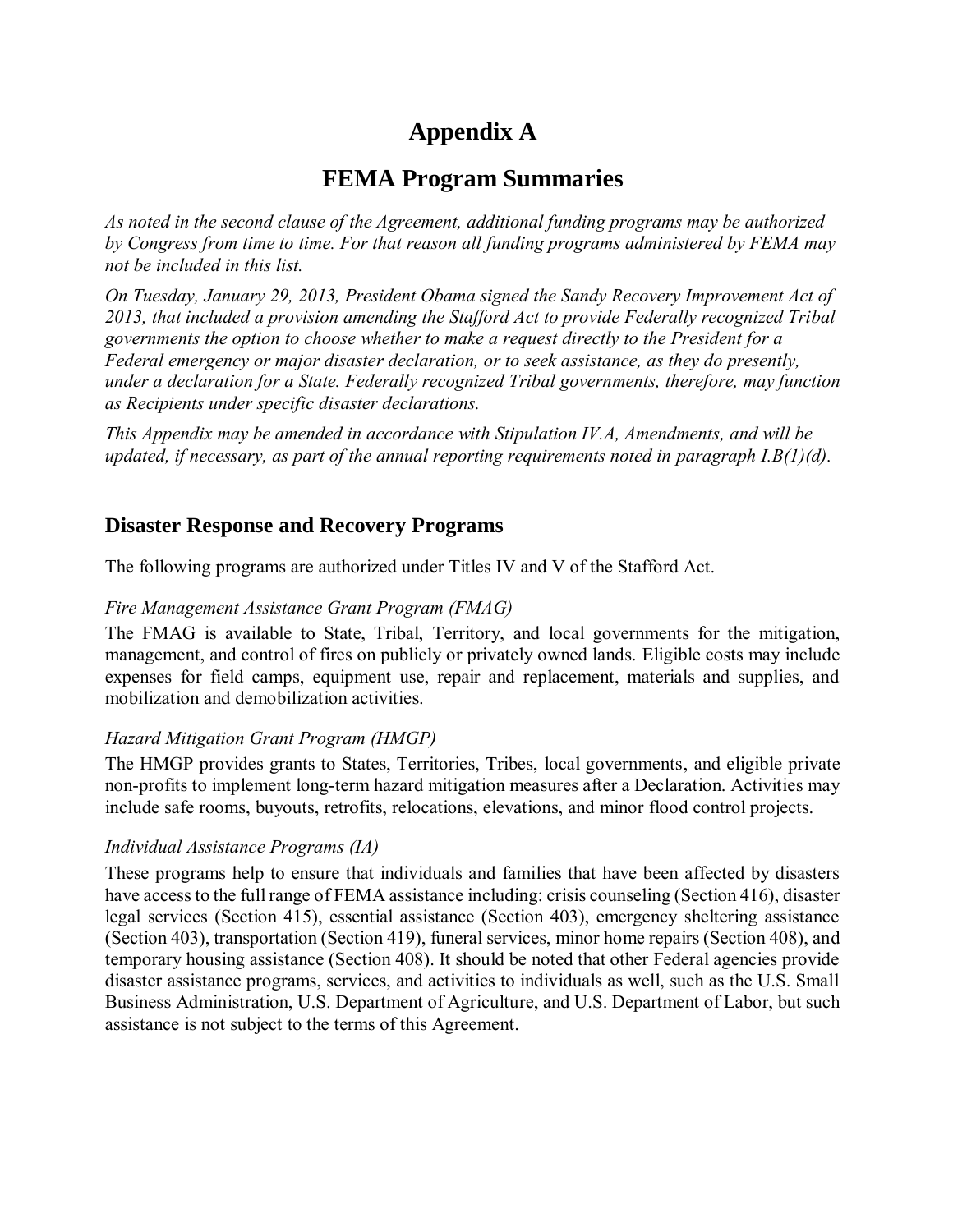### *Public Assistance Program (PA)*

This program assists States, Tribal, Territory, and local governments, and certain types of private nonprofit organizations quickly respond to and recover from major disasters or emergencies declared by the President. Grants are provided for debris removal (Category A), emergency protective measures (Category B), and the repair, replacement, or restoration of disaster-damaged, publicly owned and certain private non-profit facilities (Categories C-G).

## **Non-Disaster Programs**

### *Assistance to Firefighters Grant Program*

The AFG program provides funding for purchase of equipment and retrofit or construction of fire stations to improve first responder capabilities.

### *Buffer Zone Protection Program (BZPP)*

The BZPP provides funding to increase the preparedness capabilities of jurisdictions responsible for the safety and security of communities surrounding high-priority pre-designated Tier 1 and Tier 2 critical infrastructure and key resource (CIKR) assets, including chemical facilities, financial institutions, nuclear and electric power plants, dams, stadiums and other high-risk/highconsequence facilities, through allowable planning and equipment acquisition.

### *Citizen Corps Program (CCP)*

The Citizen Corps mission is to bring community and government leaders together to coordinate community involvement in emergency preparedness, planning, mitigation, response and recovery.

### *Driver's License Security Grant Program*

The purpose of the Driver's License Security Grant Program is to prevent terrorism, reduce fraud, and improve the reliability and accuracy of personal identification documents that States and territories issue.

### *Emergency Management Performance Grants (EMPG)*

The purpose of the EMPG program is to assist State and local governments in enhancing and sustaining all-hazards emergency management capabilities.

## *Emergency Operations Center (EOC) Grant Program*

The EOC grant program is intended to improve emergency management and preparedness capabilities by supporting flexible, sustainable, secure, and interoperable Emergency Operations Centers (EOCs) with a focus on addressing identified deficiencies and needs. This program provides funding for construction or renovation of a State, Tribal, Territory, or local governments' principal EOC. Fully capable emergency operations facilities at the State Tribal, Territory, and local levels are an essential element of a comprehensive national emergency management system and are necessary to ensure continuity of operations and continuity of government in major disasters caused by any hazard.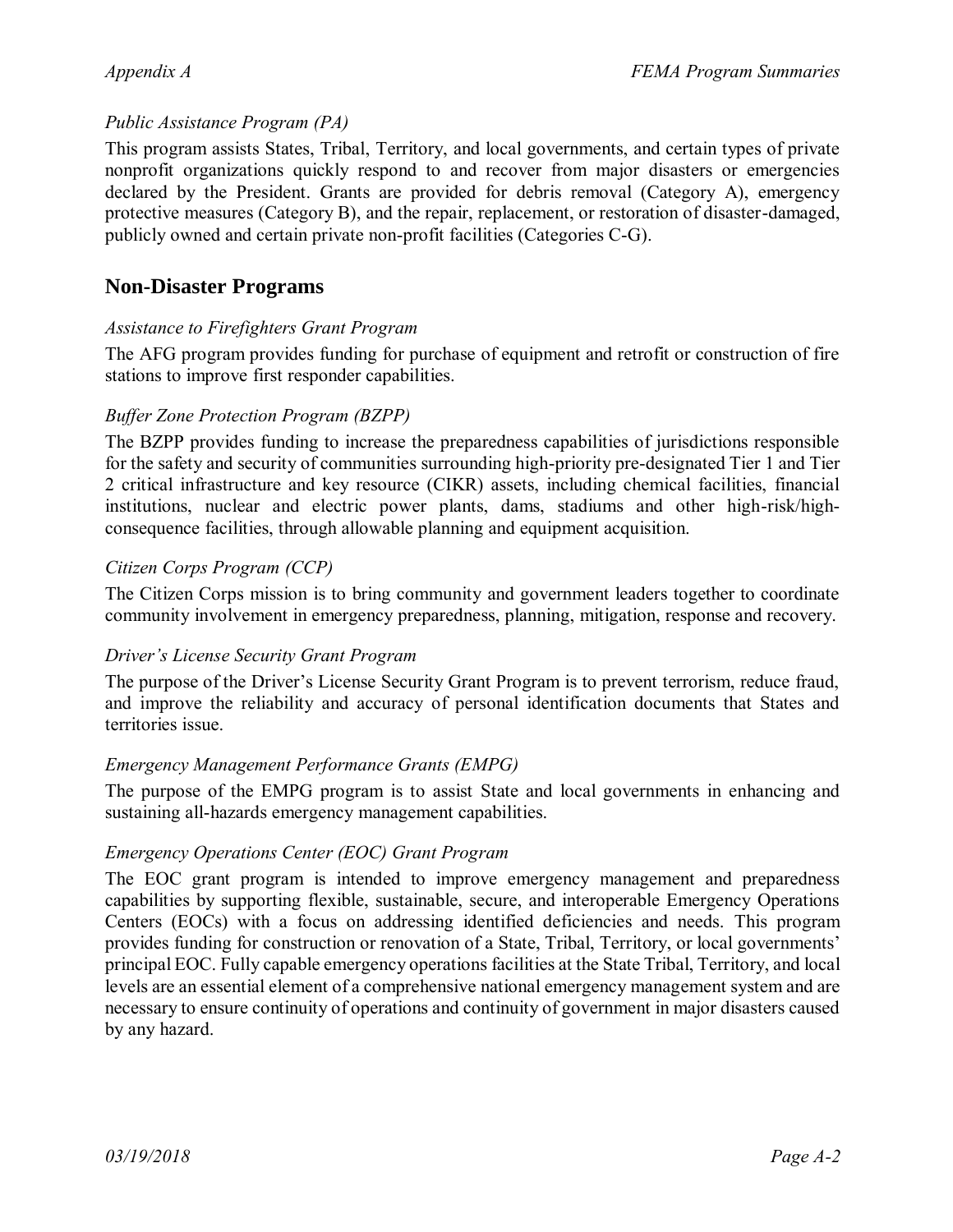## *Homeland Security Grant Program (HSGP)*

The HSGP plays an important role in the implementation of the National Preparedness System (NPS) by supporting the building, sustainment, and delivery of core capabilities essential to achieving the National Preparedness Goal (NPG) of a secure and resilient Nation. HSGP is comprised of three interconnected grant programs including (1) the State Homeland Security Program (SHSP), (2) the Urban Areas Security Initiative (UASI) and the Operation Stonegarden (OPSG). Together, these grant programs and other future projects that may be included under the HSGP fund a range of preparedness activities, including planning, organization, equipment purchase, training, exercises, and management and administration.

### *Integrated Public Alert and Warning System (IPAWS)*

The Integrated Public Alert and Warning System (IPAWS) was established by Executive Order 13407 in 2006. In the event of a national emergency, the President may use IPAWS to send a message to the American people quickly and simultaneously through multiple communications pathways. FEMA has identified several radio transmission sites across the nation which provide significantly powerful signals for this purpose, and is responsible for upgrading, maintaining, and managing the agency installed and owned auxiliary fuel systems at each of these radio transmission sites.

### *Interoperable Emergency Communications Grant Program (IECGP)*

IECGP provides governance, planning, training and exercise and equipment funding to States, territories, and local and Tribal governments to carry out initiatives to improve interoperable emergency communications, including communications in collective response to natural disasters, acts of terrorism and other man-made disasters. According to the legislation that created IECGP, all proposed activities must be integral to interoperable emergency communications and must be aligned with the goals, objectives, and initiatives identified in the recipient's approved statewide Communication Interoperability Plans (SCIP). IECGP will also advance DHS near-term priorities that are deemed critical to improving interoperable emergency communications and are consistent with goals and objectives of the National Emergency Communications Plan.

### *Flood Mitigation Assistance Program (FMA)*

The FMA provides planning, project, or technical assistance grant funds to assist States and communities implement measures that reduce or eliminate the long-term risk of flood damage to buildings and other structures insurable, which may include elevations and buyouts, under the National Flood Insurance Program.

### *Freight Rail Security Grant Program (FRSGP)*

The FRSGP funds security training for frontline employees, the completion of vulnerability assessments, the development of security plans within the freight rail industry and GPS tracking systems for railroad cars transporting toxic inhalation materials.

### *Intercity Bus Security Grant Program (IBSGP)*

The IBSGP provides funding to create a sustainable program for the protection of intercity bus systems and the traveling public from terrorism. The program seeks to assist operators of fixedroute intercity and charter bus services in obtaining the resources required to support security measures such as enhanced planning, facility security upgrades and vehicle and driver protection.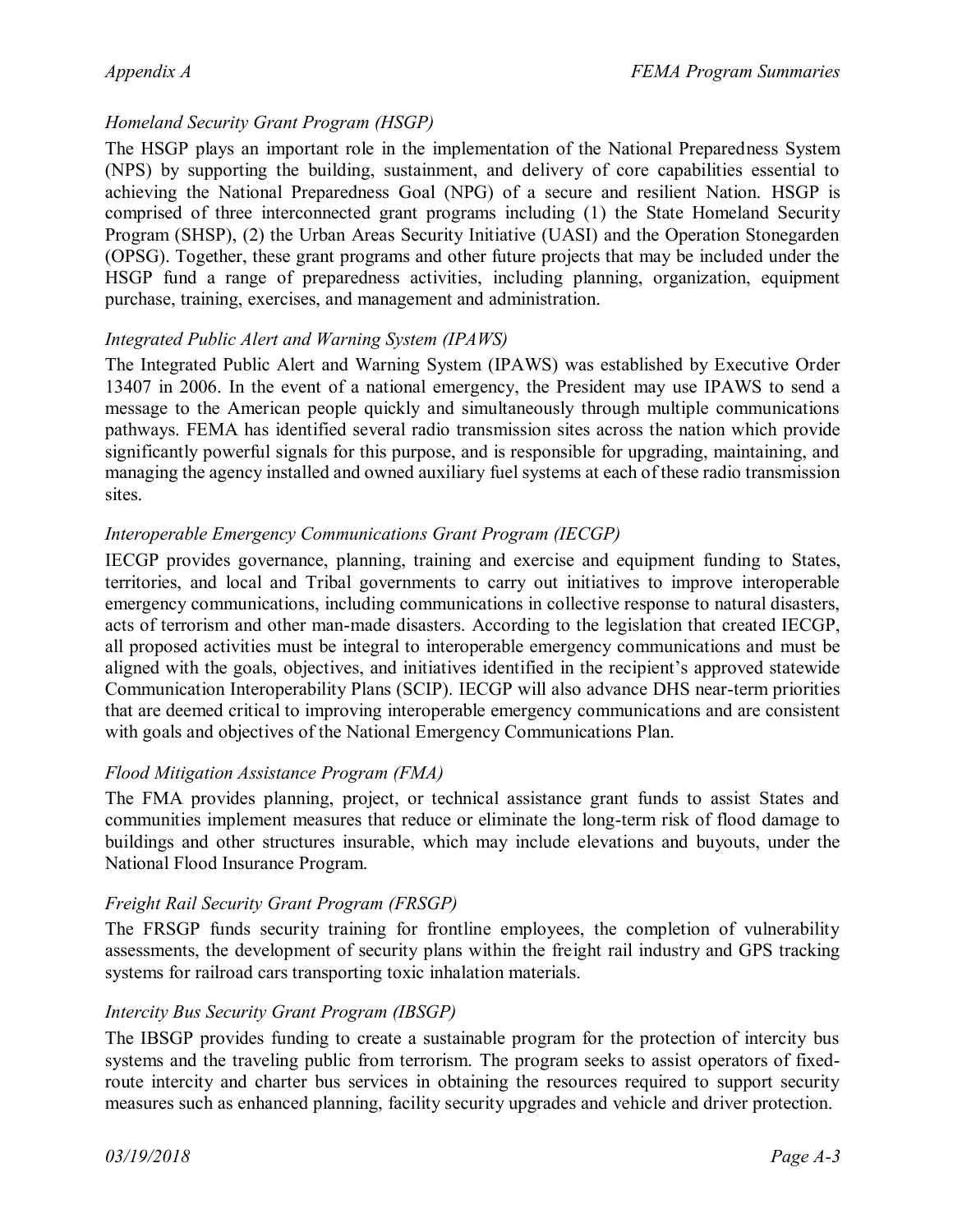### *Intercity Passenger Rail (Amtrak)*

The purpose of the Intercity Passenger Rail (IPR) is to create a sustainable, risk-based effort to protect critical surface transportation infrastructure and the traveling public from acts of terrorism, major disasters and other emergencies within the Amtrak rail system.

### *Metropolitan Medical Response System (MMRS) Program*

The MMRS program supports the integration of emergency management, health, and medical systems into a coordinated response to mass casualty incidents caused by any hazard. Successful MMRS recipients reduce the consequences of a mass casualty incident during the initial period of a response by having augmented existing local operational response systems before the incident occurs.

### *Nonprofit Security Grant Program (NSGP)*

NSGP provides funding support for target-hardening activities to nonprofit organizations that are at high risk of a terrorist attack and are located within one of the specific UASI-eligible urban areas.

### *Operation Stonegarden (OPSG)*

The intent of OPSG is to enhance cooperation and coordination among local, State and Federal law enforcement agencies in a joint mission to secure the United States borders along routes of ingress from international borders to include travel corridors in States bordering Mexico and Canada, as well as States and territories with international water borders.

### *Port Security Grant Program (PSGP)*

The PSGP provides grant funding to port areas for the protection of critical port infrastructure from terrorism. PSGP funds are primarily intended to assist ports in enhancing maritime domain awareness, enhancing risk management capabilities to prevent, detect, respond to and recover from attacks involving improvised explosive devices (IEDs), weapons of mass destruction (WMDs) and other non-conventional weapons, as well as training and exercises and Transportation Worker Identification Credential (TWIC) implementation.

### *Pre-Disaster Mitigation Program (PDM)*

The PDM program provides competitive grants to States, Territories, Tribes, and local governments for hazard mitigation planning and the implementation of mitigation projects prior to a disaster event. Activities may include safe rooms, planning, buyouts, retrofits, relocations, elevations, minor flood control projects, and vegetative fuels reduction.

### *State Homeland Security Program (SHSP)*

This core assistance program provides funds to build capabilities at the state and local levels and to implement the goals and objectives included in state homeland security strategies and initiatives in the State Preparedness Report.

### *State Homeland Security Program Tribal (SHSP Tribal)*

To provide supplemental funding to directly eligible tribes to help strengthen the nation against risks associated with potential terrorist attacks. Pursuant to the 9/11 Act, "a directly eligible tribe applying for a grant under section 2004 [SHSP] shall designate an individual to serve as a tribal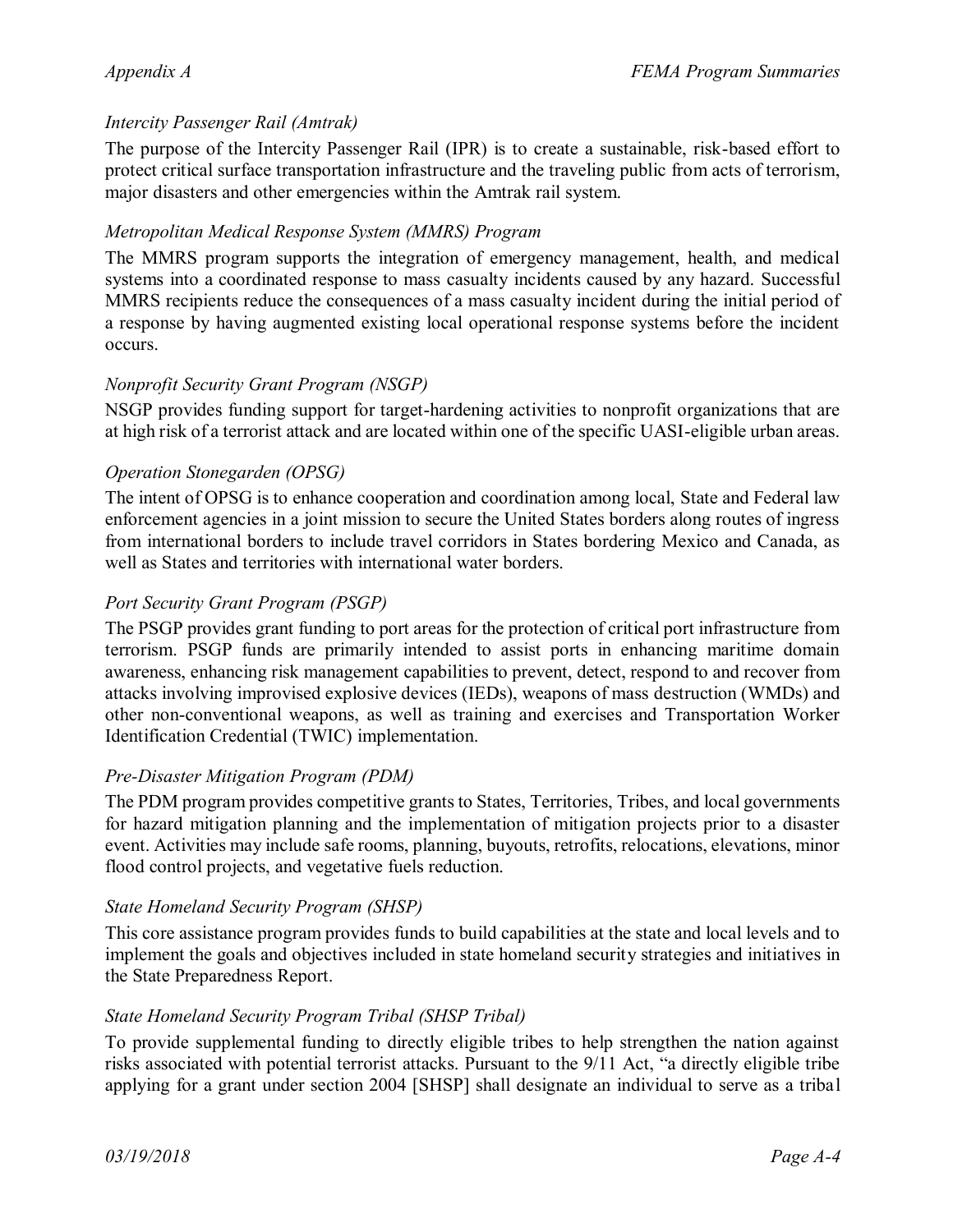liaison with [DHS] and other Federal, state, local, and regional government officials concerning preventing, preparing for, protecting against and responding to acts of terrorism."

### *Transit Security Grant Program (TSGP)*

The TSGP provides grant funding to the nation's key high-threat urban areas to enhance security measures for their critical transit infrastructure including bus, ferry and rail systems.

### *Trucking Security Program (TSP)*

TSP funding will be awarded to eligible applicants to implement security improvement measures and policies deemed valuable by DHS as indicated in the *Security Action Items* publication of June 26, 2008. These items are primarily focused on the purchase and installation or enhancement of equipment and systems related to tractor and trailer tracking systems. Additionally, the TSP will provide funding to develop a system for DHS to monitor, collect and analyze tracking information; and develop plans to improve the effectiveness of transportation and distribution of supplies and commodities during catastrophic events.

### *Urban Areas Security Initiative (UASI) Program*

The UASI program focuses on enhancing regional preparedness in major metropolitan areas. The UASI program directly supports the National Priority on expanding regional collaboration in the National Preparedness Guidelines and is intended to assist participating jurisdictions in developing integrated regional systems for prevention, protection, response and recovery.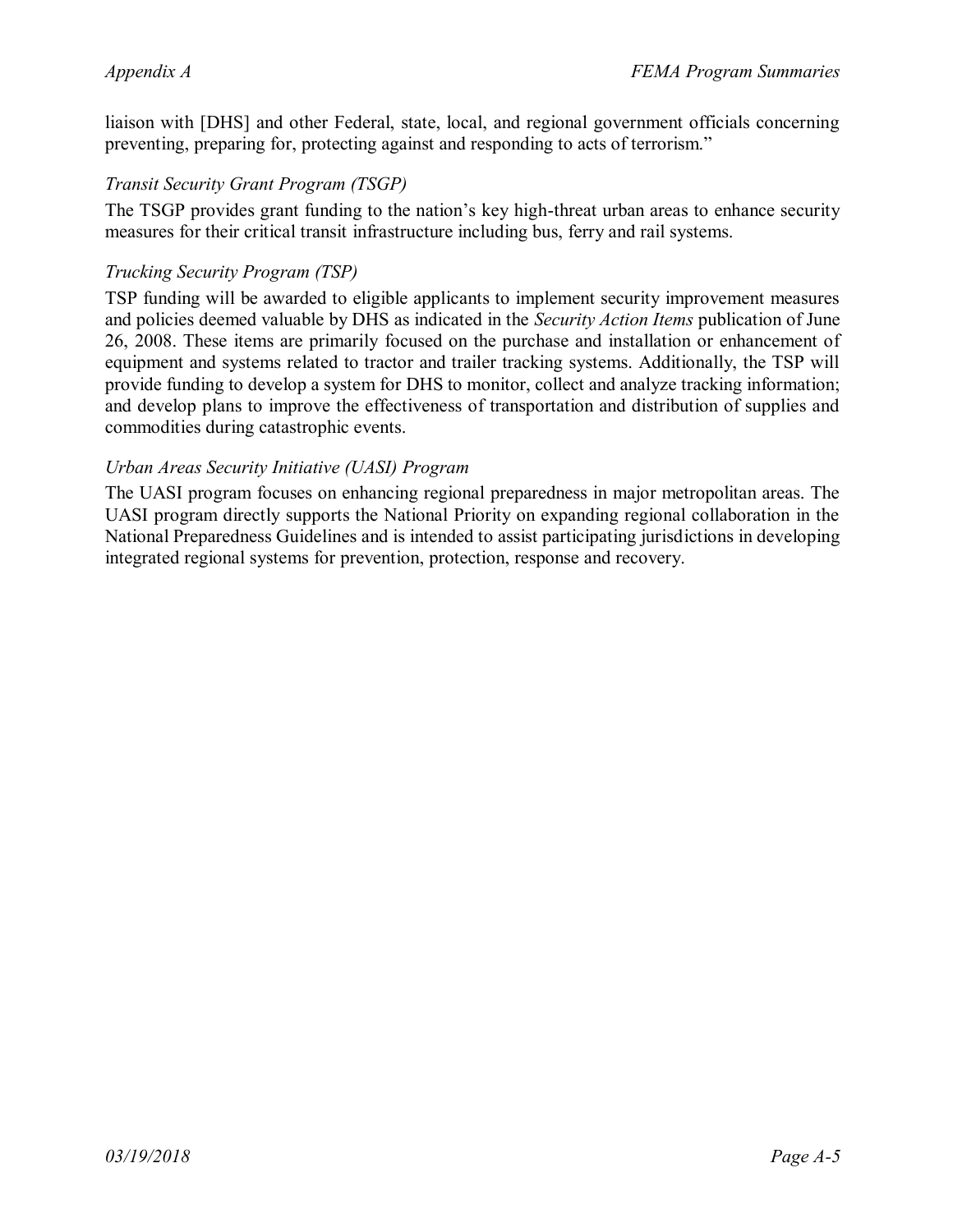# **Appendix B**

# **Programmatic Allowances**

This list of allowances enumerates FEMA funded activities that based on FEMA experience have no or limited effect on historic properties if implemented as specified in this Appendix and will not require review by the SHPO.

The allowances consist of two tiers – First Tier and Second Tier. Staff may apply First Tier allowances without meeting any professional historic preservation qualification standards, while only staff meeting the applicable SOI Professional Qualifications Standards may apply Second Tier allowances.

When referenced in the allowances, "in-kind" shall mean that it is either the same or a similar material, and the result shall match all physical and visual aspects, including form, color, and workmanship. The in-kind repair provided for in both First and Second Tier allowances in Appendix B should be limited to pre-existing architectural features and physical components of buildings and structures.

The phrase "previously disturbed soils" typically refers to soils that are not likely to possess intact and distinct soil horizons and have the reduced likelihood of possessing archaeological artifacts, and features within their original depositional contexts. For the purpose of applying these allowances, "previously disturbed soils" will show obvious evidence of extensive ground disturbance, such as previous construction activities, utilities burials, road, or ditch construction, or the presence of artificial fill that extends below the depth of ground disturbance for the project under consideration. Based on this description, agricultural fields are not considered previouslydisturbed areas. Any substantial workspaces, access routes, or staging areas for these activities should be placed in previously disturbed or archaeologically surveyed areas, or protective mats or other measures should be used where appropriate to minimize ground disturbance.

## **I. First Tier Allowances**

**A. GROUND DISTURBING ACTIVITIES AND SITE MODIFICATION**, when proposed activities described below substantially conform to the original footprint and/or are performed in previously disturbed soils, including the area where the activity is staged.

### **1. Debris and Snow Removal**

a. Debris removal and collection, including removal of snow, uprooted trees, limbs and branches from public rights of way and public areas and areas as well as the transport and disposal of such waste to existing licensed waste facilities or landfills. This includes the temporary establishment and expansion of nonhazardous debris staging, reduction, and disposal areas at licensed transfer stations, or existing hard-topped or graveled surfaces (e.g. parking lots, roads, athletic courts) but not the creation of new or temporary access roads. This allowance does not include the removal of uprooted trees from cemeteries and burial grounds.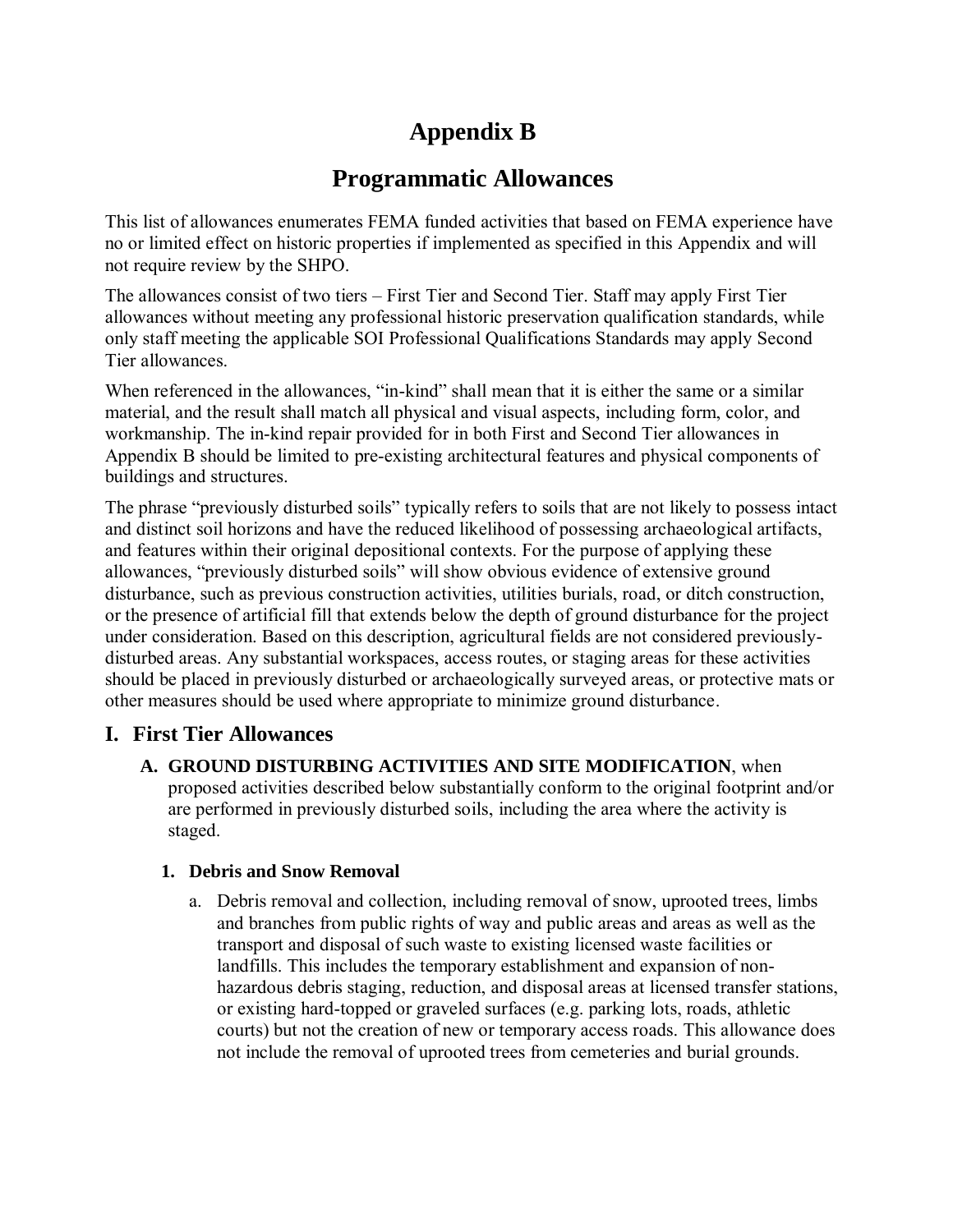- b. Removal of debris from private property provided that buildings are not affected, ground disturbance is minimal, and in-ground elements, such as driveways, walkways or swimming pools are left in place.
- c. Chipping and disposal of woody debris by broadcasting within existing rights-ofway.
- d. Sediment removal from man-made drainage facilities, including retention/detention basins, ponds, ditches, and canals, in order to restore the facility to its pre-disaster condition. The sediment may be used to repair eroded banks or disposed of at an existing licensed or permitted spoil site.
- e. Dewatering flooded developed areas of up to three acres by pumping.
- 2. **Temporary Structures and Housing:** Installation and removal of temporary structures for use as school classrooms, offices, or temporary shelters for essential public service agencies, such as police, fire, rescue and medical care, as well as temporary housing for disaster personnel and survivors at the following types of locations:
	- a. Single units on private residential sites when all utilities are installed above ground or tie into pre-existing utility lines.
	- b. Existing RV/Mobile Home Parks and campgrounds with pre-existing utility hookups;
	- c. Paved areas, such as parking lots and paved areas at such facilities as conference centers, shopping malls, airports, industrial port facilities business parks, and military bases when all utilities are installed above ground or tie into pre-existing utility lines.
	- d. Sites that have been previously cleared and prepared for planned construction, such as land being developed for public housing, office buildings, city parks, ball fields, schools, etc., when all utilities are installed above-ground or tie into preexisting utility lines.
	- e. Areas previously filled below the depth of proposed subsurface utility installation.

#### **3. Recreation and Landscaping Elements**

- a. Installation of scaffolding, temporary barriers (e.g., chain link fences, etc.), polyethylene sheeting, or tarps, provided such work does not result in additional damage, significant loss of historic fabric, or irreversible alterations.
- b. In-kind repairs, installation, or replacement, and minor upgrades/mitigation of bollards and associated protective barriers when in previously disturbed areas and not in front of historic structures. This allowance does not apply to installations in historic districts.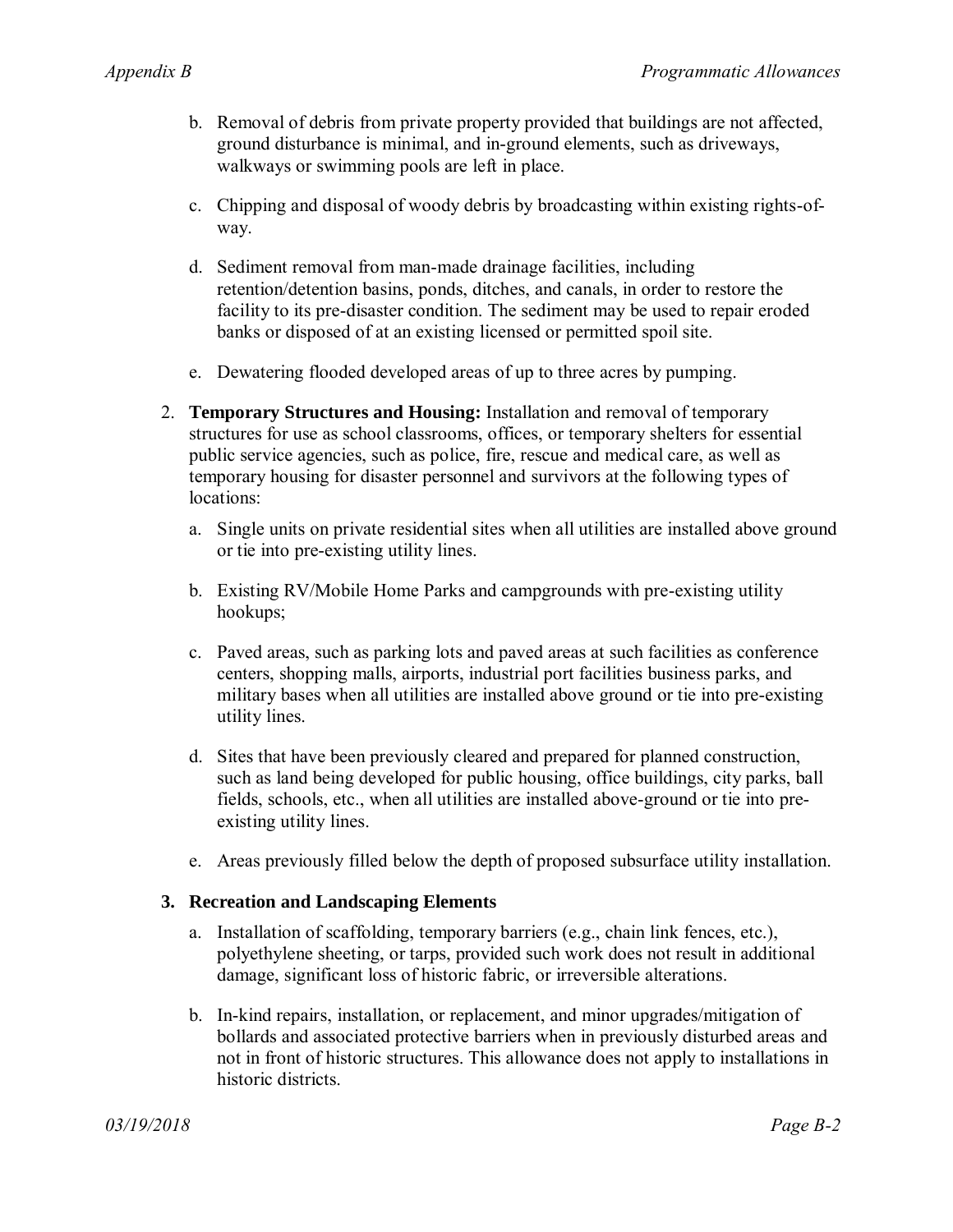- c. In-kind repair or replacement of landscaping and utilities, such as paving, planters, trellises, irrigation, and lighting.
- d. The establishment of defensible space around existing buildings by pruning trees and clearing vegetation, woody debris and other flammable materials.

### **B. BUILDINGS AND STRUCTURES**

- 1. Repair or retrofit of buildings less than 45 years old, including for hazard mitigation purposes such as flood proofing, seismic retrofits and wind proofing.
- 2. Removal of water by physical or mechanical means.
- 3. Installation of grab bars and other such minor interior modifications required for compliance with the Americans with Disabilities Act (ADA), provided that the installation is not located on historic architectural finishes such as decorative plaster trim, or plaster substrates for decorative materials such as murals, gold leaf, etc.
- 4. Installation of security bars over windows on rear elevations.
- 5. Installation of exterior security features and early warning devices on existing light poles or other permanent utilities.
- 6. Substantially in-kind repair or replacement of metal, wooden or masonry utilitarian structures (e.g., pump houses, flag poles, bleachers, dugouts, concession stands, etc.), including major exposed pipelines. Modern materials may be used, provided their finish is compatible with the context of the site. Structures such as bridges, water towers, and antenna towers are not considered metal utilitarian structures for the purposes of this allowance.
- 7. Residential safe rooms constructed within the footprint of a residence currently being built or within any building less than 45 years old.
- **C. TRANSPORTATION FACILITIES**, when proposed activities substantially conform to the original footprint and/or performed in previously disturbed soils, including any staging areas.

#### **1. Roads and Roadways**

- a. Paving and repair of roads to pre-disaster geometric design standards and conditions using in-kind materials, shoulders medians, clearances, curbs, and side slopes. This allowance does not include improvement to existing roadways and appurtenances.
- b. Construction of temporary emergency access roads in previously disturbed soils to allow for passage of emergency vehicles.
- c. Repairs to road slips and landslides that do not require grading of undisturbed soils on the up-hill side of the slip.
- d. Re-establishment and/or armoring of existing roadway ditches.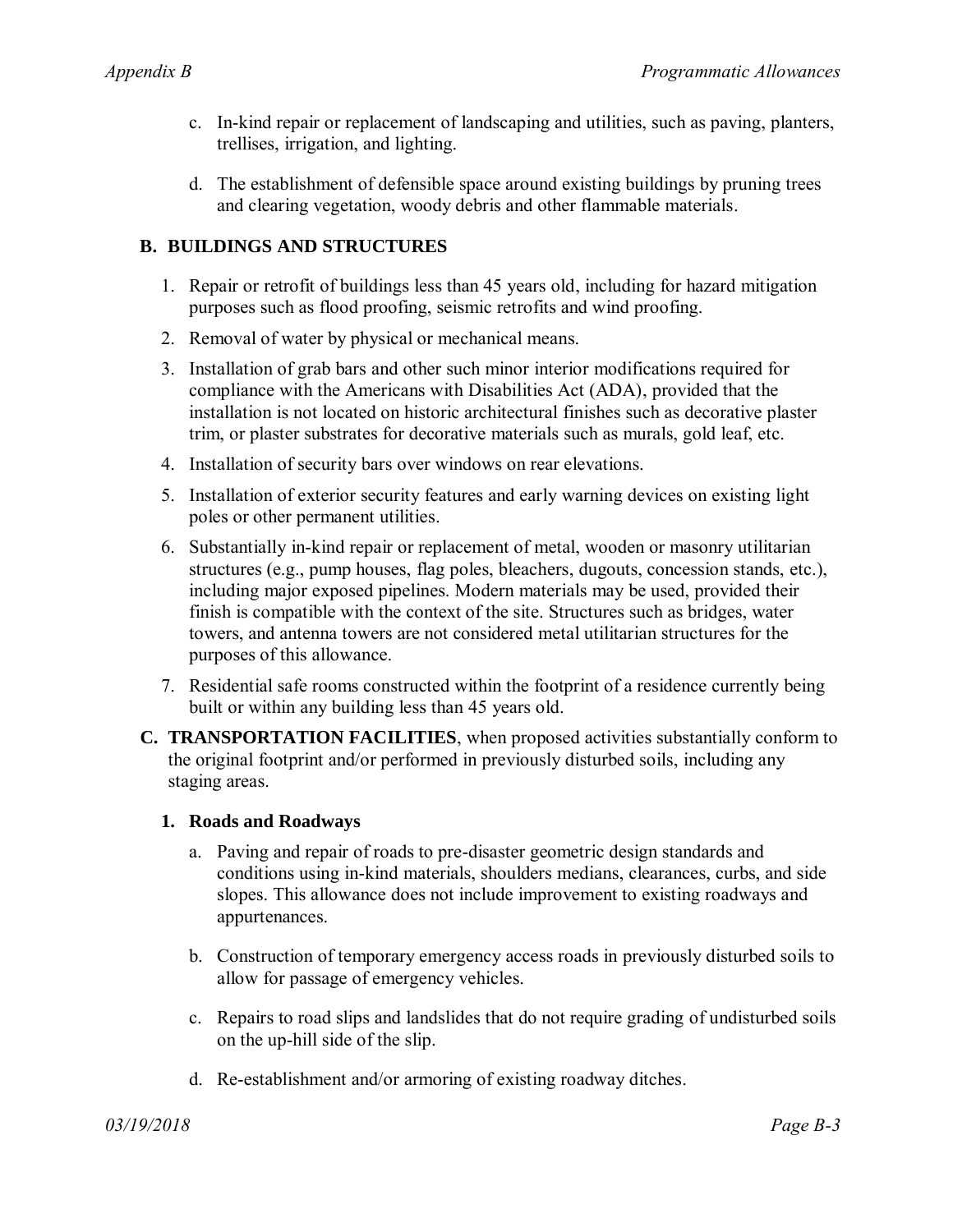- e. In-kind repair or replacement of traffic control devices such as traffic signs and signals, delineators, pavement markings, or traffic surveillance systems.
- f. Installation and removal of temporary traffic control devices, including pre-formed concrete barriers and fencings.
- g. In-kind repair or replacement of roadway safety elements such as barriers, guardrails, and impact-attenuation devices. In the case of guardrails, the addition of safety end treatments is permitted.
- h. In-kind repair or replacement of driveways, parking lots, trails, and walkways.
- **2. Airports and Helipads:** In-kind repair or replacement of existing runway surfaces and features (e.g., asphalt, concrete, gravel, and dirt) and associated air transportation safety components and systems (e.g., lighting bars, beacons, signage and weather sensors), including those not on airport property as long as no new access is required.

### **3. Rail Systems**

- a. In-kind repair or replacement of safety components.
- b. In-kind repair or replacement of existing track system and passenger loading areas.
- c. Repair of railroad crossings to pre–disaster conditions.
- d. In-kind replacement of existing bolt connected railroad tracks and wood ties.

### **D. WARNING SIRENS**

- 1. In-kind replacement of existing sirens at their current locations.
- 2. Installation of new sirens on existing poles or on buildings that are less than 45 years old.
- **E. VECTOR CONTROL**: Application of pesticides or herbicides in conformance with state or Tribal regulations to reduce adverse public health effects, including aerial and truck mounted spraying.

## **II. Second Tier Allowances**

- **A. GROUND DISTURBING ACTIVITIES AND SITE WORK**, when proposed activities described below substantially conform to the original footprint and/or are performed in previously disturbed soils, including the area where the activity is staged.
	- **1. Footings, Foundations, Retaining Walls, Slopes, and Slope Stabilization Systems** 
		- a. In-kind repair, replacement, and reinforcement of footings, foundations, retaining walls, slopes, and slope stabilization systems (e.g., gabion baskets, crib walls, soldier pile and lag walls) if related ground disturbing activities are within the boundary of previously disturbed soils.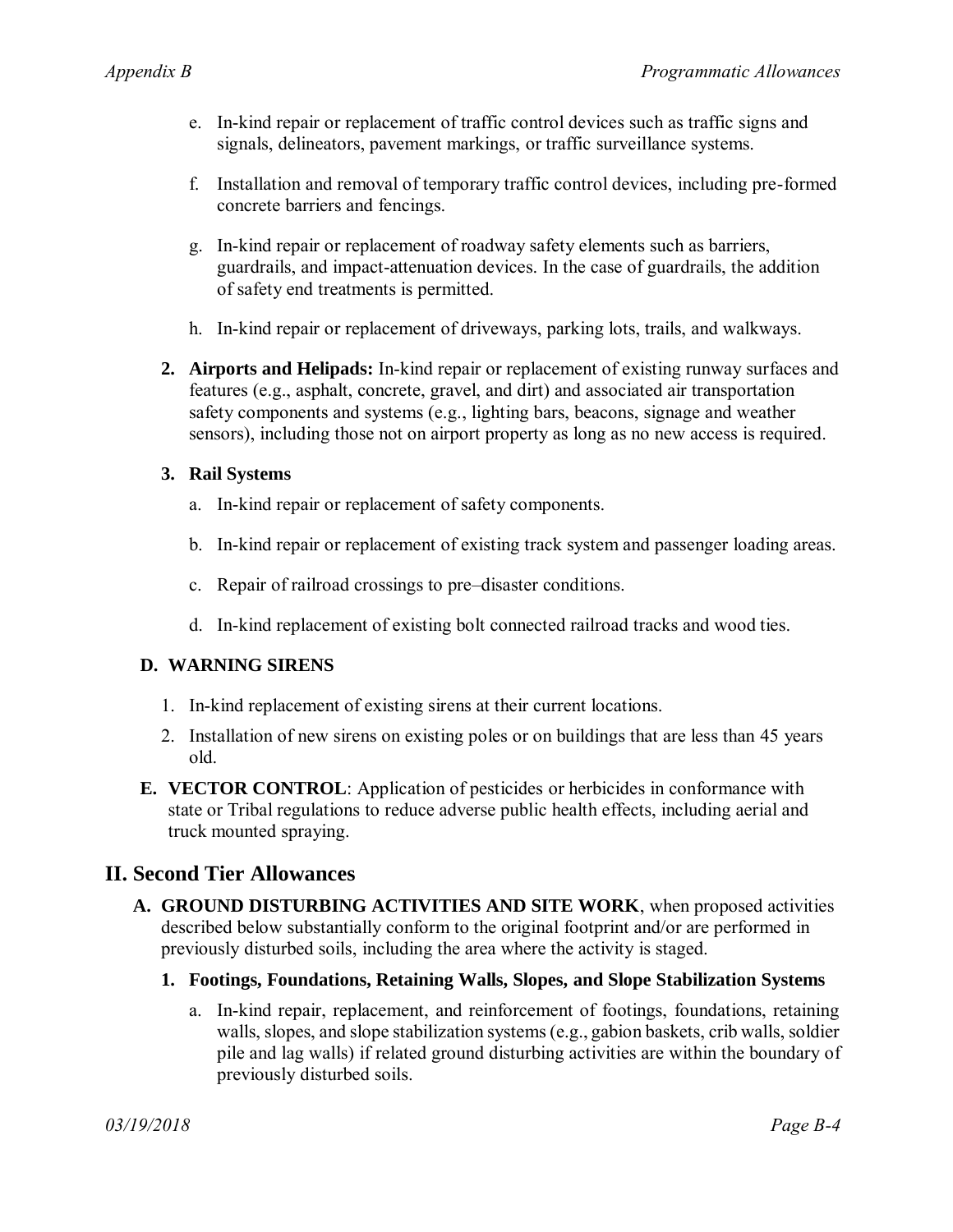- b. Installation of perimeter drainage (e.g., French drains) when performed in previously disturbed soils.
- c. Grading of the top 2-3 inches of soil in the immediate vicinity of a demolished structure to clean up debris and/or re-seeding of properties where demolition has occurred.
- d. Vegetation management, including installation of natural wind breaks, living snow fences, shoreline stabilization, natural dune restoration using native vegetation and sand-fencing, urban-forest practices and landslide stabilization.

### **2. Recreation and Landscaping Elements**

- a. In-kind repair or replacement, and minor upgrades to landscaping elements (e.g., fencing, free standing walls, paving, planters, irrigation systems, lighting elements, signs, flag poles, ramps, steps). This allowance includes minor mitigation measures or upgrades that do not affect character-defining features, for example, hardening below-grade foundations, or replacing contemporary fixtures with similar though not identical models when no additional ground disturbance is required or work is done in previously disturbed soils.
- b. In-kind repair or replacement of recreational facilities and features (e.g., gazebos, playgrounds, campgrounds, fire pits, dump stations and utility hook-ups, swimming pools, athletic fields and signage, batting cages, basketball courts, swing sets, pathways, simple wooden/wire stream crossings). This allowance includes minor mitigation measures or upgrades that do not affect characterdefining features, for example, adding interior bracing to structures, minor upgrades to athletic field equipment and appurtenances, or replacing contemporary equipment with similar though not identical models when no additional ground disturbance is required or in previously disturbed soils.
- **3. Piers, Docks, Boardwalks, Boat Ramps, and Dune Crossovers:** In-kind repair and replacement and minor upgrades to existing piers, docks, boardwalks, boat ramps and dune crossovers in areas of previously disturbed soils.
- **4. Tree Removal:** Removal of significantly damaged trees by cutting the stump flush with the ground. If the disaster incident has damaged or uprooted trees such that the root ball is exposed, causing an immediate hazard and making it impossible to cut flush with the ground, the stump may be pulled and the resulting hole filled. Note: trees located in cemeteries, burial grounds, previously recorded archaeological sites, archaeologically sensitive areas, historic landscapes, and sites of significance to Tribes are not covered by this allowance.

#### **5. Cemeteries**

a. Removal of woody debris such as branches and limbs, from cemeteries and burial grounds, provided that heavy equipment and other machinery are not operated or staged on areas potentially containing human remains. This allowance does not cover uprooted trees from cemeteries.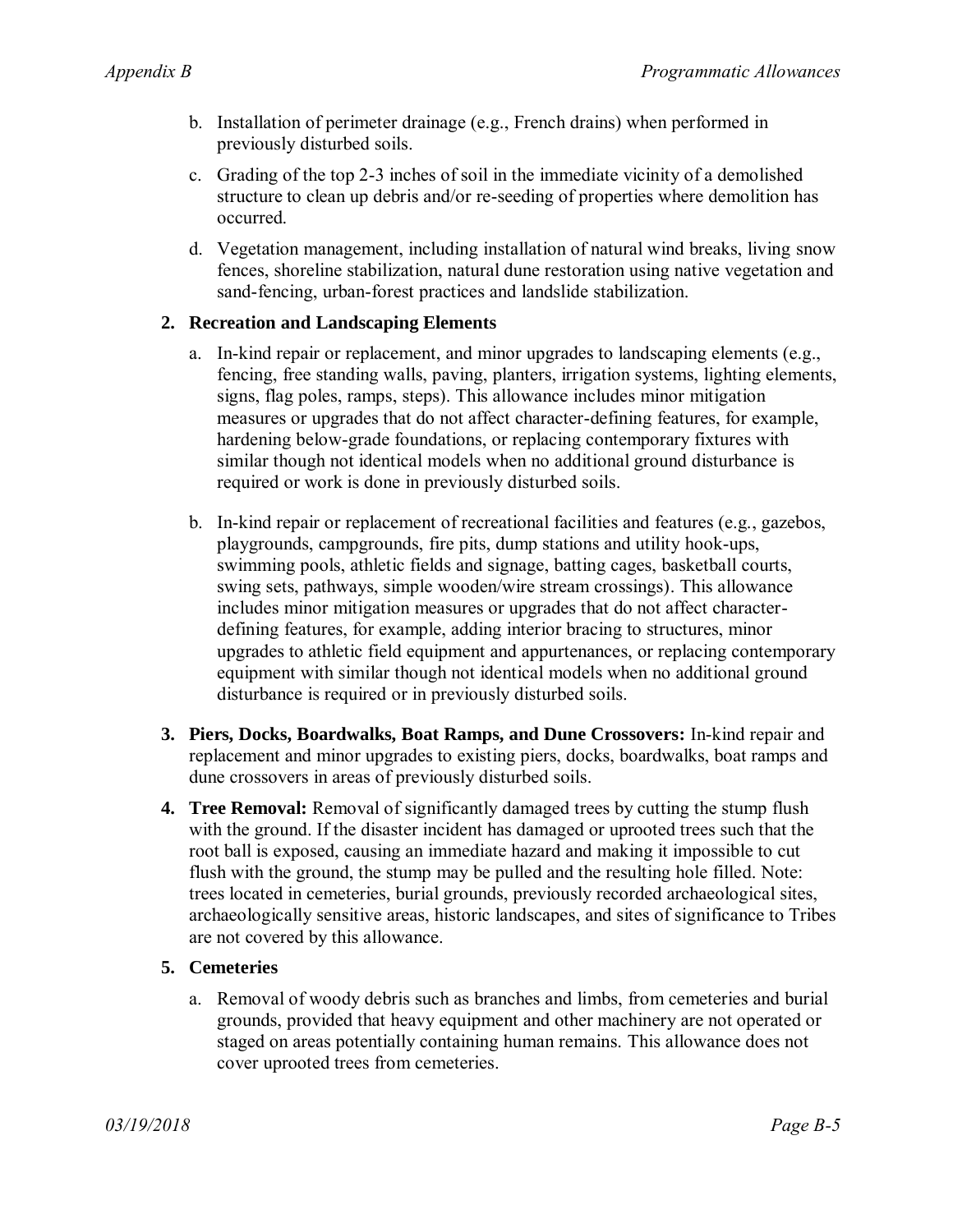- b. Removal of uprooted trees in portions of cemeteries and burial grounds that the Applicant and an SOI qualified FEMA staff have determined to be free of human remains or that are considered unlikely to possess human remains.
- c. Removal of uprooted trees in areas near known or suspected cemeteries and burial grounds that have been field inspected by an SOI qualified archaeologist and have been found to be devoid of human remains, funerary items, and artifacts or features associated with past human activity.
- d. In-kind repair of gravestones, monuments, fences, and other cemetery components.
- 6. **Equipment Access:** Temporary access route formed using loose surfacing materials (e.g., gravel or mulch) to provide equipment access necessary to repair existing facilities. This allowance applies only to routes that are outside of previously recorded archaeological sites or archaeologically sensitive areas and are established without cutting the surface. Any tree removal necessary is achieved by cutting the stump flush to the ground. Surfacing materials must be reclaimed and the site restored to its previous condition for this allowance to apply. Note: this allowance does not apply to temporary access in cemeteries, burial grounds, previously recorded archaeological sites, historic landscapes and sites of significance to Tribes.

### **B. BUILDINGS AND STRUCTURES**

### **1. Interior Work: Floors, Walls, Stairs, Ceilings and Trim**

- a. In-kind repair and replacement of floors, walls, stairs, ceilings, and/or trim, including suspended or glued ceiling tiles. The allowance does not apply to decorative finishes, including, but not limited to, murals, glazed paint, gold leaf, or ornamental plaster.
- b. Replacement of heavily damaged plaster and lath with drywall where the plaster is not a character–defining detail. The decision to replace or repair shall be made on a room-by-room basis.
- c. Interior cleaning of surfaces using a weak solution of household bleach and water, mold remediation, or mold removal. The allowance applies to interior finishes, including plaster and wallboard, provided the cleaning is restricted to damaged areas and does not affect adjacent materials.
- d. Non-destructive or concealed testing for hazardous materials (e.g., lead paint, asbestos) or for assessment of hidden damages.
- **2. Building Contents:** Repair or replacement of building contents including furniture, movable partitions, computers, cabinetry, supplies, and equipment and any other moveable items which are not character defining features of a historic property.

### **3. Utilities and Mechanical, Electrical, and Security Systems**

a. In-kind repair or replacement, or limited upgrading of interior utility systems, including mechanical (e.g., heating, ventilation, air conditioning), electrical, and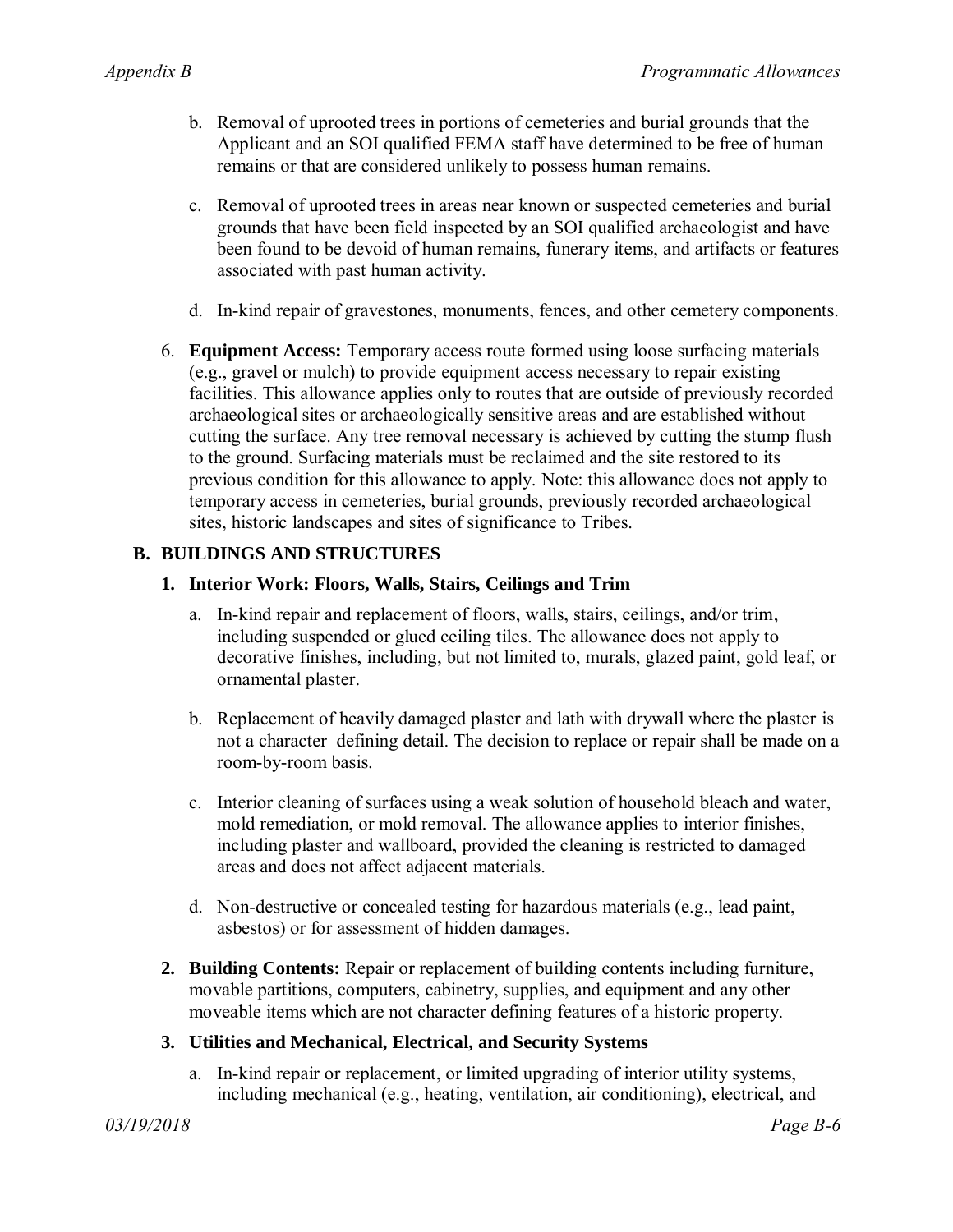plumbing systems, including the replacement of fixtures such as toilets, sinks and stoves, with the exception of historic fixtures. This allowance does not provide for the installation of new exposed ductwork except for interior exhaust systems in fire stations, garages, or similar buildings.

- b. Elevation of heating, ventilation, and air conditioning system (HVAC) and mechanical equipment as long as it is placed or located where it is not highly visible from the street.
- c. Installation or replacement of interior fire detection, fire suppression, or security alarm systems. The allowance does not apply to surface mounted wiring, conduits, piping, etc., unless previously existing, provided that installation of the system hardware does not damage or cause the removal of character-defining architectural features and can be easily removed in the future.
- d. Installation of communication and surveillance security systems, such as cameras, closed-circuit television, alarm systems, and public address systems, provided that installation of the system hardware does not damage or cause the removal of character defining architectural features and can be easily removed in the future.
- e. Installation of building access security devices, such as card readers, enhanced locks, and security scanners (e.g., metal detectors), provided the device does not damage or cause the removal of character-defining architectural features and can be removed in the future without impacts to significant architectural features.
- f. Replacement of damaged materials used in composting or sewerage treatment.

### **4. Windows and Doors**

- a. In-kind repair of damaged or severely deteriorated windows and window frames, shutters, storm shutters, doors and door frames, and associated hardware, where profiles, elevations, details, and materials match those of the originals.
- b. In-kind replacement of window panes. Clear plate, double, laminated, or triple insulating glazing can be used, provided it does not result in altering the existing window material, tint, form, muntin profiles, or number of divided lights. This allowance does not apply to the replacement of existing intact archaic or decorative glass. This allowance does not apply to the installation of low-e glass or tinted film.
- c. Installation of removable clear window film to historic windows or glazing.
- d. Replacement of exterior, utilitarian, non-character-defining metal doors and frames leading into non character-defining spaces with metal blast resistant doors and frames.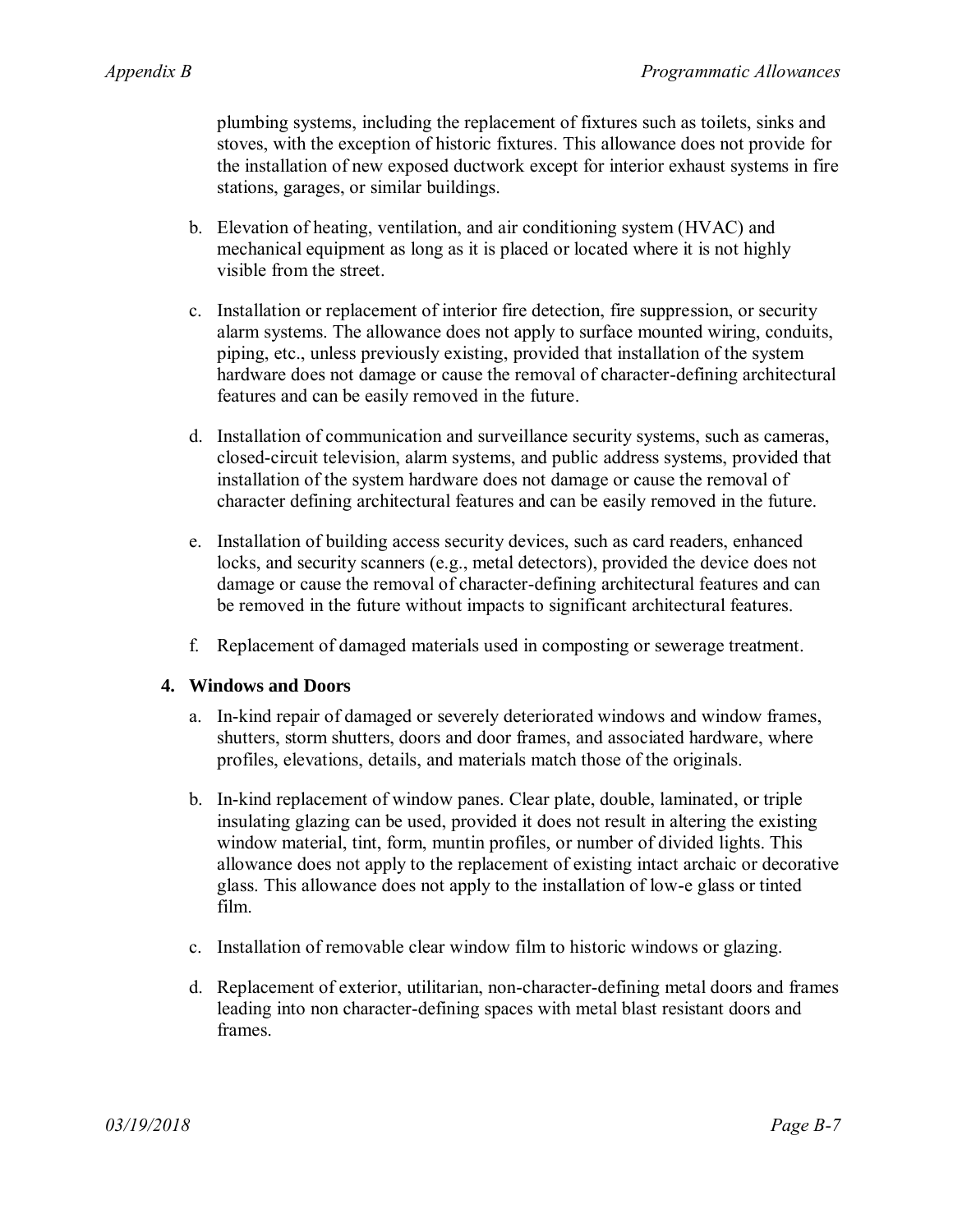### **5. Exterior Walls, Cornices, Porches, and Foundations**

- a. In-kind repainting of surfaces, provided that destructive surface preparation treatments are not used, such as water blasting, sandblasting, power sanding, and chemical cleaning.
- b. In-kind repair of walls, porches, foundations, columns, cornices, siding, balustrades, stairs, dormers, brackets, trim, and their ancillary components or inkind replacement of severely deteriorated or missing or lost features, as long as the replacement pieces match the original in detail and material. Any ground disturbance will be limited to previously disturbed soils.
- c. In-kind repair or replacement of signs or awnings.
- d. Installation of temporary stabilization bracing or shoring, provided such work does not result in additional damage.
- e. Anchoring of walls to floor systems, provided the anchors are embedded and concealed from exterior view, such as in the Hilti systems, and disturbed historic fabric is restored in kind.
- f. In-kind repair of concrete and masonry walls, columns, parapets, chimneys, or cornices or limited in-kind replacement of damaged components including comparable brick, and mortar that matches the color, strength, content, rake, and joint width.
- g. Bracing and reinforcing of walls, chimneys and fireplaces, provided the bracing and reinforcing are either concealed from exterior view or reversible in the future.
- h. Strengthening of foundations and the addition of foundation bolts, provided that visible new work is in-kind, including mortar that matches the color, content, strength, rake, and joint width where occurring.
- i. Repairs to and in-kind replacement of elements of curtain wall assemblies or exterior cladding that is hung on the building structure, usually from floor to floor, and when the color, size reflectivity, materials, and visual patterns are unaltered.

## **6. Roofing**

- a. Installation of scaffolding, polyethylene sheeting, or tarps, provided such work will not result in additional damage or irreversible alterations to character defining features.
- b. In-kind repair, replacement, or strengthening of roofing, rafters, fascia, soffits, gutters, verge boards, leader boxes, downspouts, or other damaged roof system components.
- c. Repairs to flat roof cladding, including changes in roofing materials, where the repairs are not highly visible from the ground level.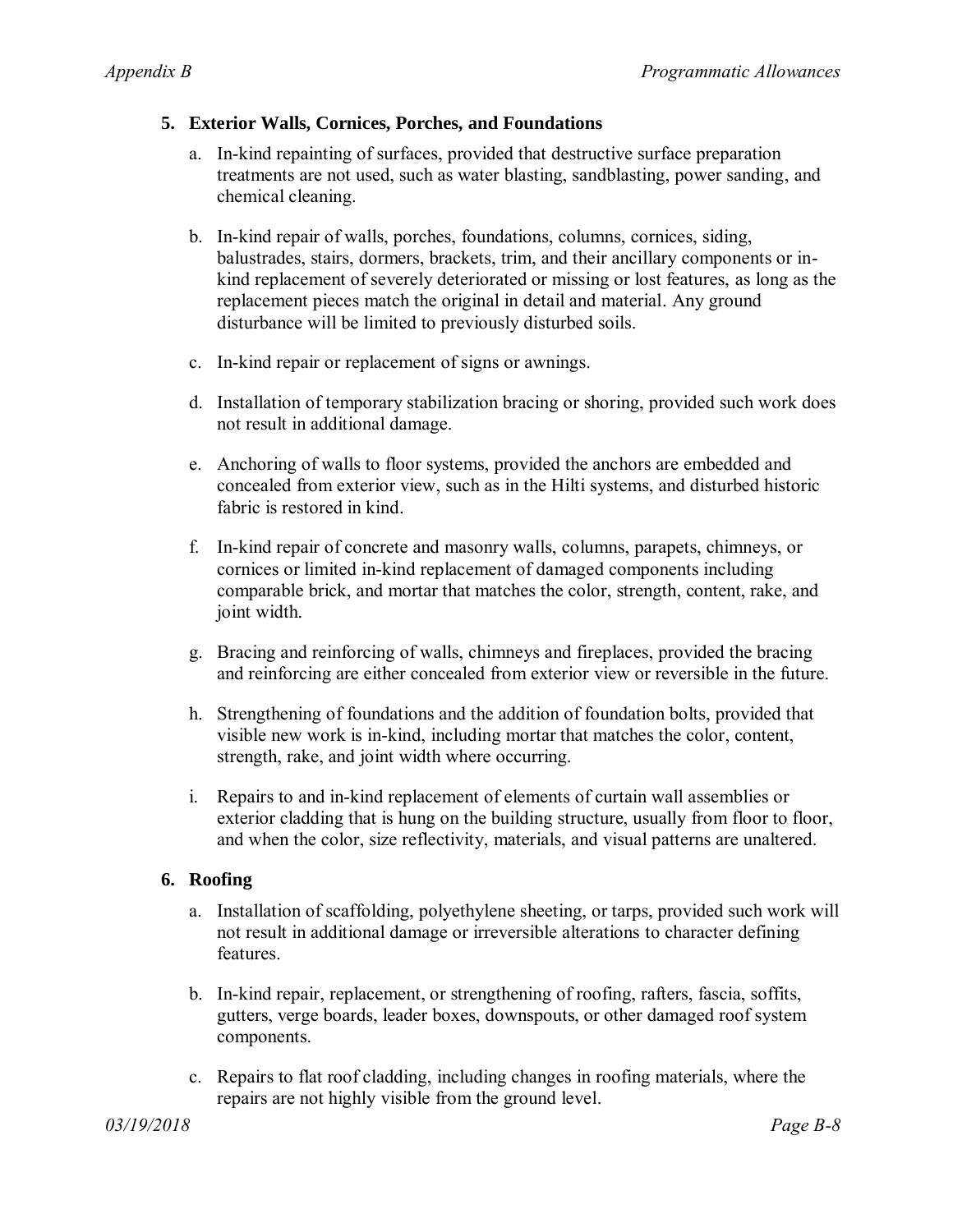- d. Replacement of shingled roofing with metal roofing on buildings less than 45 years in age to meet state or local code requirements. This allowance does not apply to buildings listed in or eligible for listing in the National Register or any buildings located in historic districts.
- e. Replacement of metal roofs with in-kind materials. If the roofing material to be replaced is character defining, the replacement must be in kind, not just a form of metal roofing.
- f. Installation or replacement of roof sprinklers which are less than 10 inches in height, require no associated plumbing or water storage facilities visible from a public way, and affect no character-defining features of residences more than 45 years old. This allowance includes establishing defensible space by pruning trees and clearing vegetation, woody debris and other flammable materials from around the building.
- g. In-kind replacement of greenhouse glass panels.

### **7. Weatherproofing and Insulation**

- a. Caulking and weather-stripping to complement the color of adjacent surfaces or sealant materials.
- b. In-kind repair, replacement or installation of insulation systems, provided that existing interior plaster, woodwork, exterior siding, or exterior architectural detail is not altered. This allowance does not apply to urea formaldehyde foam insulation or any other thermal insulation containing water, when installed within wall cavities.

### **8. Seismic Upgrades and Structural Retrofits**

- a. The installation of the following retrofits/upgrades, provided that such upgrades are not visible on the exterior: attic bracing, cross bracing on pier and post foundations; fasteners; collar ties; gussets; tie downs; strapping and anchoring of mechanical, electrical, and plumbing equipment; concealed anchoring of furniture; installation of plywood diaphragms beneath first floor joists, above top floor ceiling rafters, and on roofs; and automatic gas shut off valves.
- b. Replacement, repair, or installation of lightning rods.
- **9. Safe Rooms:** Residential safe rooms may be constructed as follows. For exterior safe rooms, after FEMA or SHPO staff, using the appropriate archaeological database, must first verify that no part of any documented archaeological site lies within the boundary of the parcel on which the safe room is to be constructed.
	- a. Residential safe rooms constructed within the footprint of an existing structure more than 45 years old must meet one of the following criteria: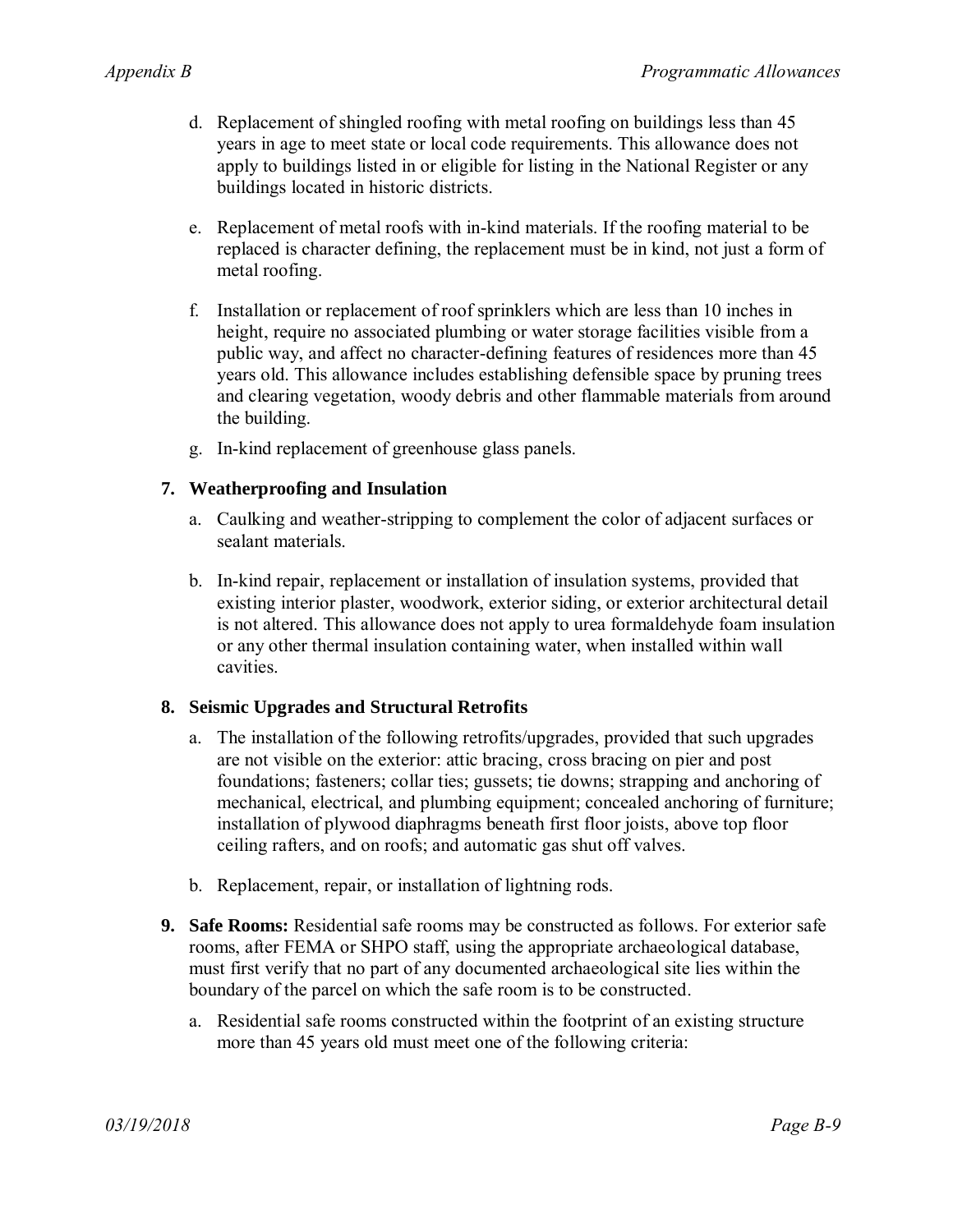- i. Basement (below-grade) construction that does not involve cutting holes in foundation walls, but may include removal of sections of the concrete slab floor in order to properly anchor new safe room walls.
- ii. Above-grade, interior construction of safe rooms if construction is limited to the footprint of existing bathrooms or closets.
- iii. Construction of any safe room within an addition less than 45 years old.
- b. Below-grade construction of residential safe rooms on a parcel on which a private residence is located, and involving an area of ground disturbance not exceeding 300 square feet (approximately 13' by 23') and does not extend more than 10' deep. This allowance includes construction of safe rooms in crawl spaces and beneath the floors of utility structures, such as garages.
- c. Above-grade construction of residential safe rooms constructed on the same parcel as a residential structure that is less than 45 years old, and that do not include more than 45 square feet of usable floor space (approximately 7' by 7').
- **10. Elevation, Demolition, and Reconstruction:** Activities related to the elevation, demolition and/or reconstruction of buildings or structures less than 45 years of age so long as the proposed activities substantially conform to the original footprint and/or are performed in previously disturbed soils, including any staging area, and the buildings or structures are not located within or adjacent to a National Register listed or eligible historic district.
- **11. Utilitarian Structures:** Substantially in-kind repair or replacement of metal, wooden, or masonry utilitarian structures (e.g., pump houses, flag poles, bleachers, dugouts, concession stands) more than 45 years old, including major exposed pipelines. For structures that are part of a complex of buildings, materials and workmanship must be in-kind. Structures such as bridges, water towers, and antenna towers are not considered metal utilitarian structures for the purposes of this allowance.
- **C. TRANSPORTATION FACILITIES,** when proposed activities substantially conform to the original footprint and/or performed in previously disturbed soils, including the area where the activity is staged.

#### **1. Roads and Roadways**

- a. Repair of roads to pre-disaster geometric design standards and conditions using inkind materials, shoulders, medians, clearances, curbs, and side slopes. This allowance permits minor improvement to meet current code and standards or hazard mitigation measures, such as those designed to harden exposed surfaces, including the application of gravel armoring to side slopes and ditches.
- b. In-kind repair to historic paving materials for roads and walkways.
- c. In-kind repair or replacement, or minor upgrade of culvert systems and arches beneath roads or within associated drainage systems, including provision of headwalls, riprap and any modest increase in capacity for the purposes of hazard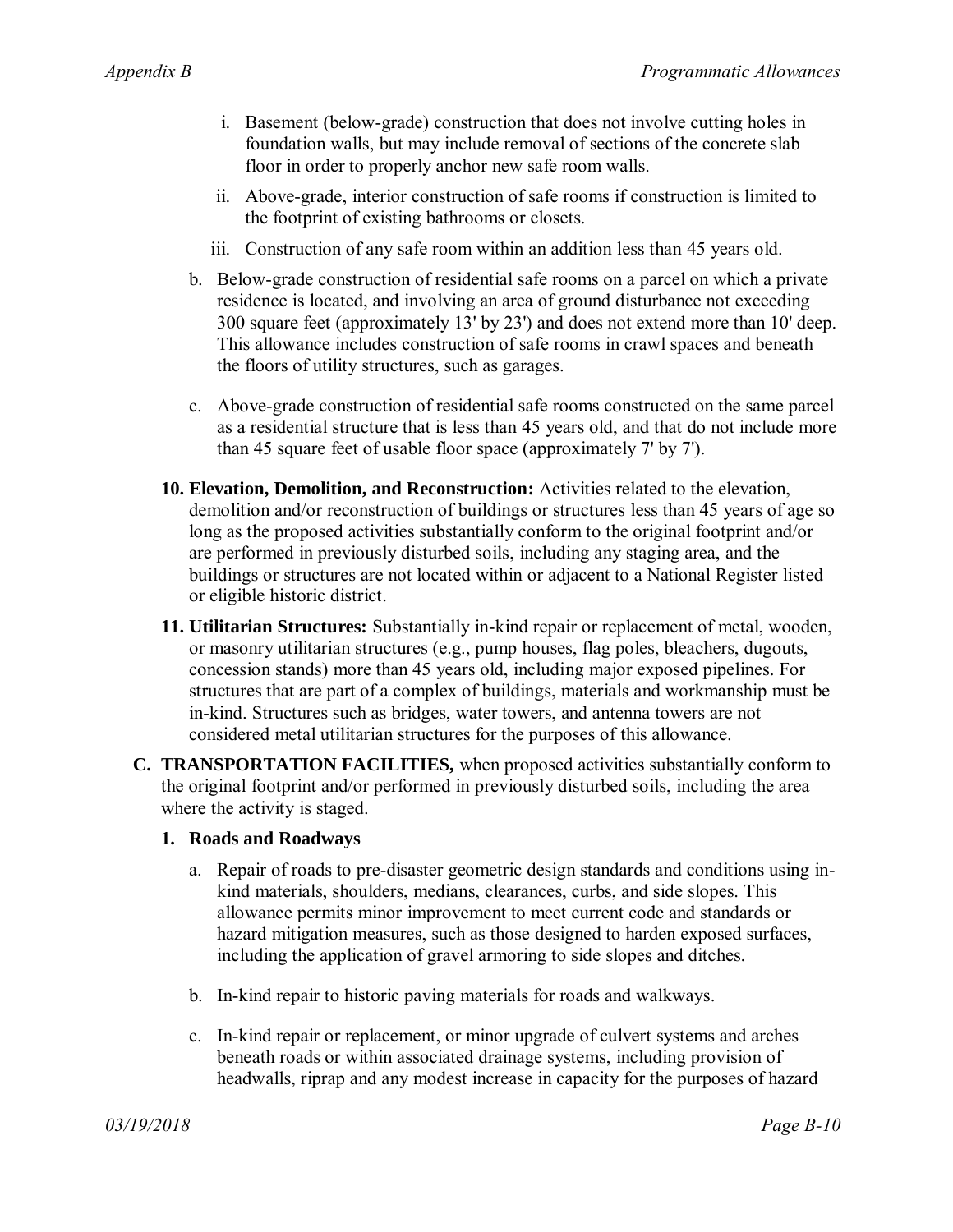mitigation or to meet current codes and standards, provided that the work substantially conforms to the existing footprint. For stone or brick culverts or arches beneath roadways, this allowance only applies to in-kind repair.

- d. In-kind repair or replacement of road lighting systems, including period lighting fixture styles.
- e. In-kind repair or replacement of road appurtenances such as curbs, berms, fences, and sidewalks.

### **2. Bridges**

- a. Installation of a temporary (Bailey-type) bridge over an existing structure or at a previously disturbed location, such as a former bridge location, to allow passage of emergency vehicles.
- b. In-kind repair or replacement of bridges and bridge components (e.g., abutments, wing walls, piers, decks, and fenders) in previously disturbed soils.
- **D. UTILITIES, COMMUNICATIONS SYSTEMS AND TOWERS**, when proposed activities substantially conform to the original footprint and/or performed in previously disturbed soils, including the area where the activity is staged.

### **1. General**

- a. In-kind repair or replacement, hardening or minor upgrading, small scale realignment, and elevation of utilities and associated features and structures within previously disturbed soils, of rights-of-way or utility corridors.
- b. Installation of new utilities and associated features within existing, previouslydisturbed rights-of-way.
- c. In off-road alignments, relocations of poles in existing holes or within substantially disturbed areas, within 5 feet of damaged poles.
- d. The addition of 1-4 new poles per mile in existing utility corridors in substantially disturbed areas, if the impacted area is 8 miles or less in length.
- e. Directional boring of new/replacement service line and related appurtenances involving boring or slit trenches within previously disturbed soils of rights-of-way or utility corridors, or beneath streams provided the ground disturbance at each bore hole does not disturb an area greater than approximately 10' by 10', and is in line with the original utility trench.
- f. In-kind repair or replacement, or minor upgrade of water towers less than 45 years old provided activities take place within previously disturbed soils. Ground-level facilities may be added or expanded in previously disturbed areas. This allowance does not apply to masonry water towers.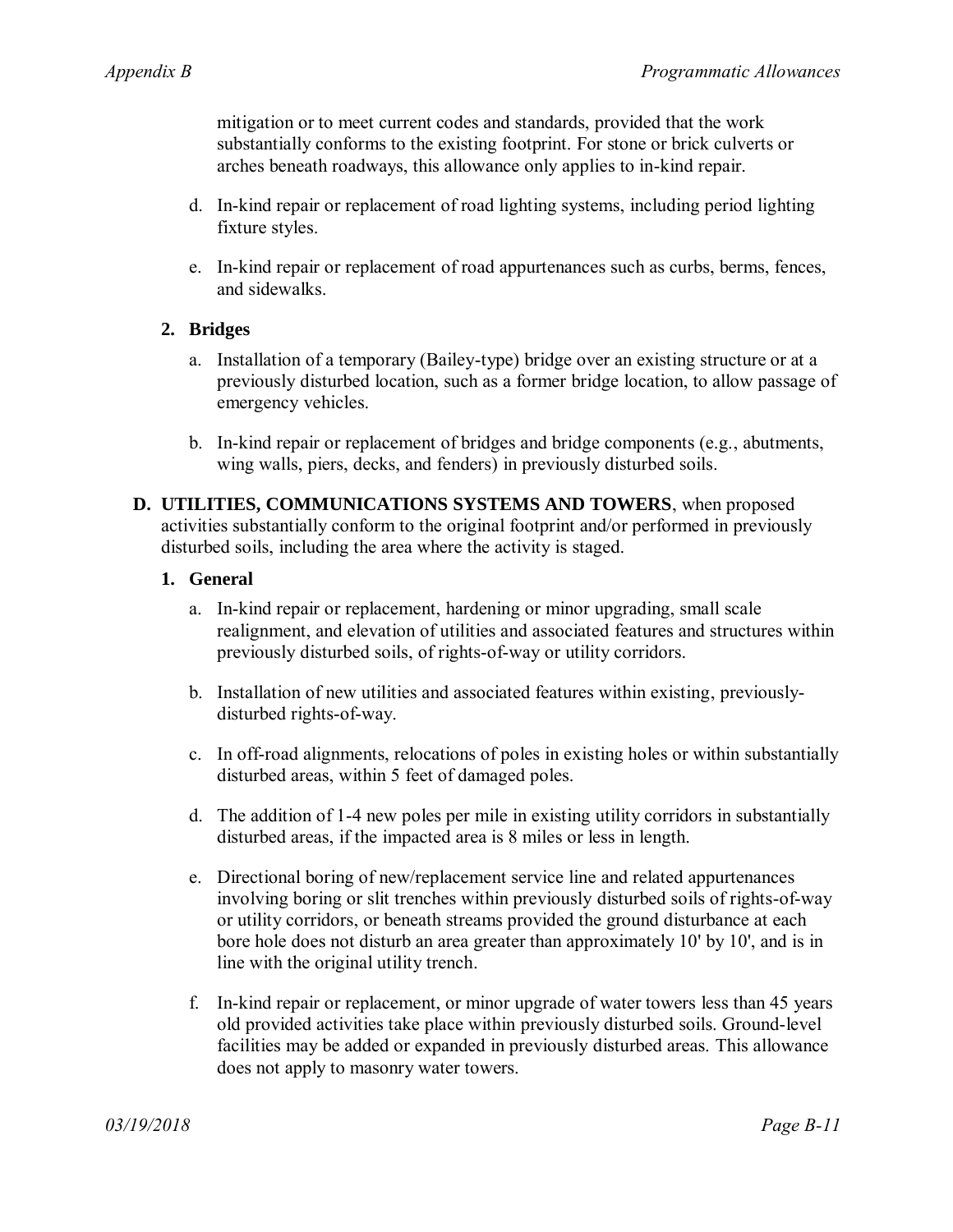**2. Generators and Utilities:** In-kind repair or replacement, or minor upgrades, elevation, and/or installation of generators, HVAC systems, and similar equipment provided activities occur within previously disturbed soils, and any roof mounted equipment is not visible from the ground level.

### **3. Communication Equipment/Systems and Towers**

- a. Warning Sirens
	- i. Installation of a siren on a replacement utility pole that does not increase the height or width of the existing pole by more than 20% and that is installed within 15 feet of the existing pole's location, provided that review of the SHPO's online mapping system by FEMA or SHPO staff does not show an inventoried archaeological site in the immediate vicinity of the project.
	- ii. Installation of a new utility pole and associated siren within an existing utility pole corridor, road right-of-way or in previously-disturbed ground, provided that the height of the new pole is within 20% of that of existing poles in the corridor and that review of SHPO's online mapping system by FEMA or SHPO staff does not show an inventoried archaeological site in the immediate vicinity of the project.
- b. Acquisition, installation, or operation of communication and security equipment/systems that use existing distribution systems, facilities, or existing infrastructure rights-of-way.
- c. The collocation of communication and security equipment on existing towers and buildings/structures less than 45 year in age, provided that the work does not increase existing tower height or footprint by more than 10% and occurs within previously disturbed soils,.
- d. Enhancement, repair or replacement of existing communication towers and antenna structures provided the work does not increase existing tower height or footprint by more than 10% and occurs within previously disturbed soils,.
- e. Installation of new temporary (not to exceed 12 months) communications towers and antenna structures provided that the work occurs does not require modification of buildings/structures 45 years or older and occurs within previously disturbed soils.
- f. Installation of new communication towers, less than 200 feet tall, in previously developed urban complexes when the work does not require modification of buildings/structures 45 years or older, occurs within previously disturbed soil, and is not within 500 feet of the boundaries of a historic property.
- **E. WATER RESOURCE MANAGEMENT AND CONTROLS**, when proposed activities substantially conform to the original footprint and/or performed in previously disturbed soils, including the area where the activity is staged.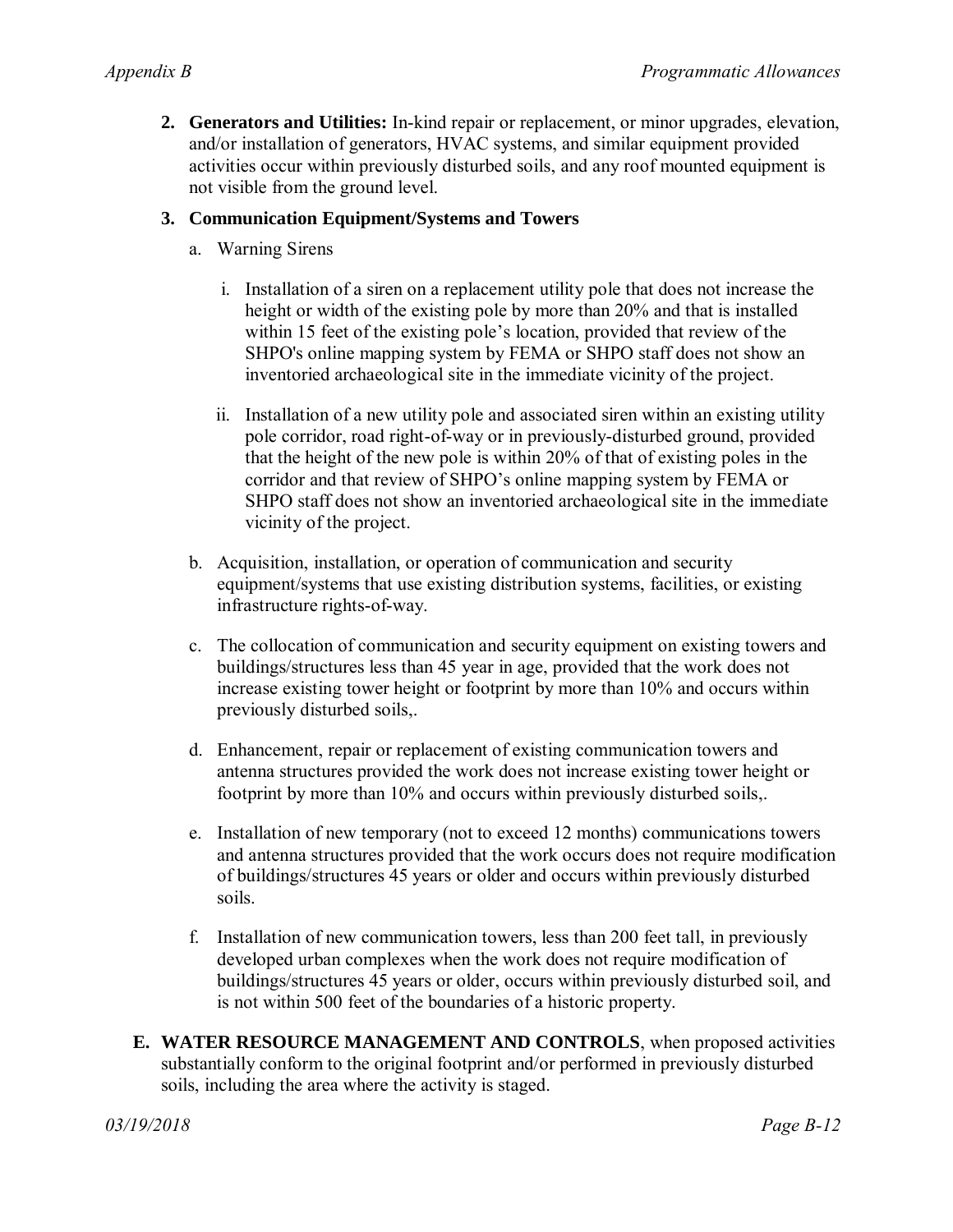- **1. Canal Systems:** In-kind repairs or replacement to canal systems and associated elements.
- **2. Breakwaters, Seawalls, Revetments, and Berms:** In-kind repair or replacement of breakwaters, seawalls, and revetments, provided the work occurs in previously disturbed soils.
- **3. Dams, Levees, and Floodwalls:** In-kind repair of dams, levees, floodwalls and related features, including spillways, tide gates, and fuse plugs, provided the work occurs in previously disturbed soils.
- **4. Fish Hatcheries:** In-kind repair or replacement of fish hatcheries and fish ladders.
- **5. Waste-Water Treatment Lagoon Systems**: In-kind repair or replacement, or minor upgrades of waste-water treatment lagoon systems.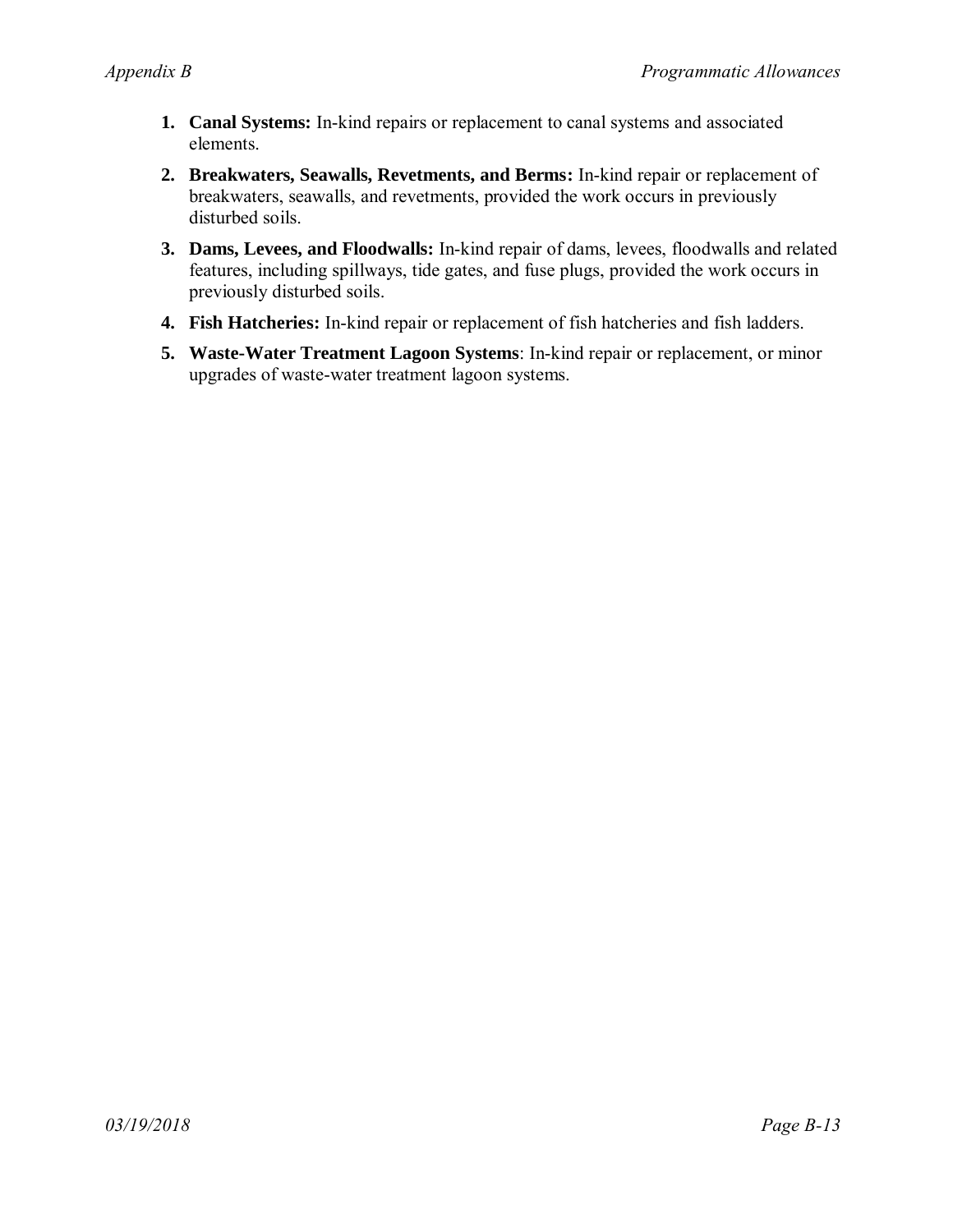# **Appendix C**

# **Treatment Measures**

When avoidance or minimization of adverse effects is not appropriate, the following Treatment Measures are suggested for the resolution of adverse effects:

If Undertakings may or will result in adverse effects, FEMA, the Grantee(s), subgrantee, SHPO, and participating Tribes(s) may develop a treatment measure plan that includes one or more of the following Treatment Measures, depending on the nature of historic properties affected and the severity of adverse effects. This Appendix may be amended in accordance with Stipulation IV.A.3 of this Agreement, Amendments.

- A. Recordation
	- 1. *Digital Photography Package*: Prior to project implementation, the designated responsible party shall oversee the successful delivery of a digital photography package prepared by staff or contractors meeting the Professional Qualifications for Architectural History, History, Architecture, or Historic Architecture, as appropriate. The digital photography package will meet the standards cited in the NPS' *National Register of Historic Places Photographic Policy March 2010* or subsequent revisions [\(http://www.nps.gov/nr/publications/bulletins/photopolicy/index.htm\)](http://www.nps.gov/nr/publications/bulletins/photopolicy/index.htm)*.* 
		- a. The digital photography package shall include a comprehensive collection of photographs of both interior and exterior views showing representative spaces and details of significant architectural features and typical building materials. Exterior photographs shall include full oblique and contextual images of each elevation. Exterior views shall be keyed to a site plan while interior views shall be keyed to a floor plan of the building/structure. The photographs shall be indexed according to the date photographed, site number, site name, site address, direction, frame number, subject matter and photographer's name recorded on the reverse side in pencil.
		- a. The digital photography package shall include printed color copies of the digital photographs (on appropriate paper, per *NPS Photographic Policy*), a CD/DVD of the digital photographs, a completed state architectural inventory form, and a written site history of the historic property.
		- b. The designated responsible party shall submit the digital photography package to the SHPO, participating Tribe(s) for review and approval. Once approved by the SHPO or participating  $\text{Triple}(s)$ , the designated responsible party shall submit a copy of the approved documentation to a state or local historical society, archive, and/or library for permanent retention.
	- 2. *Reports:* Narrative reports following the HABS Level I, II, or III formats; historic structural analyses; historic structure reports; or other types of documentation as warranted by the resource type and condition.
	- 3. *Drawings:* Development of drawings, including site plans and floor plans, illustrating the current condition of the resource, at a variety of levels of detail as warranted by the resource type and condition.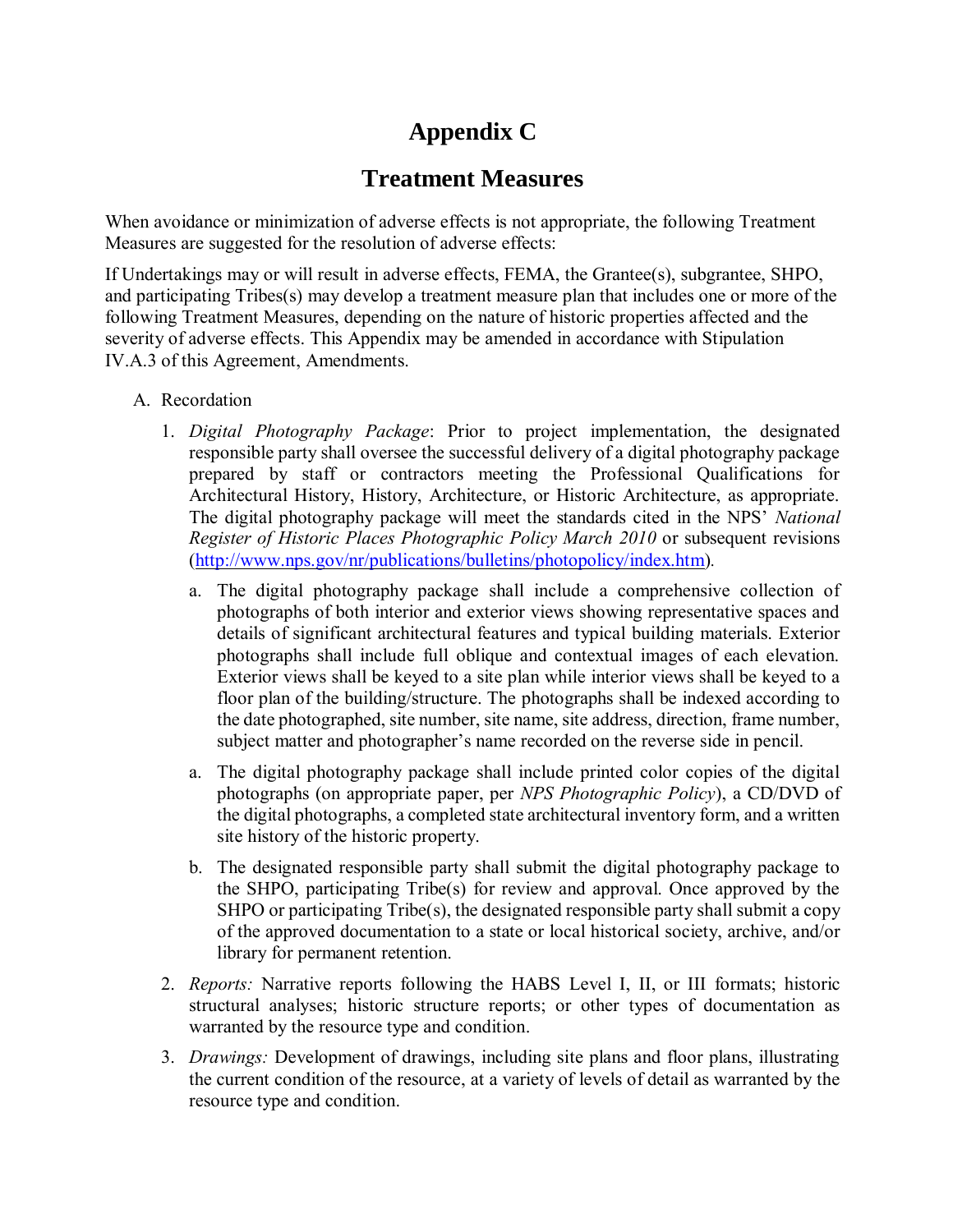- 4. *35mm Black and White Photography Package:* Prior to project implementation, the designated responsible party shall oversee the successful delivery of a 35 mm film black and white film photography package prepared by staff or contractors meeting the Professional Qualifications for Architectural History, History, Architecture, or Historic Architecture, as appropriate.
	- a. The 35 mm film black and white film photography package shall include a comprehensive collection of photographs of both interior and exterior views showing representative spaces and details of significant architectural features and typical building materials. Exterior photographs shall include full oblique and contextual images of each elevation. Exterior views shall be keyed to a site plan while interior views shall be keyed to a floor plan of the building/structure. The photographs shall be indexed according to the date photographed, site number, site name, site address, direction, frame number, subject matter and photographer's name recorded on the reverse side in pencil.
	- b. The 35 mm film black and white film photography package shall include one (1) full set of 35mm film black and white photographs printed on acid free paper, the corresponding 35mm film negatives in acid free sleeves, a completed state architectural inventory form, and a written site history of the historic property.
	- c. The designated responsible party shall submit the 35 mm black and white film photography package the SHPO and/or participating Tribe(s) for review and approval. Once approved by the SHPO, participating Tribe(s), the designated responsible party shall submit a copy of the approved documentation to a state or local historical society, archive,and/or library for permanent retention.
- B. Public Interpretation

Prior to project implementation, FEMA, the Grantee(s), and subgrantee shall work with the SHPO and/or participating Tribe(s) to design an educational interpretive plan. The plan may include signs, displays, educational pamphlets, websites, workshops and other similar mechanisms to educate the public on historic properties within the local community, state, or region. Once an interpretive plan has been agreed to by the parties, SHPO and/or participating Tribes, the designated responsible party shall continue to consult throughout implementation of the plan until all agreed upon actions have been completed by the designated responsible party.

D. Historical Context Statements and Narratives

Prior to project implementation, FEMA, the Grantee(s), and subgrantee shall work with the SHPO and participating Tribe(s) to determine the topic and framework of a historic context statement or narrative the designated responsible party shall be responsible for completing. The statement or narrative may focus on an individual property, a historic district, a set of related properties, or relevant themes as identified in the statewide preservation plan. Once the topic of the historic context statement or narrative has been agreed to, the designated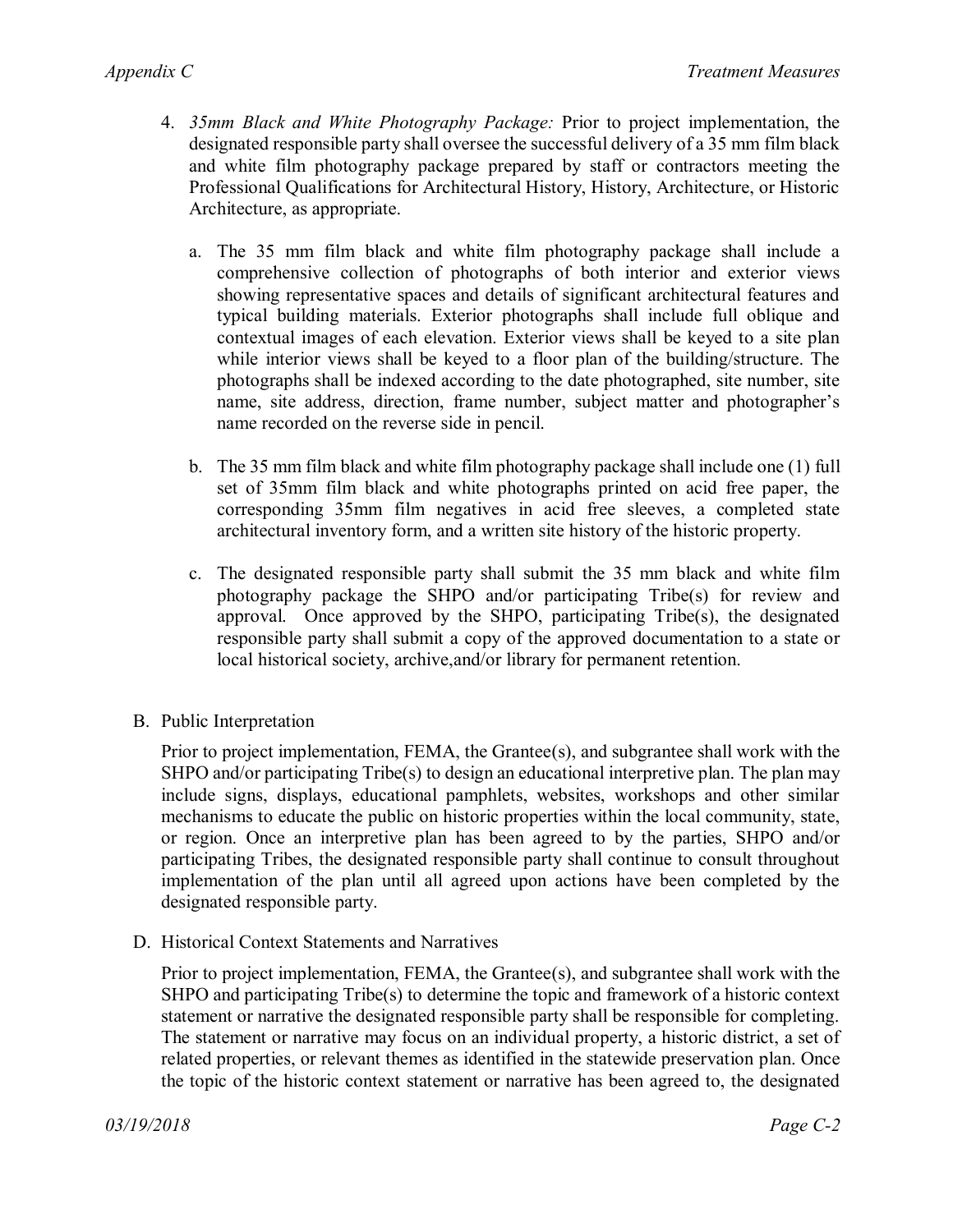responsible party shall continue to coordinate with the SHPO and participating Tribe(s) through the drafting of the document and delivery of a final product. The designated responsible party shall use staff or contractors that meet the Secretary's Professional Qualifications for the appropriate discipline.

E. Oral History Documentation

Prior to project implementation, FEMA, the Grantee(s), and subgrantee shall work with the SHPO and/or participating Tribe(s) to identify oral history documentation needs and agree upon a topic and list of interview candidates. Once the parameters of the oral history project have been agreed upon, the designated responsible party shall continue to coordinate with the SHPO and/or participating Tribe(s) through the data collection, drafting of the document, and delivery of a final product. The designated responsible party shall use staff or contractors that meet the Secretary's Professional Qualifications for the appropriate discipline.

F. Historic Property Inventory

Prior to project implementation, FEMA, the Grantee(s), and subgrantee shall work with the SHPO and/or participating Tribe(s to establish the appropriate level of effort to accomplish a historic property inventory. Efforts may be directed toward the resurvey of previously designated historic properties and/or districts which have undergone change or lack sufficient documentation, or the survey of new historic properties and/or districts that lack formal designation. Once the boundaries of the survey area have been agreed upon, the designated responsible party shall continue to coordinate with the SHPO and/or participating Tribe(s) through the data collection process. The designated responsible party shall use SHPO and/or participating Tribe(s) standards for the survey of historic properties and SHPO and/or participating Tribe(s) forms as appropriate. The designated responsible party shall prepare a draft inventory report, according to SHPO and/or participating Tribe(s) templates and guidelines, and work with the SHPO and/or participating Tribes until a final property inventory is approved. The designated responsible party shall use staff or contractors that meet the Secretary's Professional Qualifications for the appropriate discipline.

G. National Register and National Historic Landmark Nominations

Prior to project implementation, FEMA, the Grantee(s), and subgrantee shall work with the SHPO and/or participating Tribes to identify the individual properties that would benefit from a completed National Register or National Historic Landmark nomination form. Once the parties have agreed to a property, the designated responsible party shall continue to coordinate with the SHPO and/or participating Tribes through the drafting of the nomination form. The SHPO and/or participating Tribe(s) shall provide adequate guidance to the designated responsible party during the preparation of the nomination form and shall formally submit the final nomination to the Keeper for inclusion in the National Register. The designated responsible party shall use staff or contractors that meet the Secretary's Professional Qualifications for the appropriate discipline.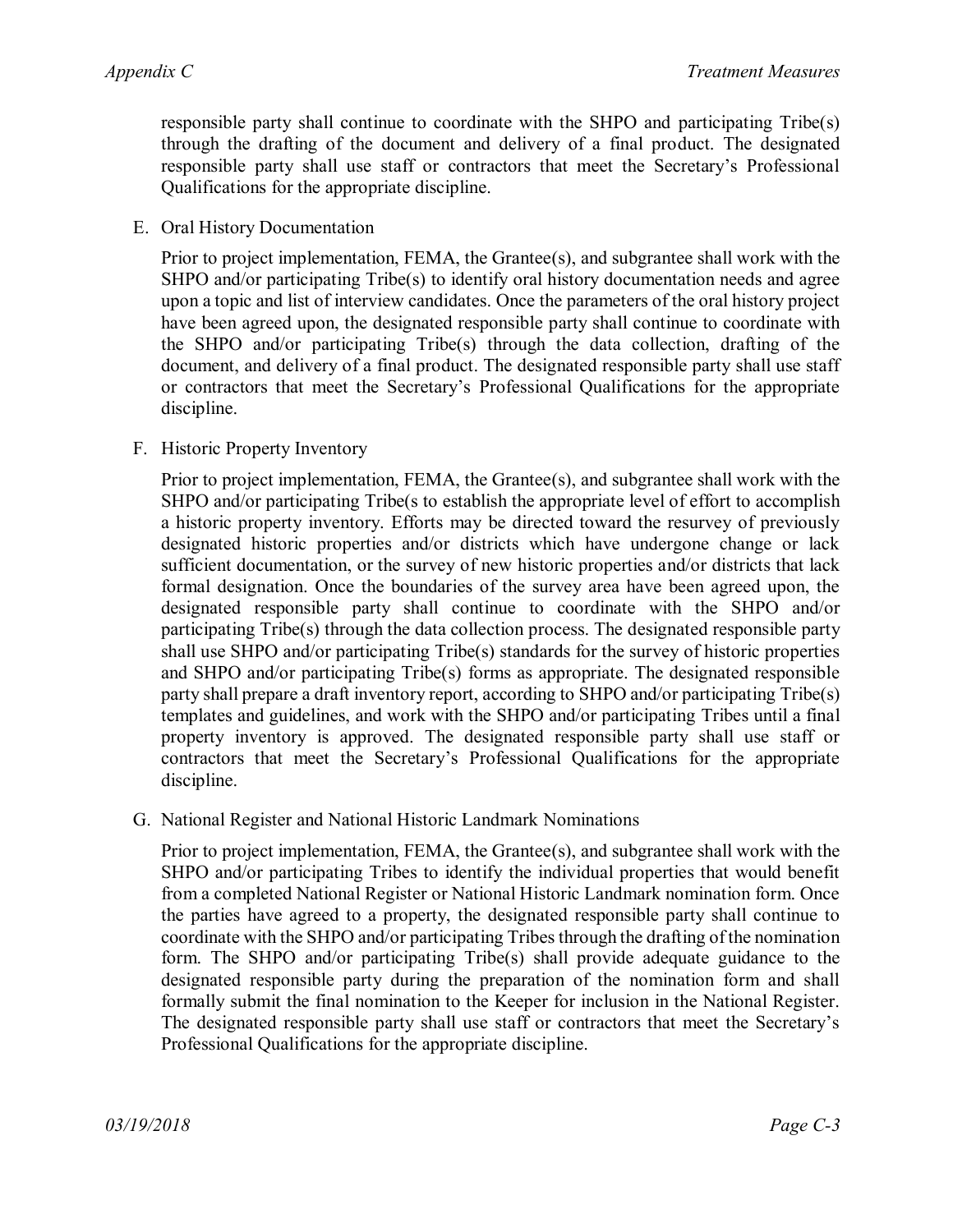H. Geo-References of Historic Maps and Aerial Photographs

Prior to project implementation, FEMA, the Grantee(s), and subgrantee shall work with the SHPO and/or participating Tribe(s) to identify the historic maps and/or aerial photographs for scanning and geo-referencing. Once a list of maps and/or aerial photographs have been agreed upon, the designated responsible party shall continue to coordinate with the SHPO and/or participating Tribes through the scanning and geo-referencing process and shall submit drafts of paper maps and electronic files to the SHPO, and/or participating Tribe(s) for review. The final deliverable produced by the designated responsible party shall include a paper copy of each scanned image, a geo-referenced copy of each scanned image, and the metadata relating to both the original creation of the paper maps and the digitization process.

I. Geographical Information Systems Data Layer

Prior to project implementation, FEMA, the Grantee(s), and subgrantee shall work with the SHPO and/or participating Tribe(s) to identify data regarding historic structures that may be useful for included in GIS systems maintained by the SHPO, Tribal or local governments. Potential uses of such data include facilitating the preparation of environmental review documents, assisting in the preparation of grant applications, and promoting public awareness and appreciation of historic properties. Typical data included in such layers may include, but is not limited to, properties listed on the National Register, those listed in state or local inventories, and data about these properties (construction dates, architectural styles, materials, etc.). The project may focus on preparing new data for inclusion in an existing system or updating existing data.

Once the type of data and repository have been identified, the designated responsible party shall continue to coordinate with the SHPO and/or participating Tribes and/or appropriate local governments to develop a data layer suitable for use in the target system. The SHPO and/or participating Tribe(s) shall have right of final approval on the quality of the data provided by the designated responsible party. The final deliverable shall include a copy of the data layer on disk, printed copies of data for representative records, and a statement from the owner of the target system indicating 1) when the data will be made available and 2) a brief description regarding plans for ongoing maintenance of the new data layer.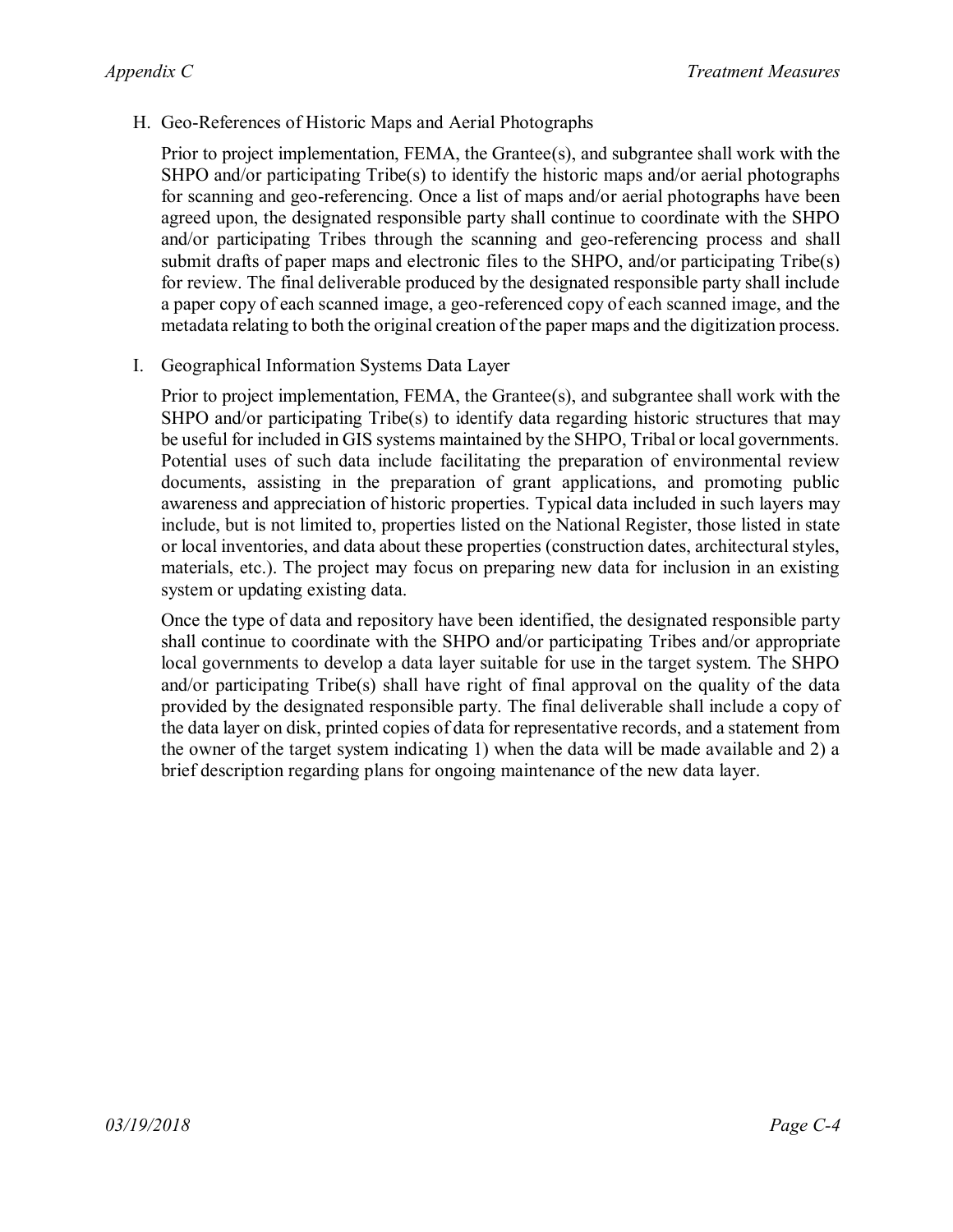# **Appendix D**

# **Workflow Diagrams**

The following workflow diagrams represent the responsibilities of the Signatories to this Agreement in the following situations. References to the applicable authorities, including this Agreement, are noted.

- I. Declarations
- II. Expedited Emergency Reviews
- III. Disaster Recovery Reviews
- IV. Reviews with Authorized Recipients
- V. Changes to Scope of Work

This Appendix may be amended in accordance with Stipulation IV.A, Amendments.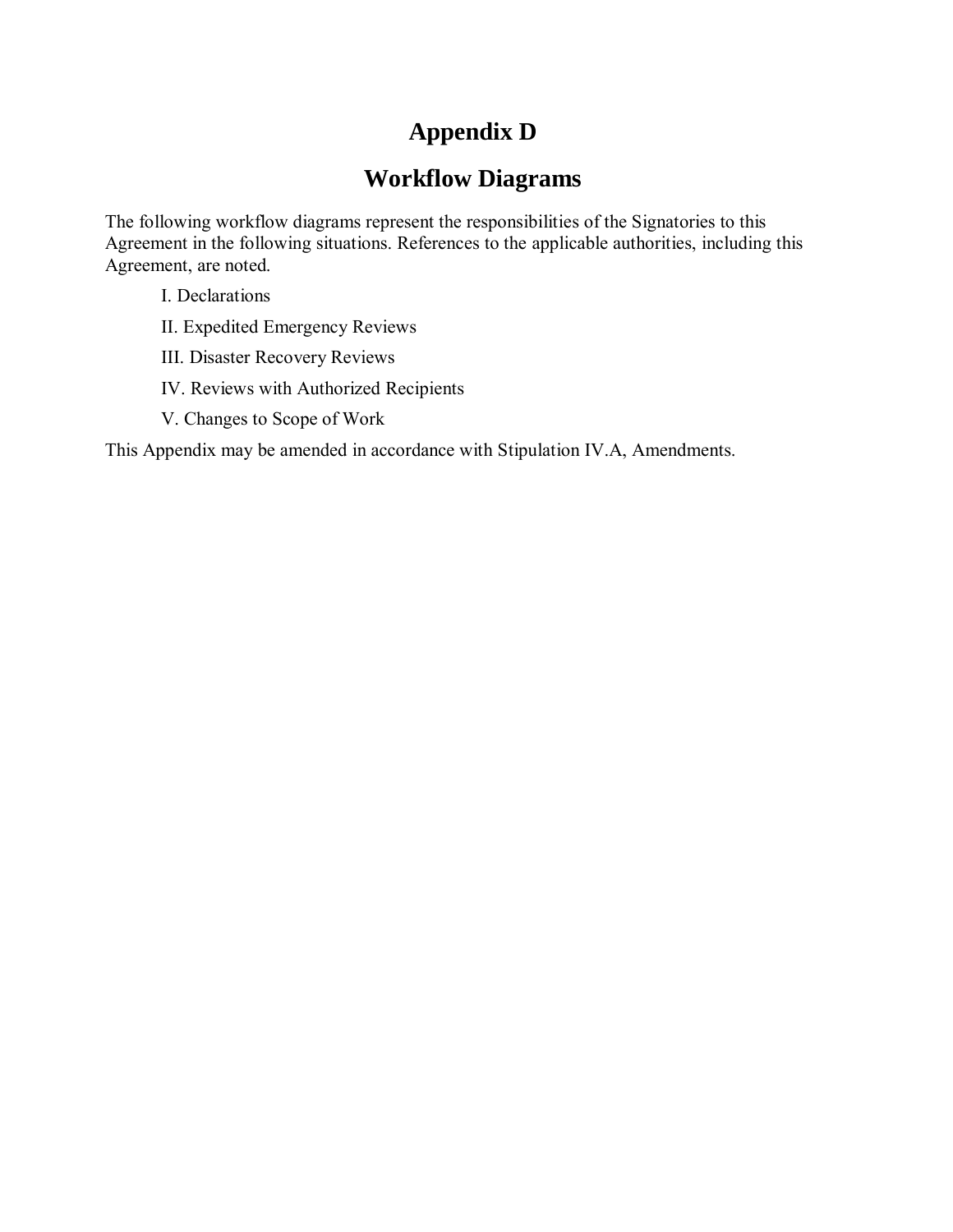| Authorities<br><b>36 CFR</b> | PA                   | <b>FEMA</b>                                                                                                      | <b>SHPO / Participating</b><br><b>Tribes</b>                                                  | <b>Invited Signatories</b> |
|------------------------------|----------------------|------------------------------------------------------------------------------------------------------------------|-----------------------------------------------------------------------------------------------|----------------------------|
|                              | I.B.1(f)             | <b>Notify Signatories</b><br>and Invited<br>Signatories of<br>POC and Other<br>Disaster-Specific<br>Information. |                                                                                               |                            |
|                              | I.B.1(g)<br>I.B.2(f) |                                                                                                                  | Initial Scoping Meeting at FEMA's Discretion to Address Declaration-<br>Specific Information. |                            |
|                              | I.A.B.6              | Consult with<br>other Involved<br><b>Federal Agencies</b><br>Regarding<br>Compliance.                            |                                                                                               |                            |
| 800.10(c)                    | II.A.2               | Notify SOI if<br><b>National Historic</b><br>Landmarks Have<br>Been Affected.                                    |                                                                                               |                            |
|                              | I.B.2(b)             |                                                                                                                  | Provide FEMA Information on Known<br>Historic Properties.                                     |                            |
|                              | I.B.2(c)             |                                                                                                                  | Identify POCs for this Disaster.                                                              |                            |
| 800.3(f)                     | I.B.2(h)             |                                                                                                                  | Assist FEMA in Identifying Consulting<br>Parties.                                             | ⊌                          |
| 800.3(e)                     | I.D.3                |                                                                                                                  | Develop a Feasible Plan for Public Involvement.                                               |                            |

# **I. Declarations**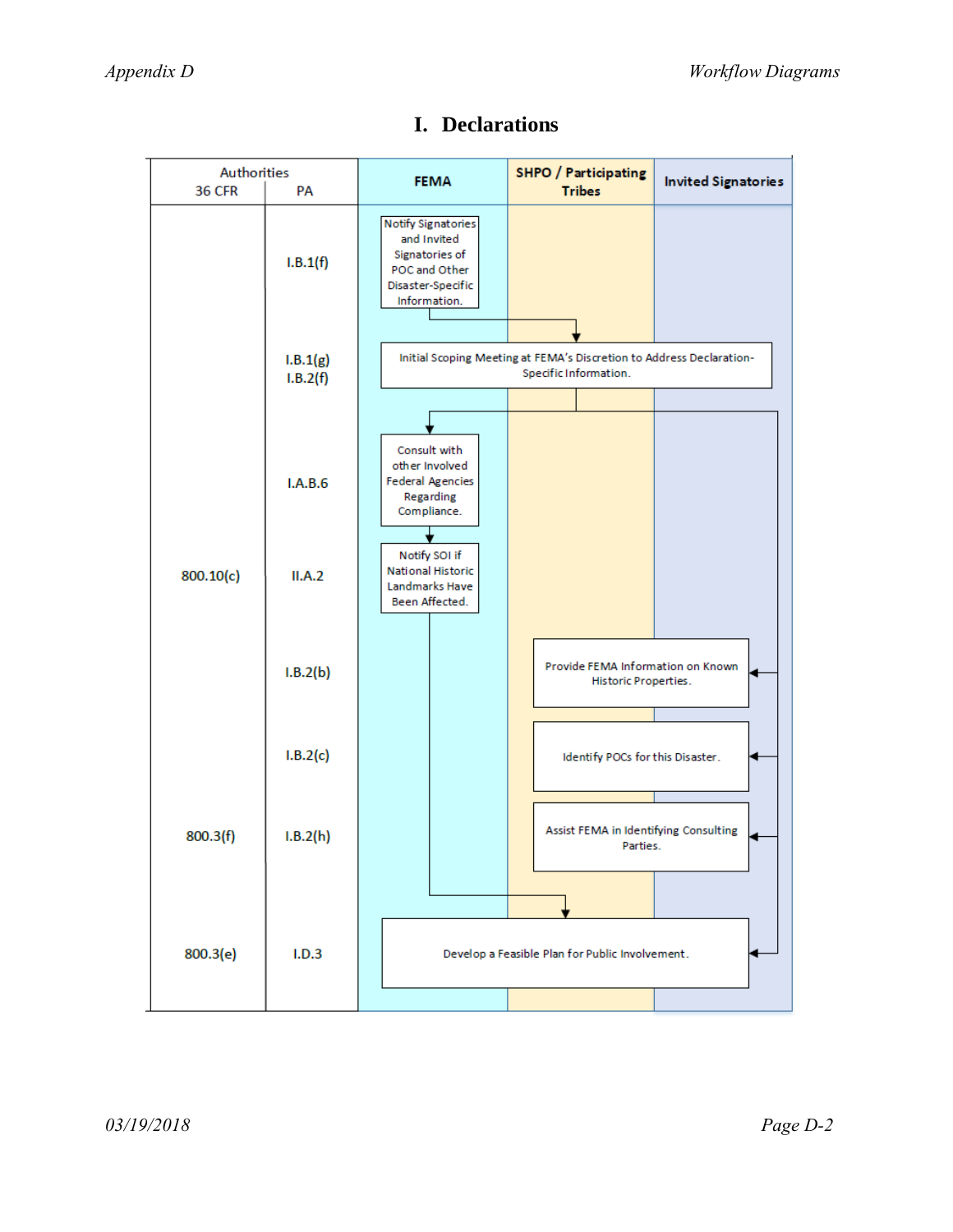

# **II. Expedited Emergency Reviews**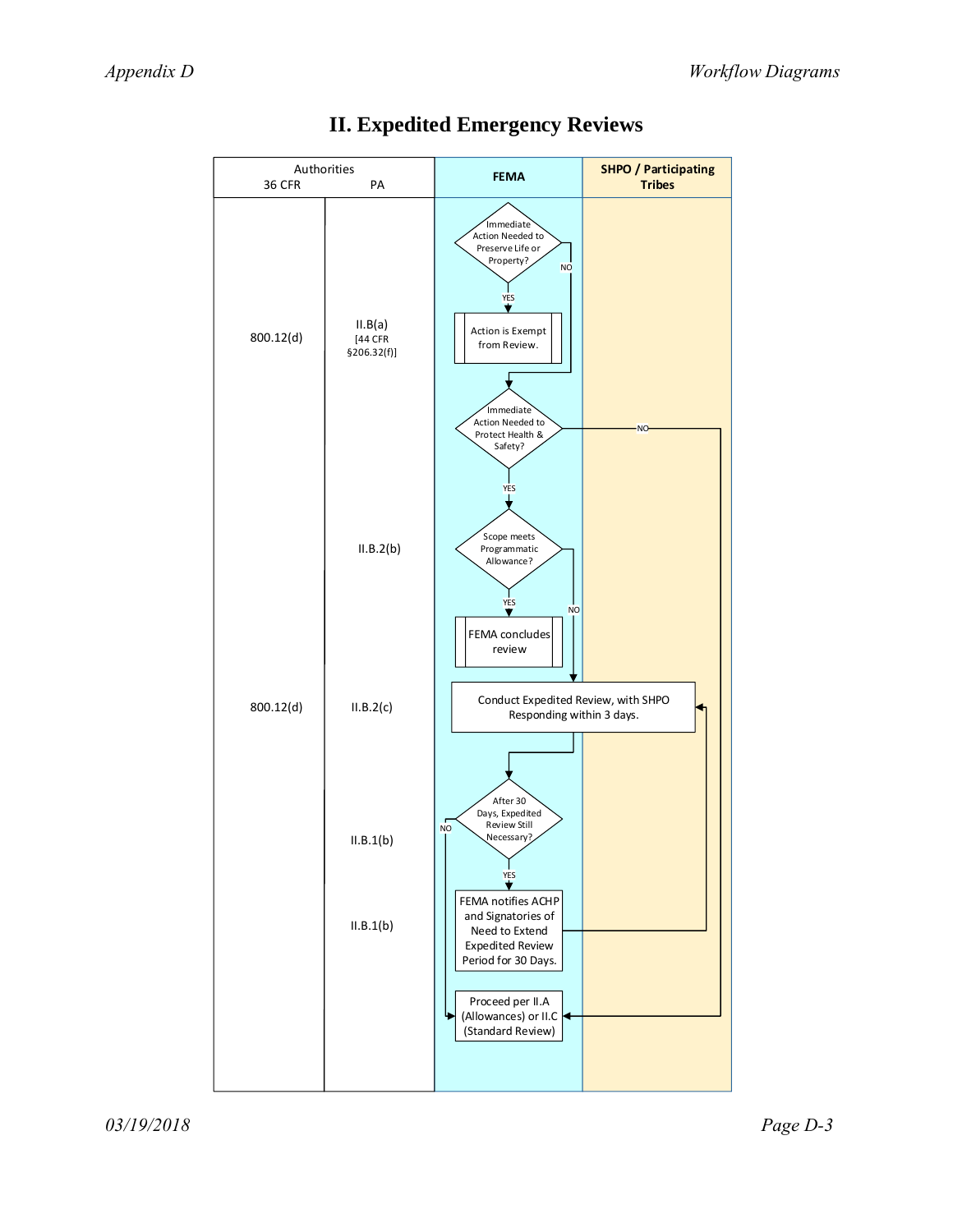

# **III. Disaster Recovery Reviews<sup>1</sup>**

 $\overline{a}$ 

*<sup>03/19/2018</sup> Page D-4*  $1$  The 10-day response time indicated here is only for consultations conducted while the Joint Field Office is open. See Stipulation I.E.2(b) for details.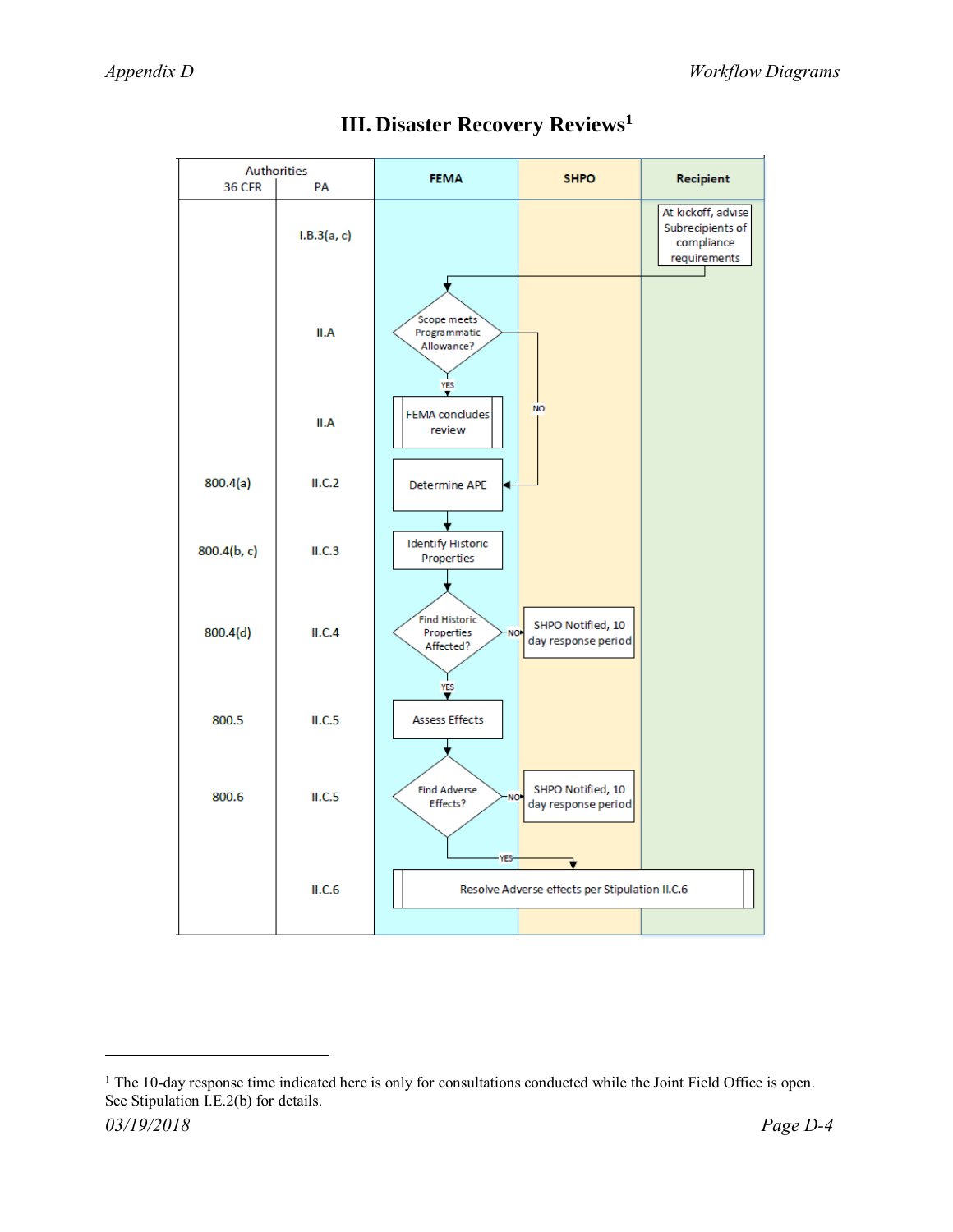$\overline{a}$ 



# **IV. Reviews with Authorized Recipients<sup>2</sup>**

*<sup>03/19/2018</sup> Page D-5*  $2$  Per I.B.1(b), FEMA will notify the SHPO in writing when a recipient or subrecipient has been authorized to initiate consultation on FEMA's behalf. All consultations with federally-recognized Tribes will be conducted only by FEMA.